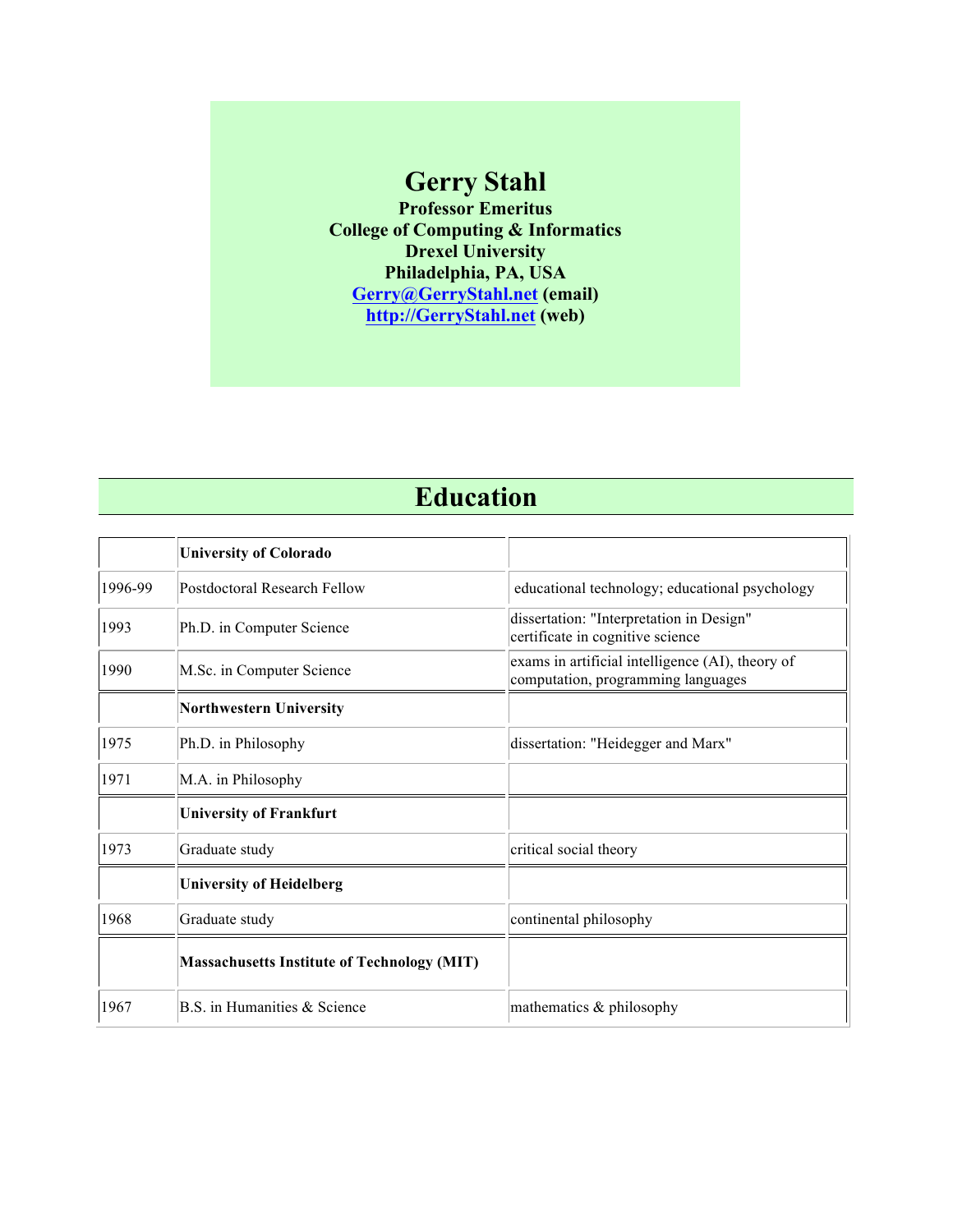# **Professional Experience**

|             | <b>Professor Emeritus</b>                                                        |  |  |
|-------------|----------------------------------------------------------------------------------|--|--|
| Sept. 2014- | College of Computing & Informatics, Drexel University, Philadelphia, PA          |  |  |
|             | <b>Research Full Professor</b>                                                   |  |  |
| 2012-2014   | College of Computing & Informatics, Drexel University, Philadelphia, PA          |  |  |
|             | <b>Associate Professor with tenure</b>                                           |  |  |
| 2008-2012   | The iSchool, Drexel University, Philadelphia, PA                                 |  |  |
|             | <b>Associate Professor</b>                                                       |  |  |
| 2002-2008   | College of Information Science & Technology, Drexel University, Philadelphia, PA |  |  |
|             | <b>Visiting Research Scientist</b>                                               |  |  |
| 2001-2002   | BSCW Development Team, CSCW Department, GMD & Fraunhofer Institute Bonn, Germany |  |  |
|             | <b>Assistant Research Professor</b>                                              |  |  |
| 1999-2001   | Department of Computer Science and Institute of Cognitive Science, Boulder, CO   |  |  |
|             | <b>Post Doctoral Research Fellow</b>                                             |  |  |
| 1996-1999   | Center for LifeLong Learning & Design, Boulder, CO                               |  |  |
|             | Director of Software R&D                                                         |  |  |
| 1993-1996   | Owen Research Inc., Boulder, CO                                                  |  |  |
|             | <b>Graduate Research Assistant</b>                                               |  |  |
| 1991-1993   | College of Environmental Design, Boulder, CO                                     |  |  |
|             | <b>Intern Interface Developer</b>                                                |  |  |
| 1990-1991   | US West Advanced Technology, Denver & Boulder, CO                                |  |  |
|             | <b>Computer Science Instructor &amp; Teaching Assistant</b>                      |  |  |
| 1989-1990   | University of Colorado, Boulder, CO                                              |  |  |
|             | <b>Executive Director</b>                                                        |  |  |
| 1985-1988   | Community Computerization Project, Philadelphia, PA                              |  |  |
|             | Researcher                                                                       |  |  |
| 1983-1985   | Institute for the Study of Civic Values, Philadelphia, PA                        |  |  |
|             | <b>Neighborhood Development Planner</b>                                          |  |  |
| 1979-1983   | Southwest Germantown Community Development Corporation, Philadelphia, PA         |  |  |
|             | <b>Community Organizer &amp; VISTA Supervisor</b>                                |  |  |
| 1978-1979   | Philadelphia Council of Neighborhood Organizations, Philadelphia, PA             |  |  |
|             | <b>Volunteer Researcher</b>                                                      |  |  |
| 1977-1978   | Philadelphia Unemployment Project, Philadelphia, PA                              |  |  |
|             | <b>Computer Systems Programmer/Analyst</b>                                       |  |  |

CV of Gerry Stahl page 2 of 44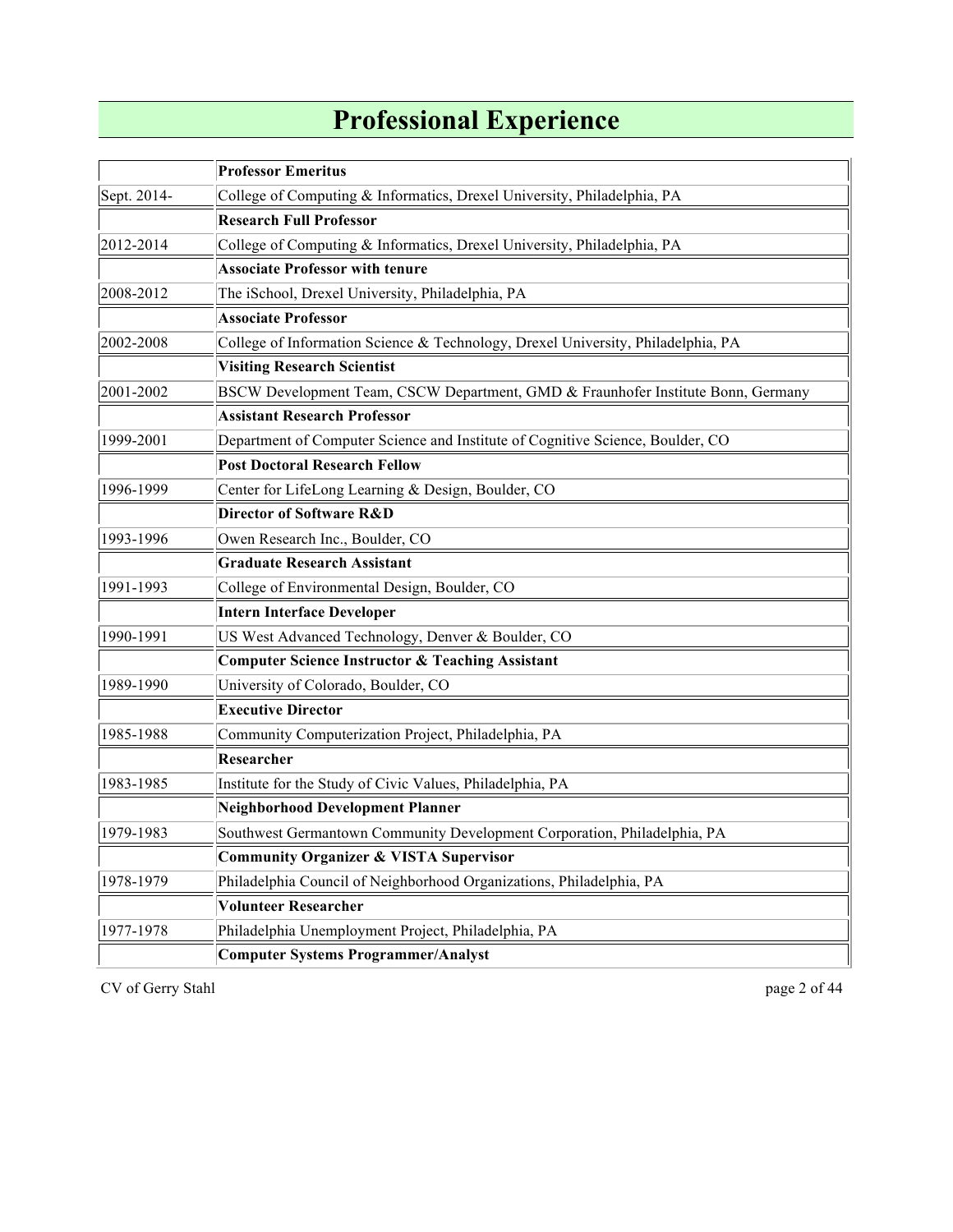| 1974-1977   | Temple University, Philadelphia, PA                           |  |
|-------------|---------------------------------------------------------------|--|
| 1970-1974   | Northwestern University, Evanston, IL                         |  |
| 1969-1970   | Temple University, Philadelphia, PA                           |  |
|             | <b>Mathematics Teacher</b>                                    |  |
| 1968        | Bartram High School, Philadelphia, PA                         |  |
|             | <b>Research Intern</b>                                        |  |
| Summer 1966 | Brown Bovari Cie, Baden, Switzerland                          |  |
|             | <b>Programmer Consultant</b>                                  |  |
| Summer 1965 | Computer Center, University of Pennsylvania, Philadelphia, PA |  |
|             | <b>Installer</b>                                              |  |
| Summer 1964 | Bell Telephone, Philadelphia, PA                              |  |

# **Funded Research at Drexel**

- "DR K-12: Computer-Supported Math Discourse Among Teachers and Students." Supplemental award for participant support from the National Science Foundation Discovery Research K-12 (DR K-12) Program for \$120,000 over 3 years starting September 1, 2013. PI: Gerry Stahl; with Arthur Powell (Rutgers-Newark), Stephen Weimar (Math Forum). Proposal: http://GerryStahl.net/publications/proposals/dr2013.pdf.
- "DR K-12: Computer-Supported Math Discourse Among Teachers and Students." Award DRL-1118773 from the National Science Foundation Discovery Research K-12 (DR K-12) Program for \$1,800,000 over 5 years starting September 1, 2011. PI: Gerry Stahl; with Arthur Powell (Rutgers-Newark), Stephen Weimar (Math Forum), Jason Silverman (School of Education), Mick Khoo, Sean Goggins, Andrea Forte, Jennifer Rode. Proposal: http://GerryStahl.net/publications/proposals/dr2011.pdf.
- "Towards Optimization of Macrocognitive Processes: Automating Analysis of the Emergence of Leadership in Ad Hoc Teams." Award N000141110221 from the Office of Naval Research Collaboration and Knowledge Interoperability (CKI) Program for \$909,029 over 3 years on May 17, 2011. PI: Carolyn Rosé (CMU); co-PIs: Gerry Stahl, Sean Goggins, Emily Patterson (Ohio State), Marcela Borge (Penn State), John Carroll (Penn State), Andrew Duchon (Aptima). Proposal: http://GerryStahl.net/publications/proposals/onr2011.pdf.
- "Theories and Models of Group Cognition." Award N00014-10-1-0277 from the Office of Naval Research Collaboration and Knowledge Interoperability (CKI) Program for \$675,000 over 3 years starting November 12, 2009. PI: Gerry Stahl; co-PIs: Sean Goggins, Stephen Weimar and Carolyn Rosé (CMU). Project description: http://GerryStahl.net/publications/proposals/onr2009.pdf.
- "Dynamic Support for Virtual Math Teams." Award DRL-0835383. Funded by the National Science Foundation Advanced Learning Technologies (ALT) Program for \$306,355 over 3 years starting August 1, 2009. PI: Gerry Stahl; co-PI: Stephen Weimar; Collaborative proposal with Carolyn Rosé (CMU). Project description: http://GerryStahl.net/publications/proposals/alt2008.pdf.
- "Exploring Adaptive Support for Virtual Math Teams." Award DRL-0723580. Funded by the National Science Foundation Research and Evaluation on Education in Science and Engineering (REESE) Program for \$50,000 over 1 year on August 1, 2007. PI: Carolyn Rosé (CMU); consultant: Gerry Stahl. Project description: http://GerryStahl.net/publications/proposals/reese2007c.pdf.
- "Engaged Learning in Online Communities." Award SBE-0518477. Funded by the National Science Foundation Science of Learning Center Catalyst Program for \$180,762 over 3 years on October 1, 2005. PI: Gerry Stahl;

CV of Gerry Stahl page 3 of 44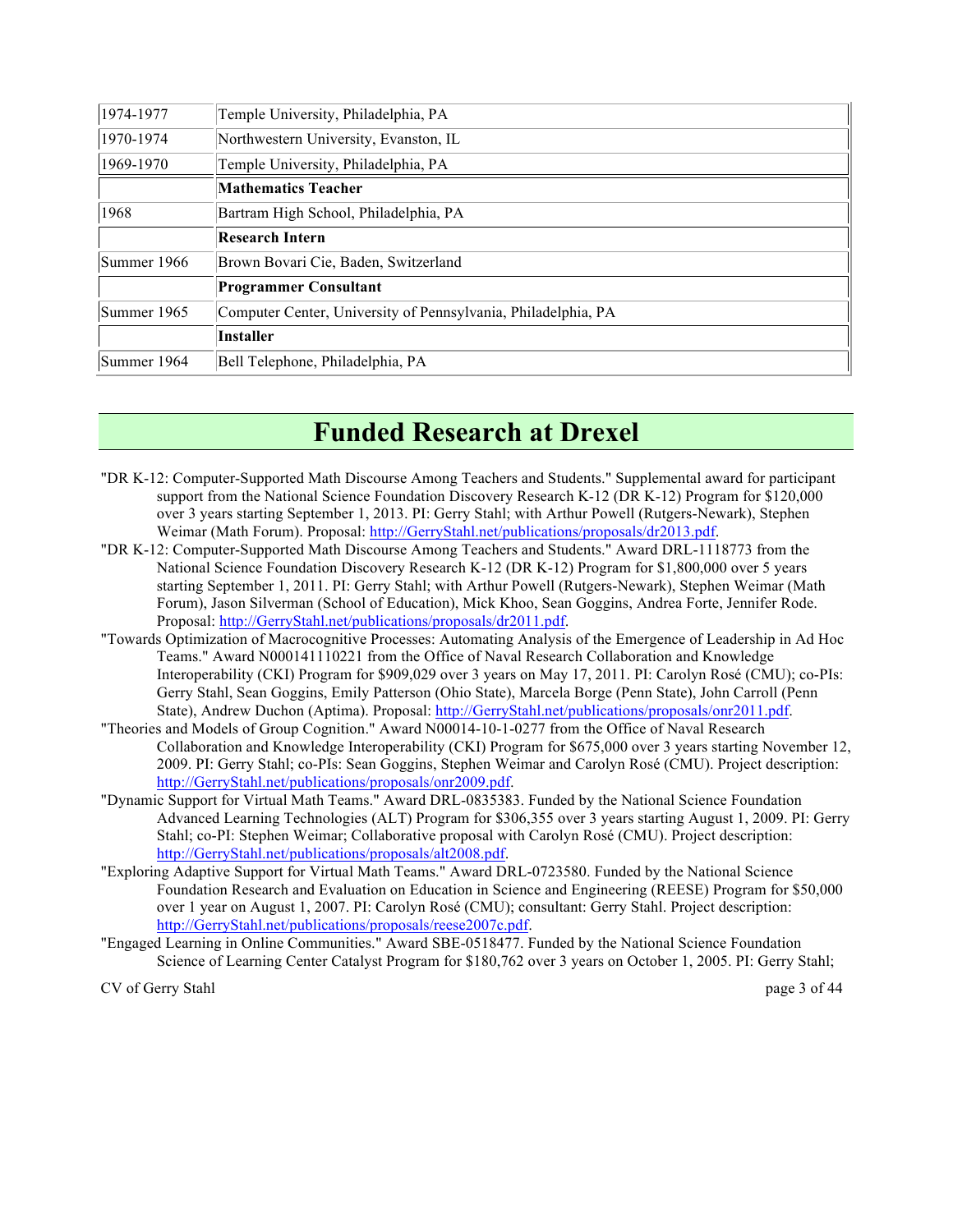co-PIs: Sharon J Derry (Wisconsin); K. Ann Renninger (Swarthmore); Mary R Marlino (UCAR); Daniel D Suthers (Hawaii). Project description: http://GerryStahl.net/publications/proposals/slc2005.

- "IERI: Catalyzing & Nurturing Online Workgroups to Power Virtual Learning Communities." Award IERI-0325447. Funded by the National Science Foundation IERI Program for \$2,300,00 over 5 years on September 1, 2003. PI: Gerry Stahl; co-PIs: Stephen Weimar and Wesley Shumar. Project description: http://GerryStahl.net/publications/proposals/itr2003.
- "Collaboration Services for the Math Forum Digital Library." Award DUE-0333493. Funded by the National Science Foundation NSDL Services Program for \$450,000 over 3 years on August 15, 2003. PI: Gerry Stahl; co-PIs: Stephen Weimar and Wesley Shumar. Project description and proposal reviews: http://GerryStahl.net/publications/proposals/nsdl2003.

### **Grant Proposals at Drexel**

- "DR K-12: Computer-Supported Math Discourse Among Teachers and Students." Proposal for supplemental award for participant support to the National Science Foundation Discovery Research K-12 (DR K-12) Program for \$120,000 over 3 years starting September 1, 2013. PI: Gerry Stahl; with Arthur Powell (Rutgers-Newark), Stephen Weimar (Math Forum). Proposal: http://GerryStahl.net/publications/proposals/dr2013.pdf.
- "Towards Optimization of Macrocognitive Processes: Automating Analysis of the Emergence of Leadership in Ad Hoc Teams." Proposal to the Office of Naval Research Collaboration and Knowledge Interoperability (CKI) Program for \$909,029 over 3 years on February 10, 2011. PI: Carolyn Rosé (CMU); co-PIs: Gerry Stahl, Sean Goggins, Emily Patterson (Ohio State), Marcela Borge (Penn State), John Carroll (Penn State), Andrew Duchon (Aptima). Proposal: http://GerryStahl.net/publications/proposals/onr2011.pdf.
- "DR K-12: Computer-Supported Math Discourse Among Teachers and Students." Proposal DRL-1118773 to the National Science Foundation Discovery Research K-12 (DR K-12) Program for \$3,500,000 over 5 years on January 6, 2011. PI: Gerry Stahl; co-PIs: Stephen Weimar, Jason Silverman, Mick Khoo, Sean Goggins; collaborative proposal with Rutgers, PI: Arthur Powell. http://GerryStahl.net/publications/proposals/dr2011.pdf.
- "DR K-12: Computer-Supported Math Discourse Among Teachers and Students." Proposal DRL-1019723 to the National Science Foundation Discovery Research K-12 (DR K-12) Program for \$2,924,147 over 5 years on January 6, 2010. PI: Gerry Stahl; co-PIs: Stephen Weimar, Jason Silverman, Mick Khoo, Sean Goggins; collaborative proposal with Rutgers, PI: Arthur Powell. Proposal: http://GerryStahl.net/publications/proposals/dr2010.pdf.
- "DR K-12: Computer-Supported Math Cognition Through Shared Visualizations and Collaborative Discourse." Pre-Proposal DRL-6952834 to the National Science Foundation Discovery Research K-12 (DR K-12) Program for \$2,924,147 over 5 years on October 5, 2009. PI: Gerry Stahl; co-PIs: Stephen Weimar, Jason Silverman, Mick Khoo, Sean Goggins; collaborative proposal with Rutgers, PI: Arthur Powell. Proposal: http://GerryStahl.net/publications/proposals/dr2009.pdf.
- "Theories and Models of Group Cognition." Proposal to the Office of Naval Research Collaboration and Knowledge Interoperability (CKI) Program for \$675,000 over 3 years on October 1, 2009. PI: Gerry Stahl; co-PIs: Sean Goggins, Stephen Weimar and Carolyn Rosé (CMU). Proposal: http://GerryStahl.net/publications/proposals/onr2009.pdf.
- "Collaborative Knowledge Work in Social-Computational Systems." Proposal 6952103 to the National Science Foundation SES – Science, Technology and Society (SES) Program for \$747,599 over 3 years on September 21, 2009. PI: Michael Khoo; co-PIs: Gerry Stahl, Eileen Abels, Sean Goggins, Jiexun Li. Proposal: http://GerryStahl.net/publications/proposals/ses2009.pdf.

"Multidisciplinary Curriculum Improvement and Innovation Using Software Defined Radio." Proposal to the National

CV of Gerry Stahl page 4 of 44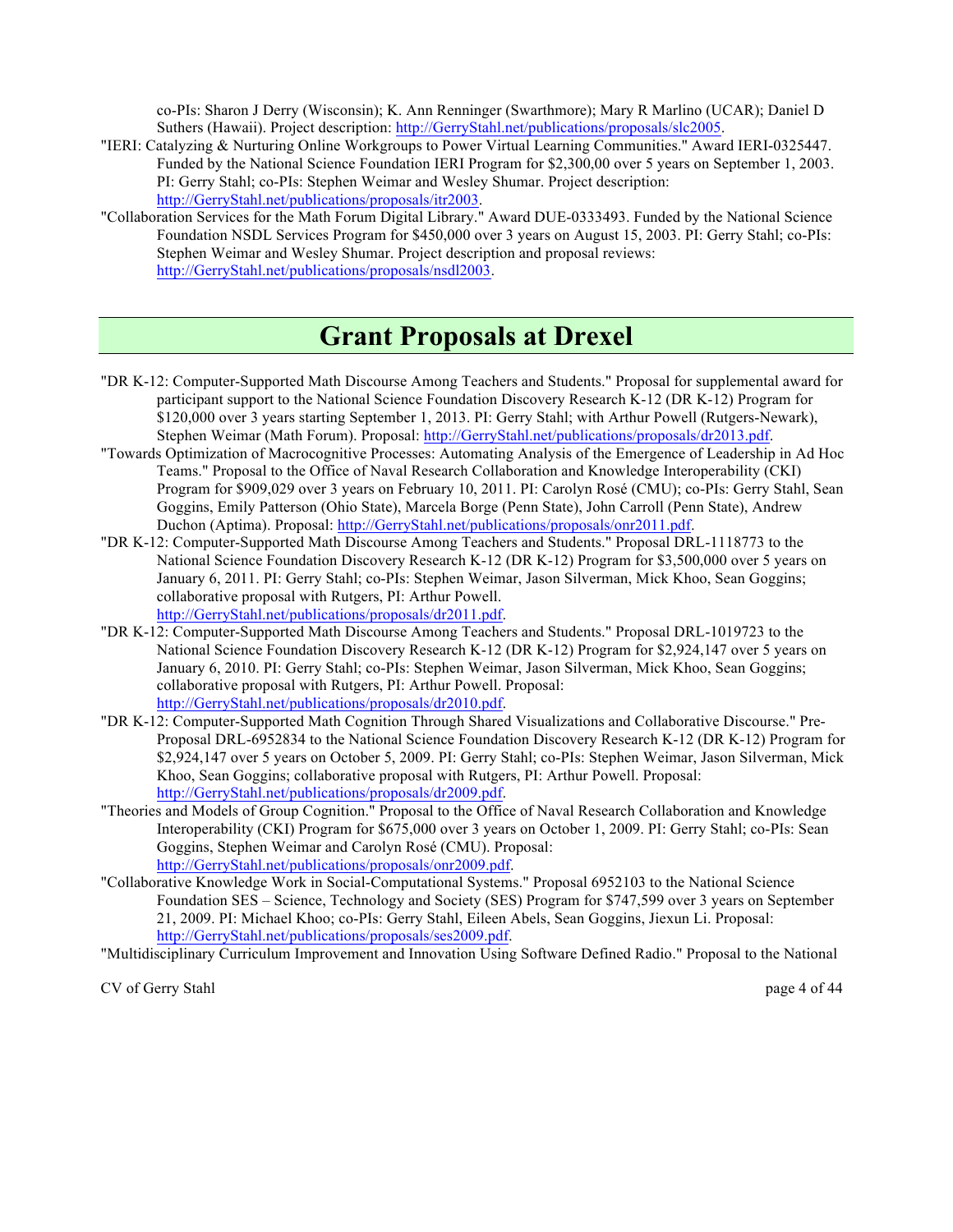Science Foundation Course, Curriculum, and Laboratory Improvement (CCLI) Program (Phase I — Exploratory). Submitted for \$200,000 over 2 years on May 21, 2009. PI: Kapil Dandekar (Drexel ECE); co-PI: Gerry Stahl (Drexel).

- "Cyber-math: Developing mathematical reasoning through diverse collaborations." Proposal to the National Science Foundation Research and Evaluation on Education in Science and Engineering (REESE) Program. Submitted for \$995,571 over 3 years on November 21, 2008. PI: Arthur Powell (Rutgers, Newark); co-PI: Gerry Stahl (Drexel). Proposal: http://GerryStahl.net/publications/proposals/cybermathREESE2008.pdf.
- "Dynamic Support for Virtual Math Teams." Proposal 0835426 to the National Science Foundation Advanced Learning Technologies (ALT) Program for \$306,355 over 3 years on April 25, 2008. PI: Gerry Stahl; co-PI: Stephen Weimar; Collaborative proposal with Carolyn Rosé (CMU). Proposal: http://GerryStahl.net/publications/proposals/alt2008.pdf.
- "CDI-Type II: Social Computing and Data Mining in Support of Inquiry-based STEM Learning." Preliminary proposal to the National Science Foundation Cyber-Enabled Discovery and Innovation (CDI) Program. Submitted for \$2,500,931 for 4 years on Jan. 1, 2008. PI: Xiaohua Hu; co-PIs: Gerry Stahl, Eileen Abels, Yuan An, Stephen Weimar.
- "CDI-Type I: Building a world of math discourse using a mix of platforms." Preliminary proposal to the National Science Foundation Cyber-Enabled Discovery and Innovation (CDI) Program. Submitted for \$797,303 over 3 years on Jan.8, 2008. PI: Werner Krandick (Department of Computer Science, Drexel University); co-PI: Gerry Stahl (IST, Drexel).
- "DR-K12 R&D: STEM Inquiry Learning in the Internet Public Library and the Math Forum Model." Proposal to the National Science Foundation Discovery Research K-12 (DR K12) Program. Submitted for \$2,160,260 for 5 years on Jan. 28, 2008. PI: Deliah Neuman; co-PIs: Gerry Stahl, Tony Hu, Michael Khoo, Yuan An.
- "Increasing Helping Behavior in Collaborative Problem Solving in the Virtual Math Teams Environment." Proposal 735571 to the National Science Foundation Advanced Learning Technologies (ALT) Program. Submitted for \$606,669 over 3 years on April 23, 2007. PI: Carolyn Rosé (CMU); co-PI: Gerry Stahl (Drexel) and co-PI: Stephen Weimar (Math Forum). Proposal: http://GerryStahl.net/publications/proposals/alt2007.pdf.
- "Collaborative Research: Representations for Analyzing Collaborative Knowledge Construction in Technologymediated Learning Environments." Proposal 723505 to the National Science Foundation Research and Evaluation on Education in Science and Engineering (REESE) Program. Submitted for \$249,062 over 3 years on January 29, 2007. PI: Gerry Stahl; co-PI: Stephen Weimar (Math Forum) and Alan Zemel (Culture & Communication). Collaborative proposal with Daniel Suthers (Hawaii) for \$450,999 and Cindy Hmelo-Silver (Rutgers New Brunswick). Proposal: http://GerryStahl.net/publications/proposals/reese2007a.pdf.
- "eMath: Diverse High School Students Developing Mathematical Reasoning through Online Collaboration." Proposal 723605 to the National Science Foundation Research and Evaluation on Education in Science and Engineering (REESE) Program. Submitted for \$995,145 over 3 years on January 29, 2007. PI: Arthur Powell (Rutgers, Newark); co-PI: Gerry Stahl (Drexel) and Carolyn Maher (Rutgers). Proposal: http://GerryStahl.net/publications/proposals/reese2007b.pdf.
- "Exploring Adaptive Support for Virtual Math Teams." SGER Proposal to the National Science Foundation Research and Evaluation on Education in Science and Engineering (REESE) Program. Submitted for \$50,000 over 1 year on January 29, 2007. PI: Carolyn Rosé (CMU); consultants: Gerry Stahl and the Math Forum. Proposal: http://GerryStahl.net/publications/proposals/reese2007c.pdf.
- "Optimizing Feedback for Eliciting Pedagogically Valuable Explanation in Collaborative Problem Solving." Proposal to the National Science Foundation Advanced Learning Technologies Program. Submitted for 2 years on May 15, 2006. PI: Carolyn Rosé (CMU); co-PIs: Stephen Weimar and Gerry Stahl. Proposal: http://GerryStahl.net/publications/proposals/alt2006.pdf.
- "Engaged Learning in Online Communities." Proposal to the National Science Foundation Science of Learning Center Catalyst Program. Submitted for \$180,762 over 1.5 years on January 14, 2005. Proposal 0518477. PI: Gerry Stahl; co-PIs: Sharon J Derry (Wisconsin); K. Ann Renninger (Swarthmore); Mary R Marlino (UCAR); Daniel D Suthers (Hawaii). Proposal: http://GerryStahl.net/publications/proposals/engaged/description.pdf.

CV of Gerry Stahl page 5 of 44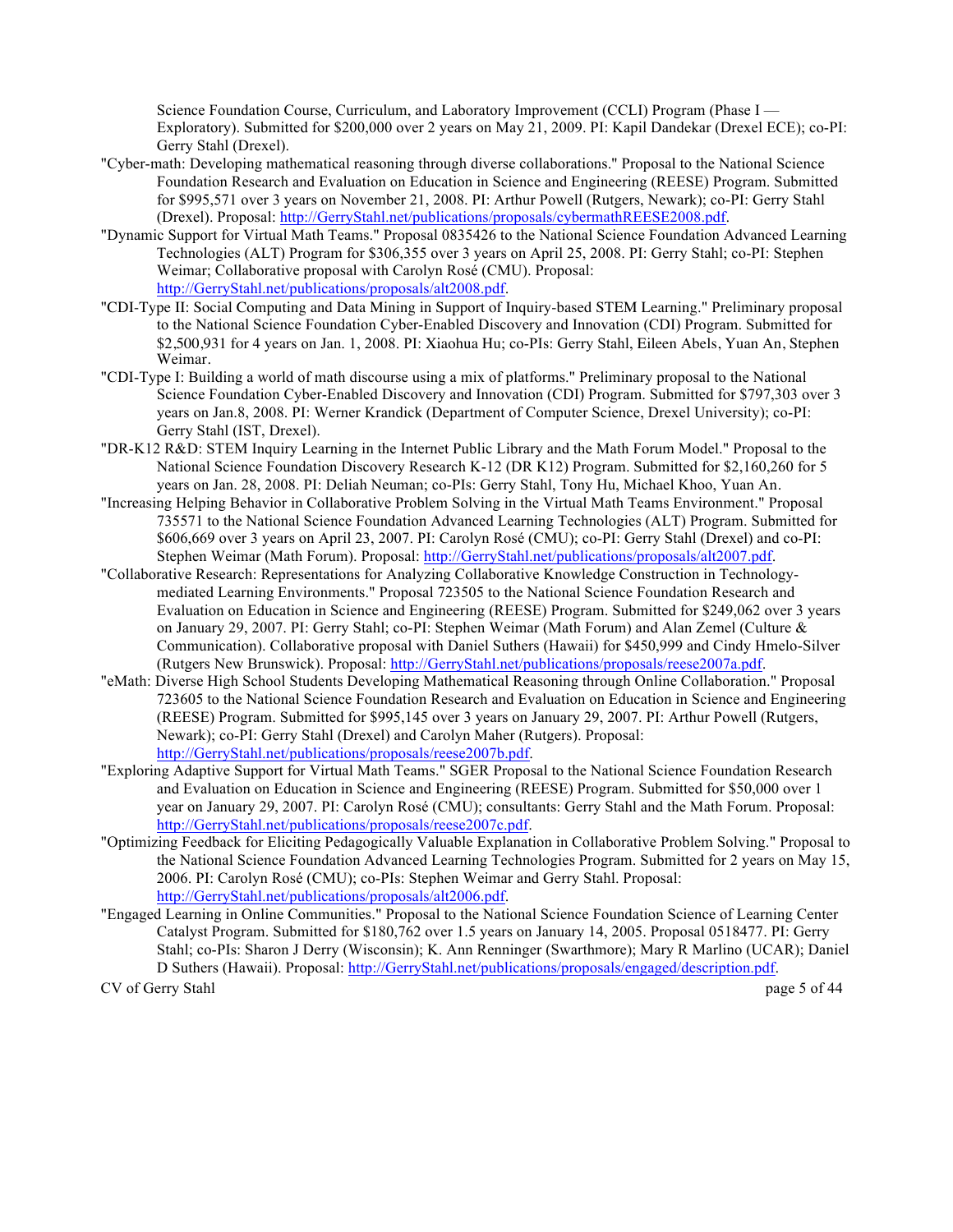- "Interaction Math: An Informal Online Learning Collaboratory Led by the Math Forum @ Drexel." Proposal to the National Science Foundation Informal Science Education Program. Submitted for \$2,933,126 over 5 years on January 6, 2005. PI: Gene Klotz (Math Forum); co-PIs: Gerry Stahl and Stephen Weimar. Proposal 0515544: Proposal: http://GerryStahl.net/publications/proposals/informal/description.pdf.
- "Studying Online Collaborative Learning at the Math Forum." Proposal 337162 to the National Science Foundation ROLE Program. PI: Gerry Stahl; co-PIs: Scott Robertson and Wesley Shumar. Submitted for \$1,790,931 over 3 years on June 1, 2003. Proposal: http://GerryStahl.net/publications/proposals/role2003.
- "Collaboration Services for the Math Forum Digital Library." Proposal 333493 to the National Science Foundation NSDL Services Program. PI: Gerry Stahl; co-PIs: Stephen Weimar and Wesley Shumar. Submitted for \$494,953 over 2 years on April 21, 2003. Proposal: http://GerryStahl.net/publications/proposals/nsdl2003.
- "Group Knowledge Construction in Digital Library Communities." Proposal to the National Science Foundation NSDL Targeted Research Program. Submitted for \$498,748 over 2 years on April 21, 2003. PI: Scott Robertson; co-PIs: Gerry Stahl and Susan Weidenbeck. Proposal 0333471: http://GerryStahl.net/publications/proposals/nsdl2003b.
- "ITR: Catalyzing & Nurturing Online Workgroups to Power Virtual Learning Communities." Proposal to the National Science Foundation ITR Program. PI: Gerry Stahl; co-PIs: Stephen Weimar and Wesley Shumar. Submitted for \$3,374,472 over 5 years on February 12, 2003. Proposal 0325447: http://GerryStahl.net/publications/proposals/itr2003.
- "Educational Online Communities for At-Risk Youth." Proposal to foundations. Written for \$88,000 over 1 year in December 2002. Proposal: http://GerryStahl.net/publications/proposals/nursing2003/nursing.doc.

# **Funded Research at Colorado (1997-2001)**

- Following are my grants as a post-doc and Research Professor from 1997-2001. Prior to that, I was involved with proposing, implementing and managing many city, state, federal & foundation grants from 1978-1984, and industry, state & federal grants from 1990-1996.
- 2001-2002: "Enhancing collaborative learning among researchers, practitioners, and students at CSCL 2002" (co-PI with Gerhard Fischer & Hal Eden) \$49,860; 10/1/01-9/30/02. Sponsor: NSF. Proposal 124010.
- 2000-2001: "New Media to Support Collaborative Knowledge-Building: Beyond Consumption and Chat" (Principal Investigator) \$19,752; Sponsor: Lab for New Media Strategy and Design. Proposal: http://GerryStahl.net/publications/proposals/media/media.pdf. Results: http://www-jime.open.ac.uk/00/stahl/

1999-2000: "Interoperability among Knowledge Building Environments" (Principal Investigator) \$9,124; Sponsor: Center for Innovative Learning Technology / SRI. Proposal: http://GerryStahl.net/publications/proposals/cilt99/proposal.pdf. Results: http://GerryStahl.net/xml.

- 1998-1999: "Collaborative Web-Based Tools for Learning to Integrate Scientific Results into Social Policy" (co-PI with Ray Habermann at NOAA) \$89,338; Sponsor: NSF. Results: http://GerryStahl.net/publications/conferences/1999/group99/.
- 1997-2000: "Conceptual Frameworks and Computational Support for Organizational Memories and Organizational Learning" (co-PI with Gerhard Fischer and Jonathan Ostwald) \$725,000; Sponsor: NSF, Computation and Social Systems program. Proposal: http://GerryStahl.net/publications/proposals/omol. Results: http://GerryStahl.net/publications/journals/ai&society/AI&Soc.pdf.
- 1997-2000: "Allowing Learners to be Articulate: Incorporating Automated Text Evaluation into Collaborative Software Environments" (primary author and primary software developer; PIs: Gerhard Fischer, Walter Kintsch and Thomas Landauer) \$678,239; Sponsor: James S. McDonnell Foundation, Cognitive Science in Education Program. Proposal: http://GerryStahl.net/publications/proposals/mcdonnell. Results: http://GerryStahl.net/publications/journals/ile2000/ile.pdf.

CV of Gerry Stahl page 6 of 44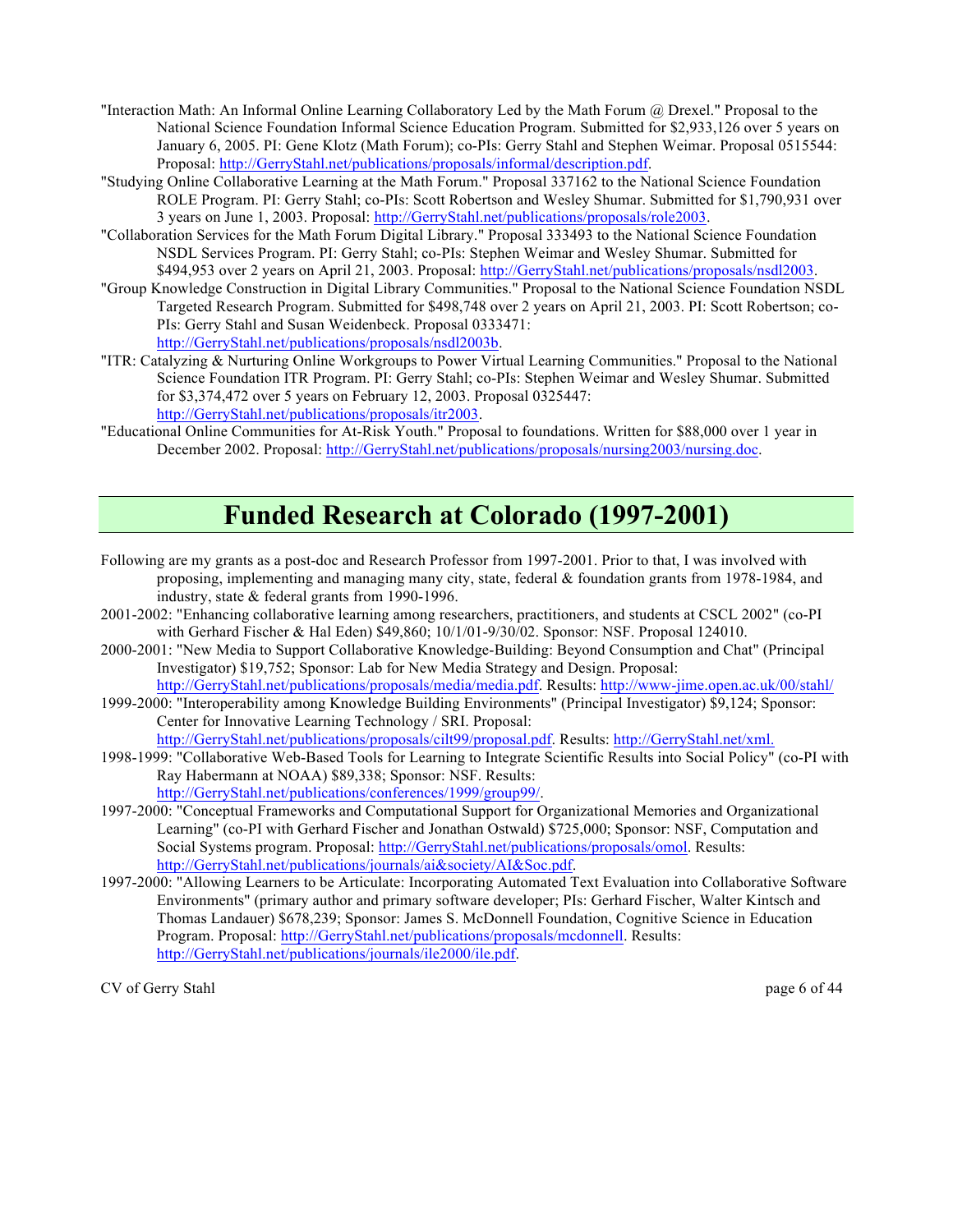## **Grant Proposals at Colorado (1997-2001)**

- "Enhancing collaborative learning among researchers, practitioners, and students at CSCL 2002" (co-PI with Gerhard Fischer & Hal Eden) \$49,860; Sponsor: NSF. Proposal 124010:
- "New Media to Support Collaborative Knowledge-Building: Beyond Consumption and Chat" (Principal Investigator) Proposal to the Lab for New Media Strategy and Design. Submitted for \$19,752 over 4 months on September 1, 2000. Proposal: http://GerryStahl.net/publications/proposals/media/media.pdf.
- "Interoperability among Knowledge Building Environments" (Principal Investigator) \$9,124; Sponsor: Center for Innovative Learning Technology / SRI. Proposal:

http://GerryStahl.net/publications/proposals/cilt99/proposal.pdf.

- "Collaborative Web-Based Tools for Learning to Integrate Scientific Results into Social Policy" (co-PI with Ray Habermann at NOAA) \$89,338; Sponsor: NSF.
- "Conceptual Frameworks and Computational Support for Organizational Memories and Organizational Learning" (co-PI with Gerhard Fischer and Jonathan Ostwald) \$725,000; Sponsor: NSF, Computation and Social Systems program. Proposal: http://GerryStahl.net/publications/proposals/omol.
- "Allowing Learners to be Articulate: Incorporating Automated Text Evaluation into Collaborative Software Environments" (primary proposal author and post-doc; PIs: Gerhard Fischer, Walter Kintsch and Thomas Landauer) \$678,239; Sponsor: James S. McDonnell Foundation, Cognitive Science in Education Program. Proposal: http://GerryStahl.net/publications/proposals/mcdonnell.
- "CSS: Perspectives on Collaboration: a Micro-ethnographic Study of Computational Perspectives in Computer Support for Collaborative Knowledge-Building at a Virtual Biology Laboratory." (Principal Investigator) Proposal 117630 to the National Science Foundation CSS Program. Submitted for \$307,718 over 3 years on February 15, 2001. Proposal: http://GerryStahl.net/publications/proposals/css2001/css2001.pdf.
- "ITR/PE (EHR): Information Technology for Distributed Collaborative Learning in a Virtual Biology Lab." (Principal Investigator) Proposal 112397 to the National Science Foundation ITR Program. Submitted for \$472,610 over 3 years on January 18, 2001. Proposal: http://GerryStahl.net/publications/proposals/itr2001/proposal.pdf.
- "ROLE proposal: The Role of Computational Cognitive Artifacts in Collaborative Learning and Education" (Principal Investigator) Proposal 106950 to the National Science Foundation ROLE Program. Submitted for \$970,971 over 3 years on December 1, 2000. Proposal: http://GerryStahl.net/publications/proposals/role/role.pdf.
- "ROLE Pre-proposal: The Role of Computational Cognitive Artifacts in Collaborative Learning and Education" (Principal Investigator) Proposal 96877 to the National Science Foundation ROLE Program. Submitted for \$750,000 over 3 years on September 1, 2000. Encouraged full submission. Proposal: http://GerryStahl.net/publications/proposals/role/role2pre.pdf.
- "ROLE Pre-proposal: Research on Collaboration in Learning and on Collaboration Technology in Education" (Principal Investigator) Proposal 83440 to the National Science Foundation ROLE Program. Submitted for \$720,000 over 3 years on February 29, 2000. Encouraged full submission. Proposal: http://GerryStahl.net/publications/proposals/role/role1pre.pdf.
- "ITR/IM: Perspectives on Collaborative Knowledge-Building" Proposal 82829 to the National Science Foundation ITR Program. (Principal Investigator) Submitted for \$489,560 over 3 years on February 17, 2000. Proposal: http://GerryStahl.net/publications/proposals/itr\_kbe/itr-kbe.pdf.
- "IT Support for Knowledge-Building in Workgroups" (Principal Investigator) Proposal 82263 to the National Science Foundation CSS Program. Submitted for \$399,190 over 3 years on February 15, 2000. Proposal: http://GerryStahl.net/publications/proposals/omol2000/OMOL.2000.pdf.
- "Collaborative Research on Knowledge-Building Environments: Growing a National and International Research Community for Distance Learning Information Technology" (Principal Investigator) Proposal 77095 to the National Science Foundation. Pre-proposal submitted for \$2,700,000 over 5 years on January 5, 2000. Proposal: http://GerryStahl.net/publications/proposals/collab/collab.pdf.

CV of Gerry Stahl page 7 of 44 "Models for Organizing Collaboration: Ways of Supporting Distributed Learning" Proposal to Lotus Corporation.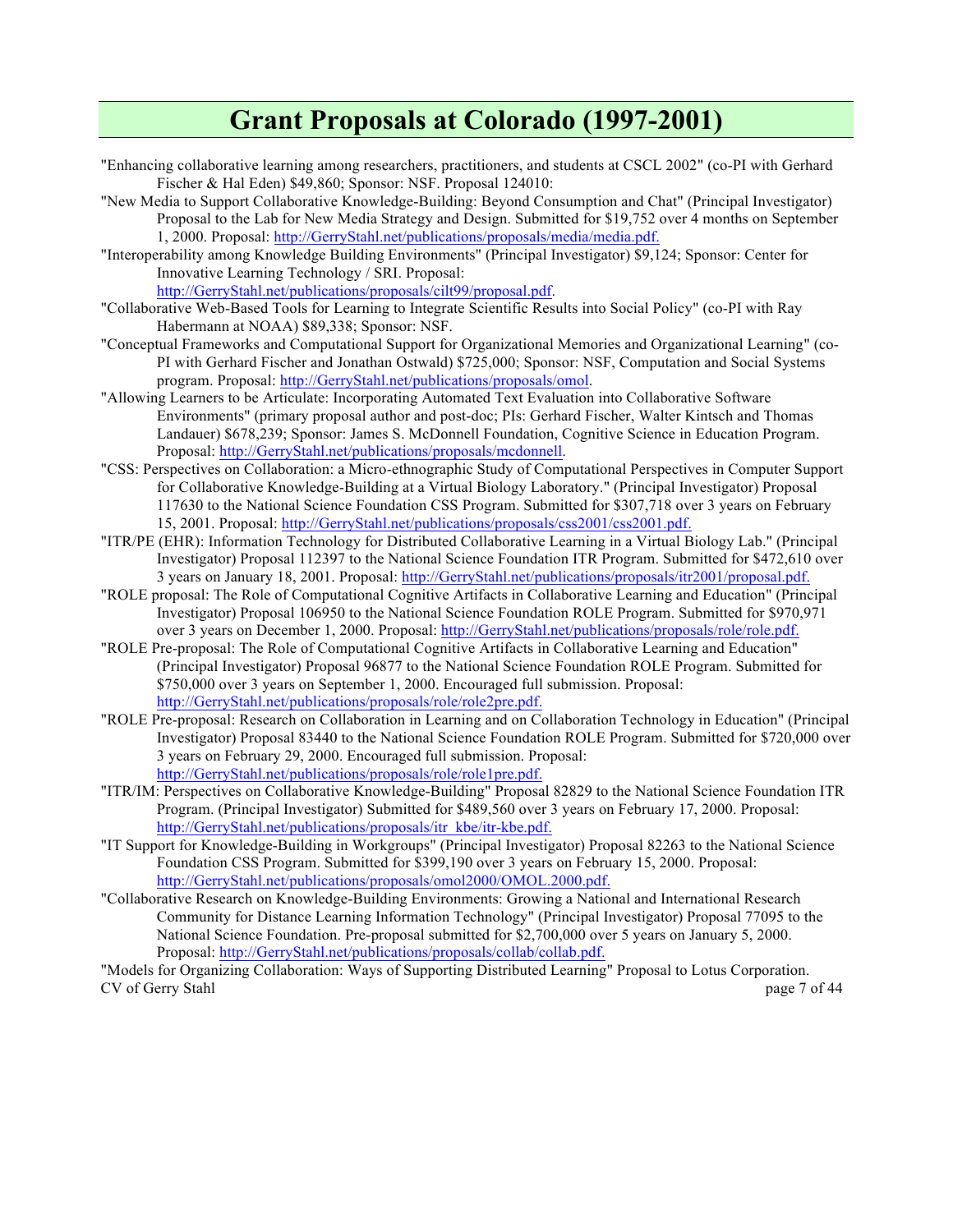(Principal Investigator) Submitted for \$68,000 over 1 year on January 18, 2000. Proposal: http://GerryStahl.net/publications/proposals/lotus/lotus.pdf.

- "POW! Perspectives on the Web" (Principal Investigator) Proposal to the Colorado Advanced Software Institute (CASI). Submitted for \$40,000 over 1 year on November 30, 1999. Proposal: http://GerryStahl.net/publications/proposals/casi.
- "POW! Perspectives on the Web" (Principal Investigator) Proposal to Intel Corporation. Submitted for \$190,000 over 3 years on October 18, 1999. Proposal: http://GerryStahl.net/publications/proposals/intel.
- "Research CyberStudio" (Principal Investigator) Internal research concept paper. Proposal: http://GerryStahl.net/publications/proposals/cyberstudio.

# **Other Funded Grants**

#### **Philadelphia Council of Neighborhood Associations (1978-1979)**

CETA grant for over \$1,000,000 to establish training and neighborhood projects in energy conservation, recycling and weatherization.

#### **Southwest Germantown Community Development Corporation (1979-1983)**

Grants from 3 federal agencies, 2 state agencies, 7 city agencies, 7 corporations and 18 foundations—growing public support from \$42,000 to \$850,000 per year.

#### **College of Environmental Design (1991-1993)**

Colorado grants for **Phidias** and **Hermes.**

#### **Owen Research (1993-1995)**

NSF SBIR grants for **TCA**, **OptoNet** and **Crew** software projects.

(Lifetime grants funded approximately \$14,000,000.)

# **Software Development Projects (1990-2015)**

- These are some of the systems I implemented in the past decade, either at the Fraunhofer Institute, the University of Colorado or as a consultant. Except where indicated, I was the primary developer and they resulted in working prototypes. Theoretical frameworks for most of them are presented in my book, *Group Cognition*. In some cases (e.g., **BSCL, Hermes, State the Essence** and **WebGuide**) they are being used in on-going field studies. **VMT** and **VMT-with-GeoGebra** are currently used in classrooms in the US, Turkey and Singapore as research prototypes.
- **VMT-with-GeoGebra** (2011-2015): Extension of Virtual Math Teams software with multi-user version of GeoGebra to support collaborative problem solving of dynamic geometry by middle school and high school students. See: http://mathforum.org/vmt.
- **VMT** (2003-2011): Virtual Math Teams is software to support collaborative problem solving of school mathematics by middle school and high school students who visit The Math Forum and join virtual math teams to discuss mathematics together. See: http://mathforum.org/vmt.
- **BSCL** (2001-2003): Basic System for Collaborative Learning is a knowledge-building environment with personal and

CV of Gerry Stahl page 8 of 44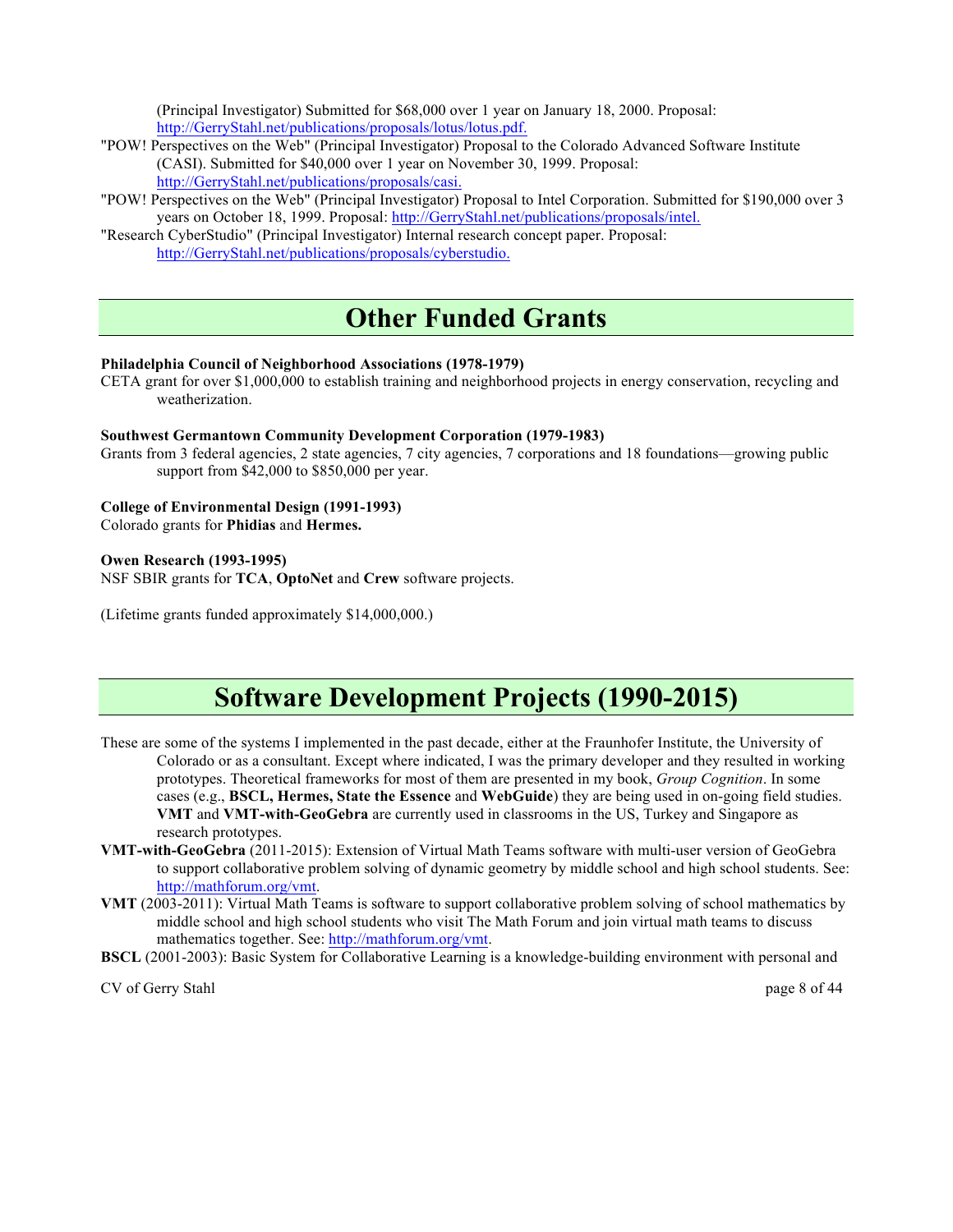group perspectives based on BSCW, a web-based shared workspace. Funded by the European Union ITCOLE Project, it is being used in schools in several European countries. See:

http://GerryStahl.net/publications/conferences/2002/criwg/Stahl\_CRIWG\_Paper.doc.

- **WebGuide** (1998-2001): a knowledge-building environment with personal and group perspectives to facilitate collaboration and management of shared information spaces. Tried out in a middle school course and two graduate seminars. Supported by grants listed above. http://www-jime.open.ac.uk/00/stahl/.
- **InterOp** (1999-2000): XML-based software to export data from incompatible knowledge-building environments in a standard format for display using XSL. Also used for client-server connection in WebGuide. Supported by CILT/SRI. http://GerryStahl.net/xml.
- **State the Essence** (1997-1999): educational software using latent semantic analysis (LSA) to provide feedback to students summarizing a text. Used in middle school classrooms for three years and subjected to rigorous controlled experiments showing positive results, particularly for students having trouble understanding the given text. Supported by McDonnell Foundation. http://GerryStahl.net/publications/journals/ile2000/ile.pdf.
- **SimRocket** (1998): a model-rocket simulation used with a middle school project team to analyze the effects of different rocket features. http://GerryStahl.net/publications/conferences/2001/ethnography2001/ethnography.pdf.
- **WebNet** (1996-1997): a Web-based design environment for LAN design and management. Integrated a number of components for collecting, displaying, up-dating and discussing domain knowledge and local knowledge about LAN configuration. Supported by ARPA. http://GerryStahl.net/publications/journals/ai&society/AI&Soc.PDF
- **CIE** (1995-1996): a workplace documentation support system for ISO 9000 certification, using computational perspectives to support bottom-up documentation processes. Prototyped for a local software startup.
- **Tracker** (1995-1996): an information management system for the Baltimore public schools to track services to students on welfare. I worked on interface components to an Access database as a consultant.
- **OptoNet** (1994-1995): a software feedback system in LabView with real-time analog-to-digital data acquisition to stabilize holographic equipment during space flight. This software was tested on NASA zero-g simulation flights. Developed under an NASA SBIR II grant.
- **TCA** (1994-1995): a digital library for teachers to exchange, discuss, and adapt curricular materials for constructivist classrooms. The Teachers' Curriculum Assistant anticipated approaches now being implemented years later. Prototyped under an NSF SBIR I grant. http://GerryStahl.net/publications/journals/c&e/C&E.PDF
- **Crew** (1993-1995): a case-based reasoning system to model long-term astronaut missions, developed under contract with NASA in cooperation with psychologists at Houston astronaut support. Extends and integrates several AI techniques. Developed under an NASA SBIR II grant and delivered to NASA. http://GerryStahl.net/publications/journals/crew/crew.PDF
- **Hermes** (1992-1993): a hypermedia substrate for design environments, including computational perspectives, persistent versions of drawings, user-programmable critic agents, extensible scripting language. This was my dissertation system to implement an environment for lunar habitat design. NASA subsequently used it for their *Space Station Freedom Man-Systems Integration Standards* design guidelines for spacecraft. Supported by CASI and Johnson Engineering. http://GerryStahl.net/publications/conferences/1990-1997/cogsci93/COGSC\_TR.PDF
- **Phidias2** (1990-1992): an object-oriented rewrite of a hypermedia substrate for design rationale using contexts. This was an early version of Hermes. Supported by CASI and IBM.
- **InterView** (1990-1991): an information management system for US West service providers to access data in multiple legacy database systems. I worked on C++ interface components to an object-oriented database management system as an intern.

CV of Gerry Stahl page 9 of 44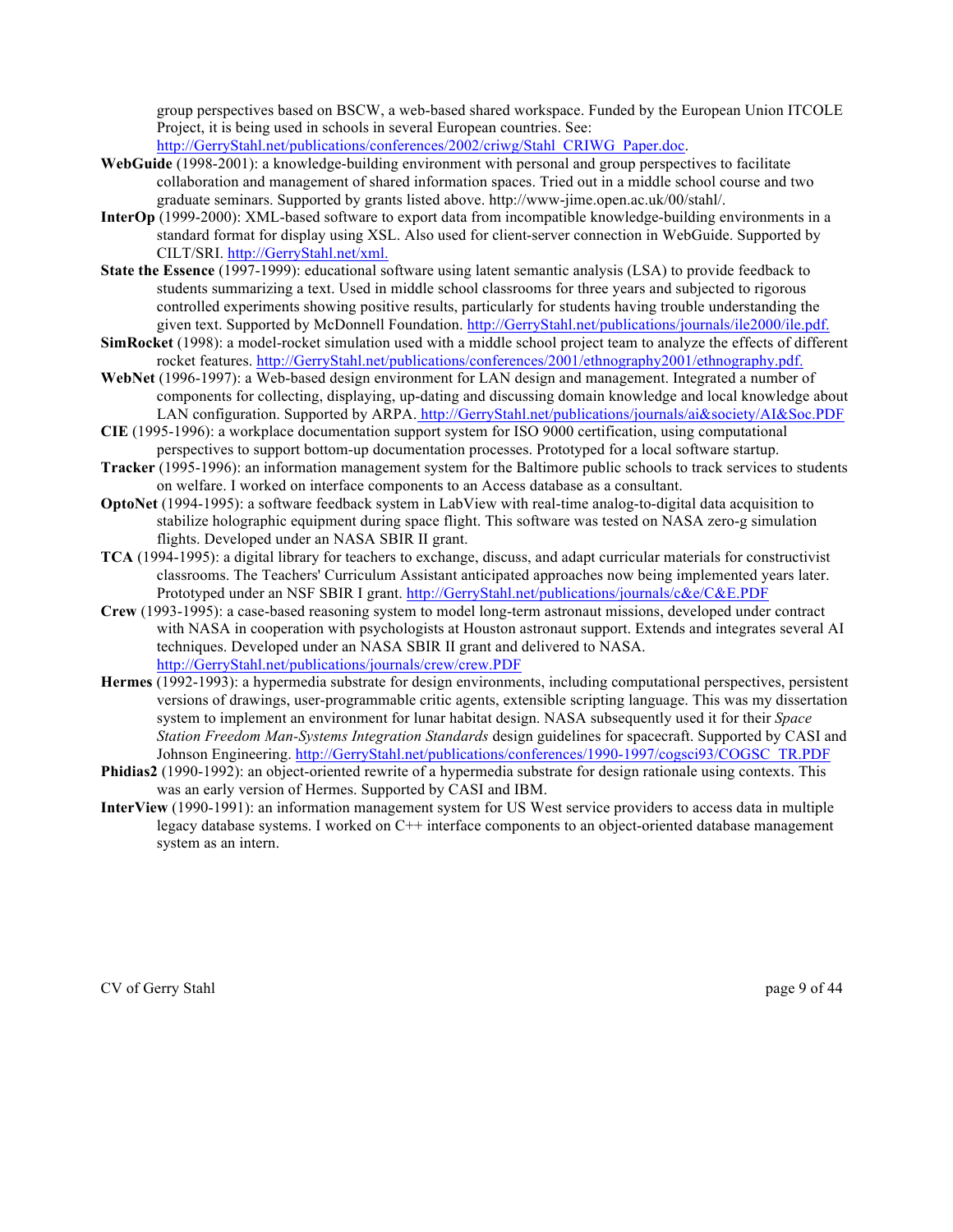# **Writings**

#### **Doctoral Dissertations**

- Stahl, G. (1993). *Interpretation in design: The problem of tacit and explicit understanding in computer support of cooperative design.* Unpublished Dissertation, Ph.D., Department of Computer Science, University of Colorado. Boulder, CO. Web: http://GerryStahl.net/publications/dissertations/computer or http://GerryStahl.net/elibrary/tacit.
- Stahl, G. (1975). *Marxian hermeneutics and Heideggerian social theory: Interpreting and transforming our world.* Unpublished Dissertation, Ph.D., Department of Philosophy, Northwestern University. Evanston, IL. Web: http://GerryStahl.net/publications/dissertations/philosophy or http://GerryStahl.net/elibrary/marx.

#### **Books**

- Stahl, G. (2018). *Theoretical investigations: Philosophical foundations of group cognition*. New York, NY: Springer. 600 pages. Web: http://GerryStahl.net/elibrary/investigations.
- Stahl, G. (2016). *Constructing dynamic triangles together: The development of mathematical group cognition*. Cambridge, UK: Cambridge University Press. Learning in doing: Social, cognitive and computational perspectives series. 294 pages. Web: http://GerryStahl.net/elibrary/analysis. Doi: http://www.cambridge.org/la/academic/subjects/psychology/educational-psychology/constructing-dynamictriangles-together-development-mathematical-group-cognition?format=HB
- Stahl, G. (2013). *Translating Euclid: Designing a human-centered mathematics*. San Rafael, CA: Morgan & Claypool Publishers. Synthesis lectures on human-centered informatics series #17. 221 pages. Web: http://GerryStahl.net/elibrary/euclid. Doi: http://dx.doi.org/10.2200/S00492ED1V01Y201303HCI017.
- Stahl, G. (2009). *Studying virtual math teams*. New York, NY: Springer. Computer-supported collaborative learning series #11. 626 pages. Web: http://GerryStahl.net/elibrary/svmt. Doi: http://dx.doi.org/10.1007/978-1-4419-0228-3.
- Stahl, G. (2006). *Group cognition: Computer support for building collaborative knowledge*. Cambridge, MA: MIT Press. Acting with technology series. 510 pages. Web: http://GerryStahl.net/elibrary/gc. Doi: http://mitpress.mit.edu/books/group-cognition.

# **Collected Writings**

- Stahl, G. (2010). *Marx and Heidegger*. Philadelphia. PA: Gerry Stahl at Lulu. Gerry Stahl's assembled texts #1. 217 pages. Web: http://GerryStahl.net/elibrary/marx.
- Stahl, G. (2010). *Tacit and explicit understanding in computer support*. Philadelphia, PA: Gerry Stahl at Lulu. Gerry Stahl's assembled texts #2. 374 + xii pages. Web: http://GerryStahl.net/elibrary/tacit.
- Stahl, G. (2010). *Essays in social philosophy*. Philadelphia, PA: Gerry Stahl at Lulu. Gerry Stahl's assembled texts #7. 182 pages. Web: http://GerryStahl.net/elibrary/philosophy.
- Stahl, G. (2011). *Essays in personalizable software*. Philadelphia, PA: Gerry Stahl at Lulu. Gerry Stahl's assembled texts #8. 294 pages. Web: http://GerryStahl.net/elibrary/software.

CV of Gerry Stahl page 10 of 44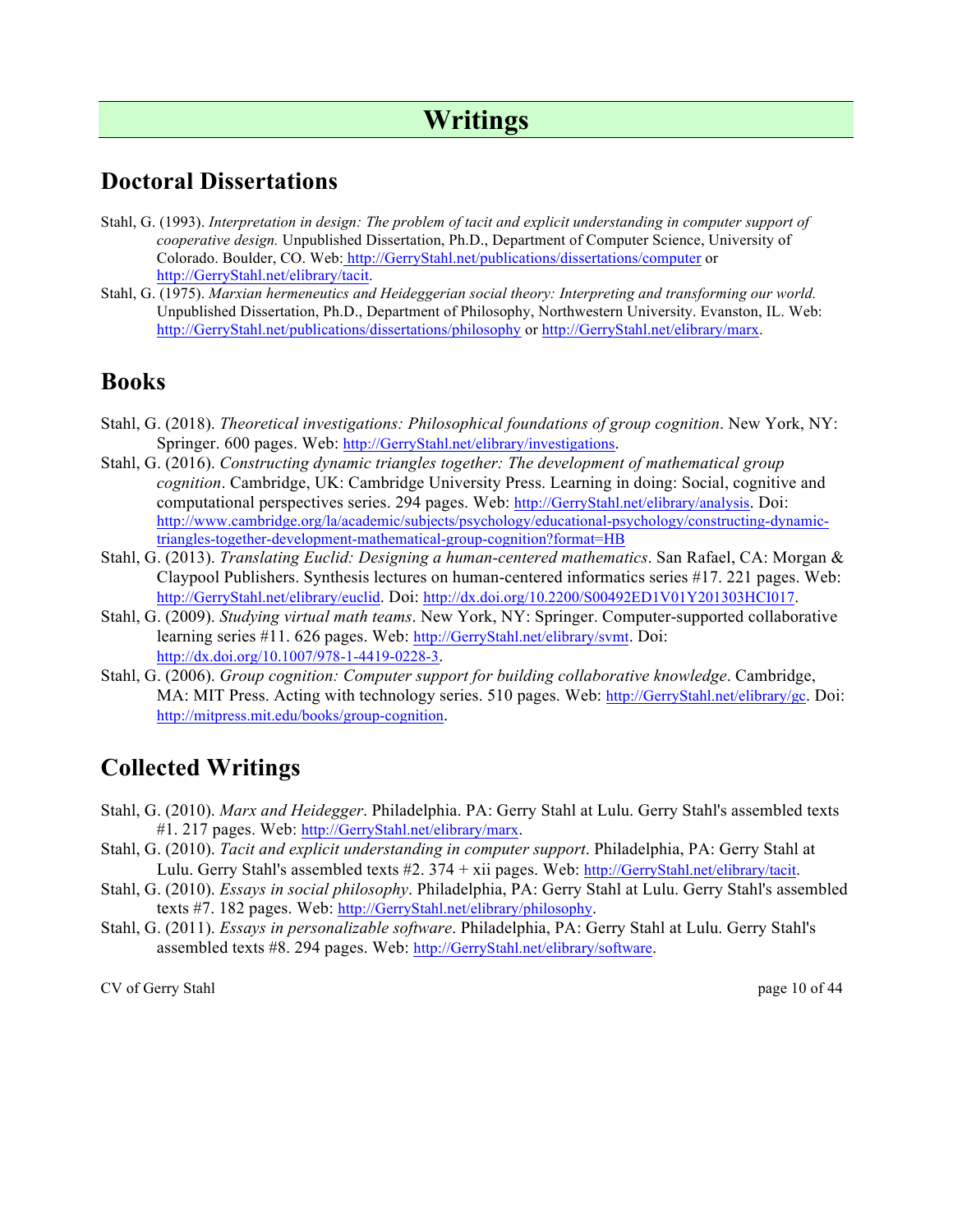Stahl, G. (2015). *Essays in computer-supported collaborative learning*. Philadelphia, PA: Gerry Stahl at Lulu. Gerry Stahl's assembled texts #9. 200 pages. Web: http://GerryStahl.net/elibrary/cscl.

Stahl, G. (2015). *Essays in group-cognitive science*. Philadelphia, PA: Gerry Stahl at Lulu. Gerry Stahl's assembled texts #10. Web: http://GerryStahl.net/elibrary/science.

Stahl, G. (2015). *Essays in philosophy of group cognition*. Philadelphia, PA: Gerry Stahl at Lulu. Gerry Stahl's assembled texts #11. Web: http://GerryStahl.net/elibrary/theory.

- Stahl, G. (2015). *Essays in online mathematics interaction*. Philadelphia, PA: Gerry Stahl at Lulu. Gerry Stahl's assembled texts #12. Web: http://GerryStahl.net/elibrary/math.
- Stahl, G. (2015). *Essays in collaborative dynamic geometry*. Philadelphia, PA: Gerry Stahl at Lulu. Gerry Stahl's assembled texts #13. Web: http://GerryStahl.net/elibrary/dynamic.
- Stahl, G. (2015). *Adventures in dynamic geometry*. Philadelphia, PA: Gerry Stahl at Lulu. Gerry Stahl's assembled texts #14. Web: http://GerryStahl.net/elibrary/topics.
- Stahl, G. (2010). *Global introduction to CSCL*. Philadelphia, PA: Gerry Stahl at Lulu. Gerry Stahl's assembled texts #15. 196 pages. Web: http://GerryStahl.net/elibrary/global.
- Stahl, G. (2010). *Editorial introductions to ijCSCL*. Philadelphia, PA: Gerry Stahl at Lulu. Gerry Stahl's assembled texts #16. 140 pages. Web: http://GerryStahl.net/elibrary/ijcscl
- Stahl, G. (2010). *Proposals for research*. Philadelphia, PA: Gerry Stahl at Lulu. Gerry Stahl's assembled texts #17. 500 pages. Web: http://GerryStahl.net/elibrary/proposals.
- Stahl, G. (2015). *Overview and autobiographical essays*. Philadelphia, PA: Gerry Stahl at Lulu. Gerry Stahl's assembled texts #18. Web: http://GerryStahl.net/elibrary/intro.

Stahl, G. (2018). *Works of 3-D form*. Philadelphia, PA: Gerry Stahl at Lulu. Gerry Stahl's assembled texts #20. 180 pages. Web: http://GerryStahl.net/elibrary/form.

#### **Edited Volumes**

- Stahl, G., Cress, U., Law, N., & Ludvigsen, S. (Eds.). (2015). *International journal of computer-supported collaborative learning*. New York, NY: Springer. Vol. 10, 14 quarterly issues, 447 pages. Web: http://ijcscl.org/?go=contents. Doi: http://www.springerlink.com/content/120055/.
- Stahl, G., Cress, U., Law, N., & Ludvigsen, S. (Eds.). (2014). *International journal of computer-supported collaborative learning*. New York, NY: Springer. Vol. 9, 4 quarterly issues, 500 pages. Web: http://ijcscl.org/?go=contents. Doi: http://www.springerlink.com/content/120055/.
- Stahl, G., Hesse, F., & Law, N. (Eds.). (2013). *International journal of computer-supported collaborative learning*. New York, NY: Springer. Vol. 8, 4 quarterly issues, 486 pages pages. Web: http://ijcscl.org/?go=contents. Doi: http://www.springerlink.com/content/120055/.
- Stahl, G., Hesse, F., & Law, N. (Eds.). (2012). *International journal of computer-supported collaborative learning*. New York, NY: Springer. Vol. 7, 4 quarterly issues, 592 pages pages. Web: http://ijcscl.org/?go=contents. Doi: http://www.springerlink.com/content/120055/.
- Spada, H., Stahl, G., Miyake, N., & Law, N. (Eds.). (2011). *Connecting computer-supported collaborative learning to policy and practice: CSCL 2011 conference proceedings*. (Vol. I, II, III). Lulu: ISLS. Web: http://GerryStahl.net/pub/cscl2011proceedingsI.pdf, http://GerryStahl.net/pub/cscl2011proceedingsII.pdf, http://GerryStahl.net/pub/cscl2011proceedingsIII.pdf.

CV of Gerry Stahl page 11 of 44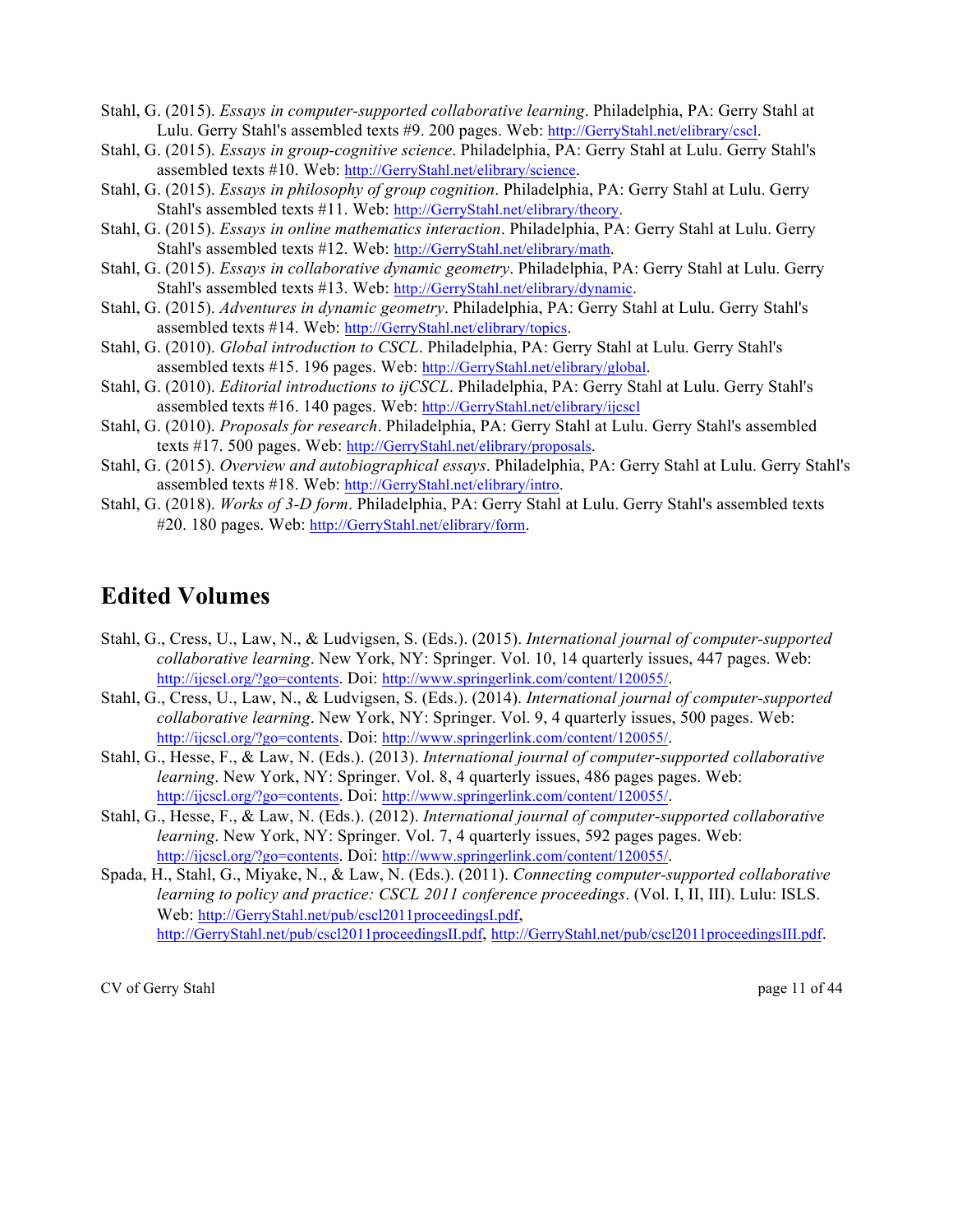- Stahl, G., & Hesse, F. (Eds.). (2011). *International journal of computer-supported collaborative learning*. New York, NY: Springer. Vol. 6, 4 quarterly issues, 500 pages. Web: http://ijcscl.org/?go=contents. Doi: http://www.springerlink.com/content/120055/.
- Stahl, G., & Hesse, F. (Eds.). (2010). *International journal of computer-supported collaborative learning*. New York, NY: Springer. Vol. 5, 4 quarterly issues, 452 pages. Web: http://ijcscl.org/?go=contents. Doi: http://www.springerlink.com/content/120055/.
- Stahl, G., & Hesse, F. (Eds.). (2009). *International journal of computer-supported collaborative learning*. New York, NY: Springer. Vol. 4, 4 quarterly issues, 478 pages. Web: http://ijcscl.org/?go=contents. Doi: http://www.springerlink.com/content/120055/.
- Stahl, G., & Hesse, F. (Eds.). (2008). *International journal of computer-supported collaborative learning*. New York, NY: Springer. Vol. 3, 4 quarterly issues, 470 pages. Web: http://ijcscl.org/?go=contents. Doi: http://www.springerlink.com/content/120055/.
- Stahl, G., & Hesse, F. (Eds.). (2007). *International journal of computer-supported collaborative learning*. New York, NY: Springer. Vol. 2, 4 quarterly issues, 500 pages. Web: http://ijcscl.org/?go=contents. Doi: http://www.springerlink.com/content/120055/.
- Rohde, M., Wulf, V., & Stahl, G. (Eds.). (2006). *Behavior and information technology (bit): Special issue on computer support for learning communities*. Web: http://GerryStahl.net/pub/bit.pdf.
- Stahl, G., & Hesse, F. (Eds.). (2006). *International journal of computer-supported collaborative learning*. New York, NY: Springer. Vol. 1, 4 quarterly issues, 511 pages. Web: http://ijcscl.org/?go=contents. Doi: http://www.springerlink.com/content/120055/.
- Klamma, R., Rohde, M., & Stahl, G. (Eds.). (2004). *Siggroup bulletin: Special issue on community-based learning, explorations into theoretical groundings, empirical findings and computer support*. (Vol. 24). 100 pages. Web: http://GerryStahl.net/publications/journals/cbl.pdf.
- Stahl, G. (Ed.). (2002). *Computer support for collaborative learning: Foundations for a CSCL community. Proceedings of CSCL 2002. Boulder, Colorado, USA*. Mahway, NJ: Lawrence Erlbaum Associates. Web: http://isls.org/cscl/cscl2002proceedings.pdf.

#### **Book Chapters**

- Stahl, G. (2018). Investigation 1. Advancing a CSCL vision. In G. Stahl (Ed.), *Theoretical investigations: Philosophical foundations of group cognition.* New York, NY: Springer. Web: http://GerryStahl.net/pub/advancing.pdf.
- Stahl, G. (2018). Investigation 2. A theory of group cognition in CSCL. In G. Stahl (Ed.), *Theoretical investigations: Philosophical foundations of group cognition.* New York, NY: Springer. Web: http://GerryStahl.net/pub/theory.pdf.
- Stahl, G. (2016). The group as paradigmatic unit of analysis: The contested relationship of CSCL to the learning sciences. In M. A. Evans, M. J. Packer & R. K. Sawyer (Eds.), *Reflections on the learning sciences.* (ch. 5; pp. 76-102). New York, NY: Cambridge University Press. Web: http://GerryStahl.net/pub/ls.pdf.
- Stahl, G. (2015). Computer-supported academically productive discourse. In L. Resnick, C. Asterhan & S. Clarke (Eds.), *Socializing intelligence through academic talk and dialogue.* (pp. 213-224): AERA Publications. Web: http://GerryStahl.net/pub/lrdc2015.pdf.

CV of Gerry Stahl page 12 of 44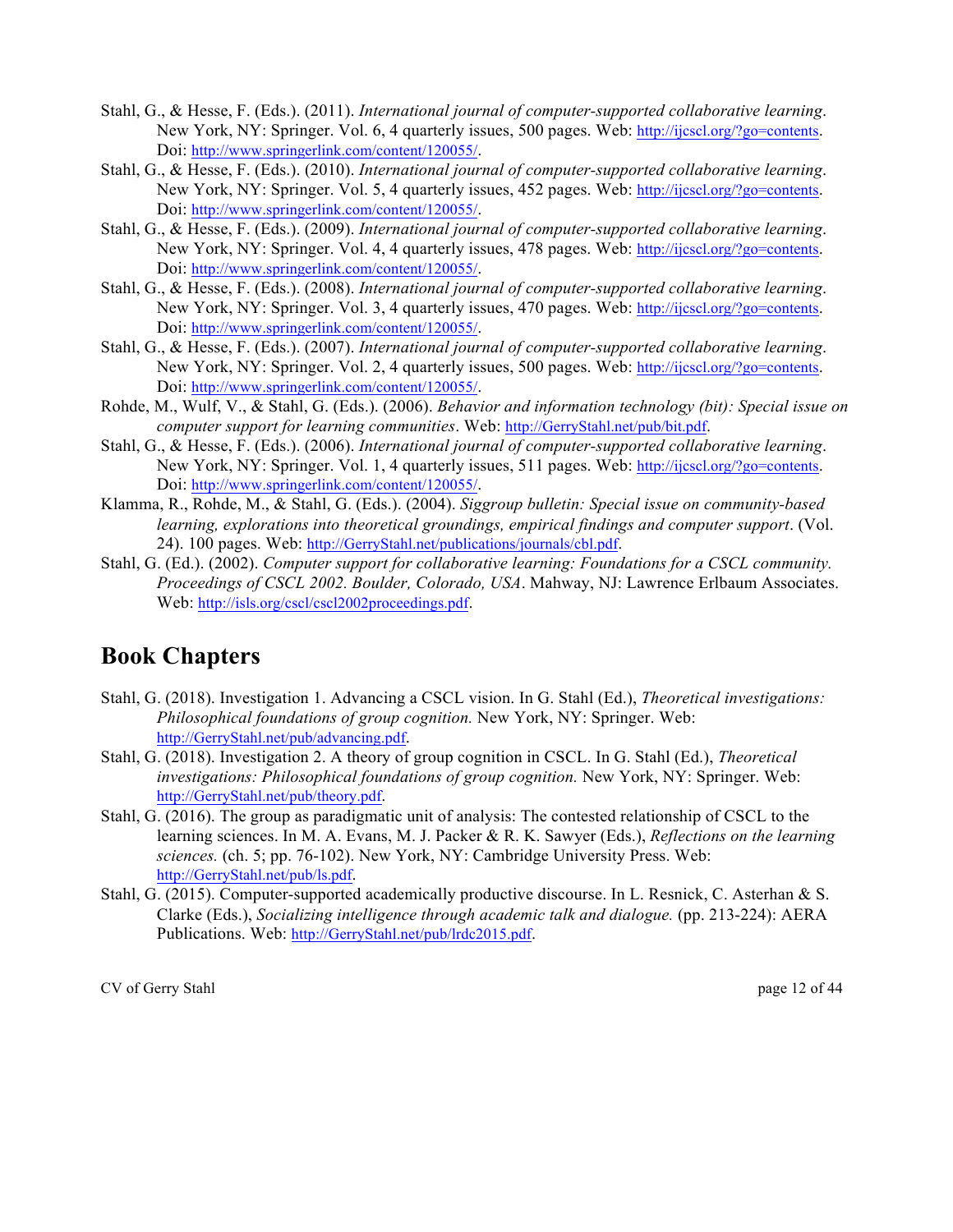- Stahl, G. (2014). The constitution of group cognition. In L. Shapiro (Ed.), *Handbook of embodied cognition.* (ch. 32, pp. 335-346). New York, NY: Routledge. Web: http://GerryStahl.net/pub/embodied.pdf.
- Stahl, G., Koschmann, T., & Suthers, D. (2014). Computer-supported collaborative learning: An historical perspective. In R. K. Sawyer (Ed.), *Cambridge handbook of the learning sciences, revised version.* (ch. 24, pp. 479-500). Cambridge, UK: Cambridge University Press. Web: http://GerryStahl.net/pub/chls2.pdf.
- Çakir, M. P., & Stahl, G. (2013). The integration of mathematics discourse, graphical reasoning and symbolic expression by a virtual math team. In D. Martinovic, V. Freiman & Z. Karadag (Eds.), *Visual mathematics and cyberlearning.* (pp. 49-96). New York, NY: Springer. Web: http://GerryStahl.net/pub/visualmath.pdf.
- Stahl, G. (2013). Interaction analysis of a biology chat. In D. D. Suthers, K. Lund, C. P. Rosé, C. Teplovs & N. Law (Eds.), *Productive multivocality in the analysis of group interactions.* (Vol. #14 Springer CSCL Book Series, ch. 28, pp. 511-540). New York, NY: Springer. Web: http://GerryStahl.net/pub/multivocal.pdf.
- Stahl, G. (2013). Theories of cognition in collaborative learning. In C. Hmelo-Silver, A. O'Donnell, C. Chan & C. Chinn (Eds.), *International handbook of collaborative learning.* (ch. 4, pp. 74-90). New York, NY: Taylor & Francis. Web: http://GerryStahl.net/pub/clhandbook.pdf.
- Stahl, G. (2013). Theories of collaborative cognition: Foundations for CSCL and CSCW together. In S. Goggins & I. Jahnke (Eds.), *CSCL@work.* (Vol. #13 Springer CSCL Book Series, ch. 3, pp. 43-64). New York, NY: Springer. Web: http://GerryStahl.net/pub/collabcognition.pdf.
- Stahl, G. (2012). Theorien des CSCL [theories in CSCL -- in German] (J. Haake & M. Muehlpfordt, Trans.). In J. Haake, G. Schwabe & M. Wessner (Eds.), *CSCL-kompendium 2.0.* (pp. 16-30). Frankfurt, Germany: Oldenburg. Web: http://GerryStahl.net/pub/theorien.pdf, http://GerryStahl.net/pub/theories.pdf, .
- Stahl, G. (2011). How to study group cognition. In S. Puntambekar, G. Erkens & C. Hmelo-Silver (Eds.), *Analyzing interactions in CSCL: Methodologies, approaches and issues.* (ch. 5, pp. 107-130). New York, NY: Springer. Web: http://GerryStahl.net/pub/analyzinginteractions.pdf.
- Stahl, G. (2011). Social practices of group cognition in virtual math teams. In S. Ludvigsen, A. Lund, I. Rasmussen & R. Säljö (Eds.), *Learning across sites: New tools, infrastructures and practices.* (ch. 12, pp. 190-205). New York, NY: Routledge. Web: http://GerryStahl.net/pub/cmc.pdf.
- Stahl, G., & Rosé, C. P. (2011). Group cognition in online teams. In E. Salas & S. M. Fiore (Eds.), *Theories of team cognition: Cross-disciplinary perspectives.* (ch. 21, pp. 517-547). New York, NY: Routledge/Taylor & Francis. Web: http://GerryStahl.net/pub/gcot.pdf.
- Stahl, G., Spada, H., Miyake, N., & Law, N. (2011). Introduction to the proceedings of CSCL 2011. In H. Spada, G. Stahl, N. Miyake & N. Law (Eds.), *Connecting computer-supported collaborative learning to policy and practice: CSCL 2011 conference proceedings. Volume I — long papers.* (Vol. I, pp. viii-xi). Lulu: ISLS. Web: http://GerryStahl.net/pub/cscl2011intro.pdf.
- Stahl, G. (2010). Group cognition as a foundation for the new science of learning. In M. S. Khine & I. M. Saleh (Eds.), *New science of learning: Cognition, computers and collaboration in education.* (pp. 23-44). New York, NY: Springer. Web: http://GerryStahl.net/pub/scienceoflearning.pdf.
- Stahl, G. (2009). A chat about chat. In G. Stahl (Ed.), *Studying virtual math teams.* (ch. 1, pp. 7-16). New York, NY: Springer. Web: http://GerryStahl.net/vmt/book/1.pdf. Doi: http://dx.doi.org/10.1007/978-1- 4419-0228-3\_1.

CV of Gerry Stahl page 13 of 44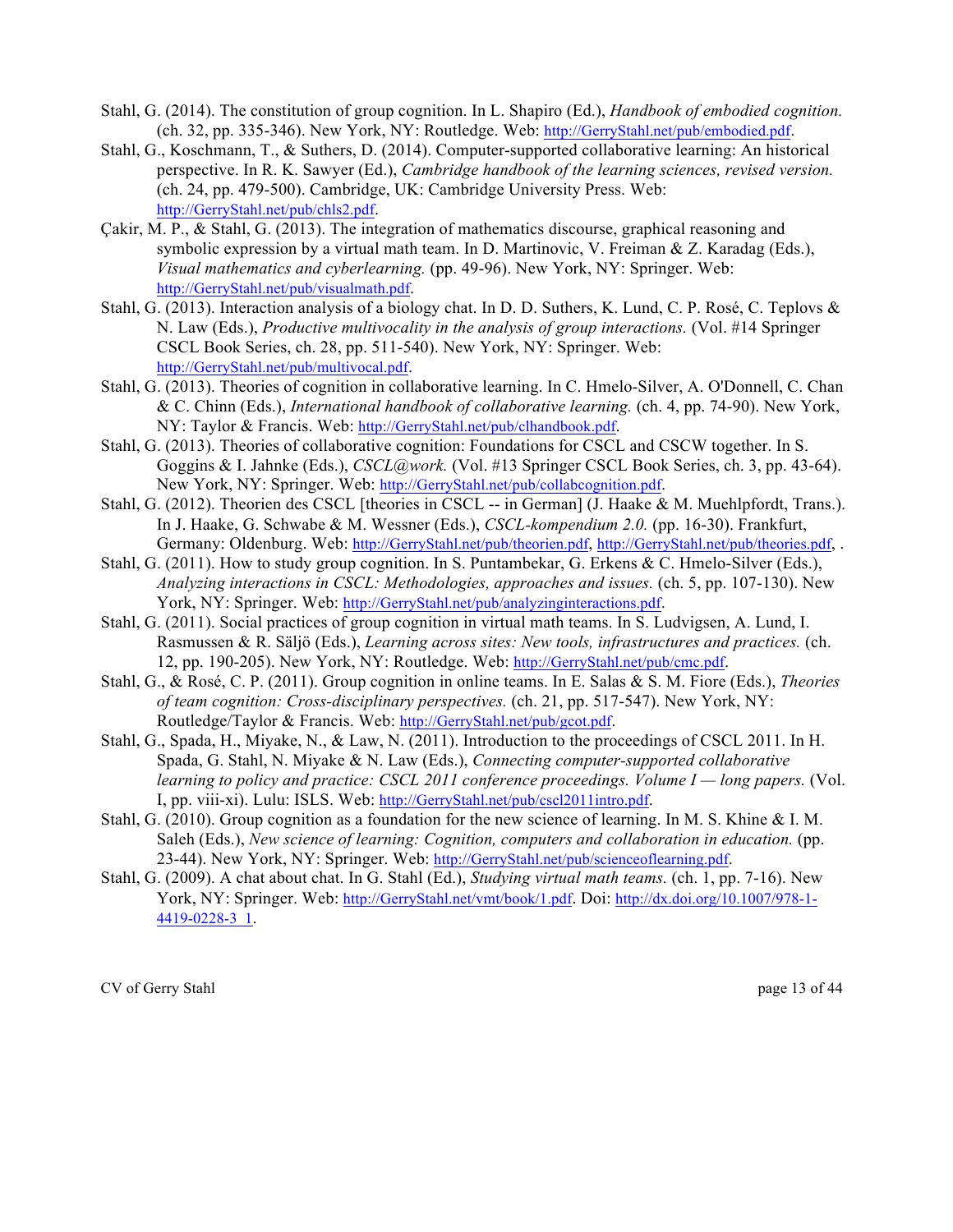- Stahl, G. (2009). Deictic referencing in VMT. In G. Stahl (Ed.), *Studying virtual math teams.* (ch. 17, pp. 311-326). New York, NY: Springer. Web: http://GerryStahl.net/vmt/book/17.pdf. Doi: http://dx.doi.org/10.1007/978-1-4419-0228-3\_17.
- Stahl, G. (2009). Designing a mix of synchronous and asynchronous media for VMT. In G. Stahl (Ed.), *Studying virtual math teams.* (ch. 16, pp. 295-310). New York, NY: Springer. Web: http://GerryStahl.net/vmt/book/16.pdf. Doi: http://dx.doi.org/10.1007/978-1-4419-0228-3\_16.
- Stahl, G. (2009). From individual representations to group cognition. In G. Stahl (Ed.), *Studying virtual math teams.* (ch. 5, pp. 57-73). New York, NY: Springer. Web: http://GerryStahl.net/vmt/book/5.pdf. Doi: http://dx.doi.org/10.1007/978-1-4419-0228-3\_5.
- Stahl, G. (2009). Interactional methods and social practices in VMT. In G. Stahl (Ed.), *Studying virtual math teams.* (ch. 4, pp. 41-55). New York, NY: Springer. Web: http://GerryStahl.net/vmt/book/4.pdf. Doi: http://dx.doi.org/10.1007/978-1-4419-0228-3\_4.
- Stahl, G. (2009). Mathematical discourse as group cognition. In G. Stahl (Ed.), *Studying virtual math teams.* (ch. 3, pp. 31-40). New York, NY: Springer. Web: http://GerryStahl.net/vmt/book/3.pdf. Doi: http://dx.doi.org/10.1007/978-1-4419-0228-3\_3.
- Stahl, G. (2009). Meaning making in VMT. In G. Stahl (Ed.), *Studying virtual math teams.* (ch. 26, pp. 505- 527). New York, NY: Springer. Web: http://GerryStahl.net/vmt/book/26.pdf. Doi: http://dx.doi.org/10.1007/978-1-4419-0228-3\_26.
- Stahl, G. (2009). Scripting group processes in VMT. In G. Stahl (Ed.), *Studying virtual math teams.* (ch. 18, pp. 327-334). New York, NY: Springer. Web: http://GerryStahl.net/vmt/book/18.pdf. Doi: http://dx.doi.org/10.1007/978-1-4419-0228-3\_18.
- Stahl, G. (2009). Toward a science of group cognition. In G. Stahl (Ed.), *Studying virtual math teams.* (ch. 28, pp. 555-579). New York, NY: Springer. Web: http://GerryStahl.net/vmt/book/28.pdf. Doi: http://dx.doi.org/10.1007/978-1-4419-0228-3\_28.
- Stahl, G. (2009). The VMT vision. In G. Stahl (Ed.), *Studying virtual math teams.* (ch. 2, pp. 17-29). New York, NY: Springer. Web: http://GerryStahl.net/vmt/book/2.pdf. Doi: http://dx.doi.org/10.1007/978-1- 4419-0228-3\_2.
- Stahl, G., Koschmann, T., & Suthers, D. (2008). Învăţarea colaborativă sprijinită de calculator: O perspectivă istorică. [computer-supported collaborative learning: An historical perspective]. (Romanian) (Ş. Trăuşan-Matu, Trans.). In Ş. Trăuşan-Matu (Ed.), *Interacţiunea conversaţională în sistemele colaborative pe web. [conversational interaction in web-based collaboration systems]. (Romanian).* (ch. 1, pp. 1-24). Belgrade, Romania: Editura MatrixRom. Web: http://GerryStahl.net/cscl/CSCL\_Romanian.pdf.
- Koschmann, T., Stahl, G., & Zemel, A. (2007). The video analyst's manifesto (or the implications of Garfinkel's policies for the development of a program of video analytic research within the learning sciences). In R. Goldman, R. Pea, B. Barron & S. Derry (Eds.), *Video research in the learning sciences.* (pp. 133-144). Mahway, NJ: Lawrence Erlbaum Associates. Web: http://GerryStahl.net/publications/journals/manifesto.pdf.
- Stahl, G. (2006). Engaging with engaged learning. In D. Hung & M. S. Khine (Eds.), *Engaged learning with emerging technologies.* (pp. i-v). Boston: Springer. Web: http://GerryStahl.net/pub/engagement.pdf.
- Stahl, G. (2006). Scripting group cognition: The problem of guiding situated collaboration. In F. Fischer, H. Mandl, J. Haake & I. Kollar (Eds.), *Scripting computer-supported collaborative learning: Cognitive, computational and educational perspectives.* (pp. 327-335). Dodrecht, Netherlands: Kluwer-Springer Verlag. Web: http://GerryStahl.net/pub/scripting.pdf.

CV of Gerry Stahl page 14 of 44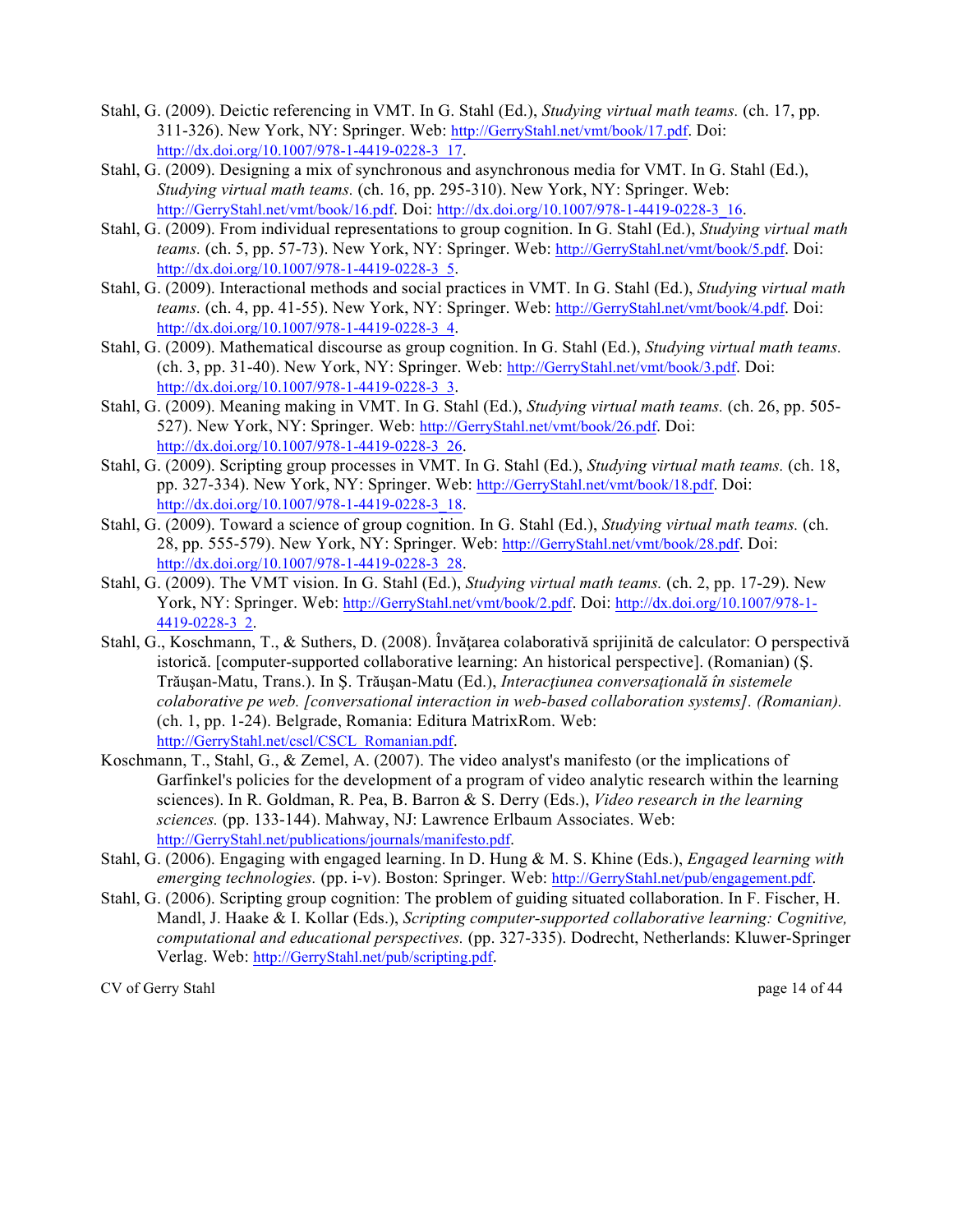- Stahl, G., Koschmann, T., & Suthers, D. (2006). Computer-supported collaborative learning: An historical perspective. In R. K. Sawyer (Ed.), *Cambridge handbook of the learning sciences.* (pp. 409-426). Cambridge, UK: Cambridge University Press. Web: http://GerryStahl.net/elibrary/global.
- Trausan-Matu, S., Stahl, G., & Sarmiento, J. (2006). Polyphonic support for collaborative learning. In Y. A. Dimitriadis (Ed.), *Groupware: Design, implementation, and use: Proceedings of the 12th international workshop on groupware, CRIWG 2006, medina del campo, Spain, september 17-21, 2006. LNCS 4154.* (pp. 132-139). Berlin: Springer Verlag. Web: http://GerryStahl.net/pub/interanimation.pdf.
- Stahl, G. (2004). Building collaborative knowing: Elements of a social theory of CSCL. In J.-W. Strijbos, P. Kirschner & R. Martens (Eds.), *What we know about CSCL: And implementing it in higher education.* (pp. 53-86). Boston, MA: Kluwer Academic Publishers. Web: http://GerryStahl.net/cscl/papers/ch16.pdf.
- Stahl, G., & Carell, A. (2004). Kommunikationskonzepte [the role of communication concepts for CSCL pedagogy] (A. Carell, Trans.). In J. Haake, G. Schwabe & M. Wessner (Eds.), *CSCL-kompendium.* (pp. 229-237). Frankfurt, Germany: Oldenburg. Web: http://GerryStahl.net/publications/journals/rolle.pdf.
- Stahl, G. (2003). Can shared knowledge exceed the sum of its parts? In R. V. J. DeRidder (Ed.), *Knowledge sharing under distributed circumstances.* (pp. 85-88). Amsterdam, Netherlands: NWO-MES. Web: http://GerryStahl.net/publications/conferences/2003/c&t.
- Stahl, G. (2002). Groupware goes to school. In J. H. J. Pino (Ed.), *Groupware: Design, implementation and use: Proceedings of the 8th international workshop on groupware (CRIWG '02).* (pp. 7-24). La Serena, Chile: Springer Lecture Notes in Computer Science 2440. Web: http://GerryStahl.net/cscl/papers/ch11.pdf.
- Stahl, G. (2002). Introduction: Foundations for a CSCL community. In G. Stahl (Ed.), *Computer support for collaborative learning: Foundations for a CSCL community. Proceedings of CSCL 2002. January 7- 11. Boulder, Colorado, USA.* (pp. 1-2). Boulder, CO: Lawrence Erlbaum Associates. Web: http://GerryStahl.net/cscl/papers/ch19.pdf.
- Stahl, G. (2002). Rediscovering CSCL. In T. Koschmann, R. Hall & N. Miyake (Eds.), *CSCL 2: Carrying forward the conversation.* (pp. 169-181). Hillsdale, NJ: Lawrence Erlbaum Associates. Web: http://GerryStahl.net/cscl/papers/ch01.pdf.
- Stahl, G. (2000). Armchair missions to Mars: Using case-based reasoning and fuzzy logic to simulate a time series model of astronaut crews. In S. Pal, T. Dillon & D. Yeung (Eds.), *Soft computing in case based reasoning.* (pp. 321-334). London, UK: Springer Verlag. Web: http://GerryStahl.net/publications/journals/crew/index.html.
- Fischer, G., Nakakoji, K., Ostwald, J., Stahl, G., & Sumner, T. (1998). Embedding critics in design environments. In M. T. Maybury & W. Wahlster (Eds.), *Readings in intelligent user interfaces.* (pp. 537-561). New York: Morgan Kaufman. Web: http://GerryStahl.net/publications/journals/ker/index.html.
- Stahl, G. (1979). Attuned to Being: Heideggerian music in technological society. In W. V. Spanos (Ed.), *Martin Heidegger and the question of literature.* (pp. 297-324). Bloomington, IN: Indiana University Press. Web: http://GerryStahl.net/publications/interpretations/attuned.pdf.

CV of Gerry Stahl page 15 of 44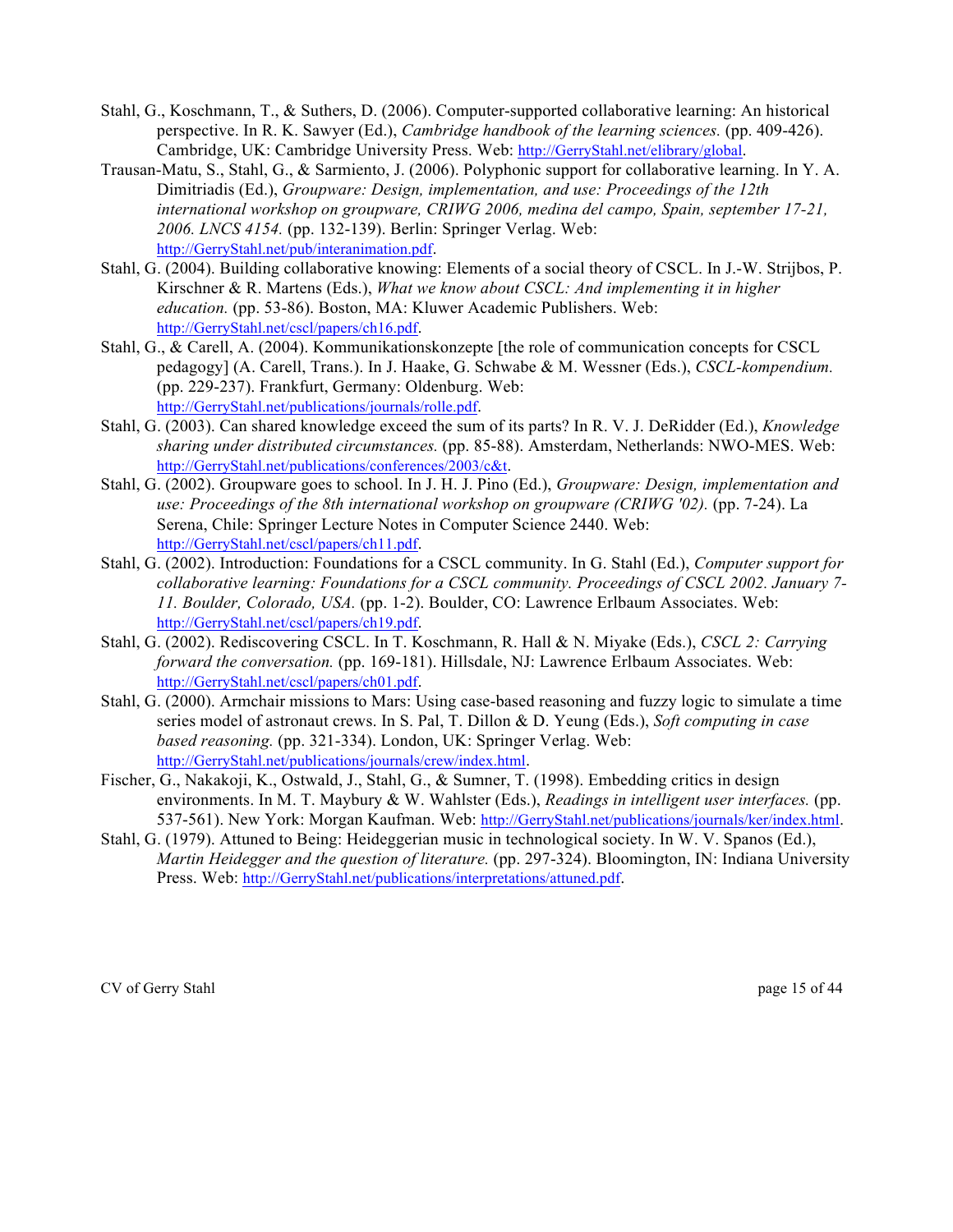#### **Journal Publications**

- Stahl, G. (2017). Group practices: A new way of viewing CSCL. *International Journal of Computer-Supported Collaborative Learning, 12*(1), 113–126. Web: http://GerryStahl.net/pub/practices.pdf.
- Stahl, G. (2016). From intersubjectivity to group cognition. *Computer Supported Cooperative Work (CSCW), 25*(4), 355-384. Doi: 10.1007/s10606-016-9243-z*.* Web: http://GerryStahl.net/pub/intersubjectivity.pdf .
- Ludvigsen, S., Cress, U., Law, N., Stahl, G., & Rose, C. P. (2017). Future direction for the CSCL field: Methodologies and eight controversies *International Journal of Computer-Supported Collaborative Learning. 12*(4). Web: http://ijcscl.org/?go=contents.
- Ludvigsen, S., Law, N., Rose, C. P., & Stahl, G. (2017). Frameworks for mass collaboration, adaptable scripts, complex systems theory and collaborative writing. *International Journal of Computer-Supported Collaborative Learning. 12*(1). Web: http://ijcscl.org/?go=contents.
- Rose, C. P., Ludvigsen, S., Law, N., Cress, U., & Stahl, G. (2017). Divisive or facilitative: The two faces of technology in CSCL. *International Journal of Computer-Supported Collaborative Learning. 12*(3). Web: http://ijcscl.org/?go=contents. Doi: 10.1007/s11412-017-9265-7.
- Ludvigsen, S., Cress, U., Law, Nietzsche, Rose, C., & Stahl, G. (2016). Future-looking conversations in CSCL. *International Journal of Computer-Supported Collaborative Learning, 11*(3), 255-262.
- Ludvigsen, S., Cress, U., Law, Nietzsche, Rose, C., & Stahl, G. (2016). Collaboration scripts and scaffolding. *International Journal of Computer-Supported Collaborative Learning, 11*(4).
- Cress, U., Stahl, G., Ludvigsen, S., & Law, N. (2015). The core features of CSCL: Social situation, collaborative knowledge processes and their design. *International Journal of Computer-Supported Collaborative Learning. 10*(2), 109-116. Web: http://ijcscl.org/?go=contents. Doi: 10.1007/s11412- 015-9214-2.
- Ludvigsen, S., Stahl, G., Law, N., & Cress, U. (2015). From the editors: Collaboration and the formation of new knowledge artifacts. *International Journal of Computer-Supported Collaborative Learning. 10*(1), 1-6. Web: http://ijcscl.org/?go=contents. Doi: 10.1007/s11412-015-9211-5.
- Stahl, G. (2015). Conceptualizing the intersubjective group. *International Journal of Computer-Supported Collaborative Learning. 10*(3), 209-217. Web: http://ijcscl.org/?go=contents. Doi: 10.1007/s11412- 015-9220-4.
- Stahl, G. (2015). A decade of CSCL. *International Journal of Computer-Supported Collaborative Learning. 10*(4), 337-344. Web: http://ijcscl.org/?go=contents. Doi: 10.1007/s11412-015-9222-2.
- Stahl, G., Cress, U., Law, N., & Ludvigsen, S. (2014). Analyzing the multidimensional construction of knowledge in diverse contexts. *International Journal of Computer-Supported Collaborative Learning. 9*(1), 1-6. Web: http://ijcscl.org/?go=contents. Doi: 10.1007/s11412-014-9189-4.
- Stahl, G., Cress, U., Ludvigsen, S., & Law, N. (2014). Dialogic foundations of CSCL. *International Journal of Computer-Supported Collaborative Learning. 9*(2), 117-125. Web: http://ijcscl.org/?go=contents. Doi: 10.1007/s11412-014-9194-7.
- Stahl, G., Law, N., Cress, U., & Ludvigsen, S. (2014). Analyzing roles of individuals in small-group collaboration processes. *International Journal of Computer-Supported Collaborative Learning. 9*(4), 365-370. Web: http://ijcscl.org/?go=contents. Doi: 10.1007/s11412-014-9204-9.
- Stahl, G., Ludvigsen, S., Law, N., & Cress, U. (2014). CSCL artifacts. *International Journal of Computer-Supported Collaborative Learning. 9*(3), 237-245. Web: http://ijcscl.org/?go=contents. Doi: 10.1007/s11412-014-9200-0.

CV of Gerry Stahl page 16 of 44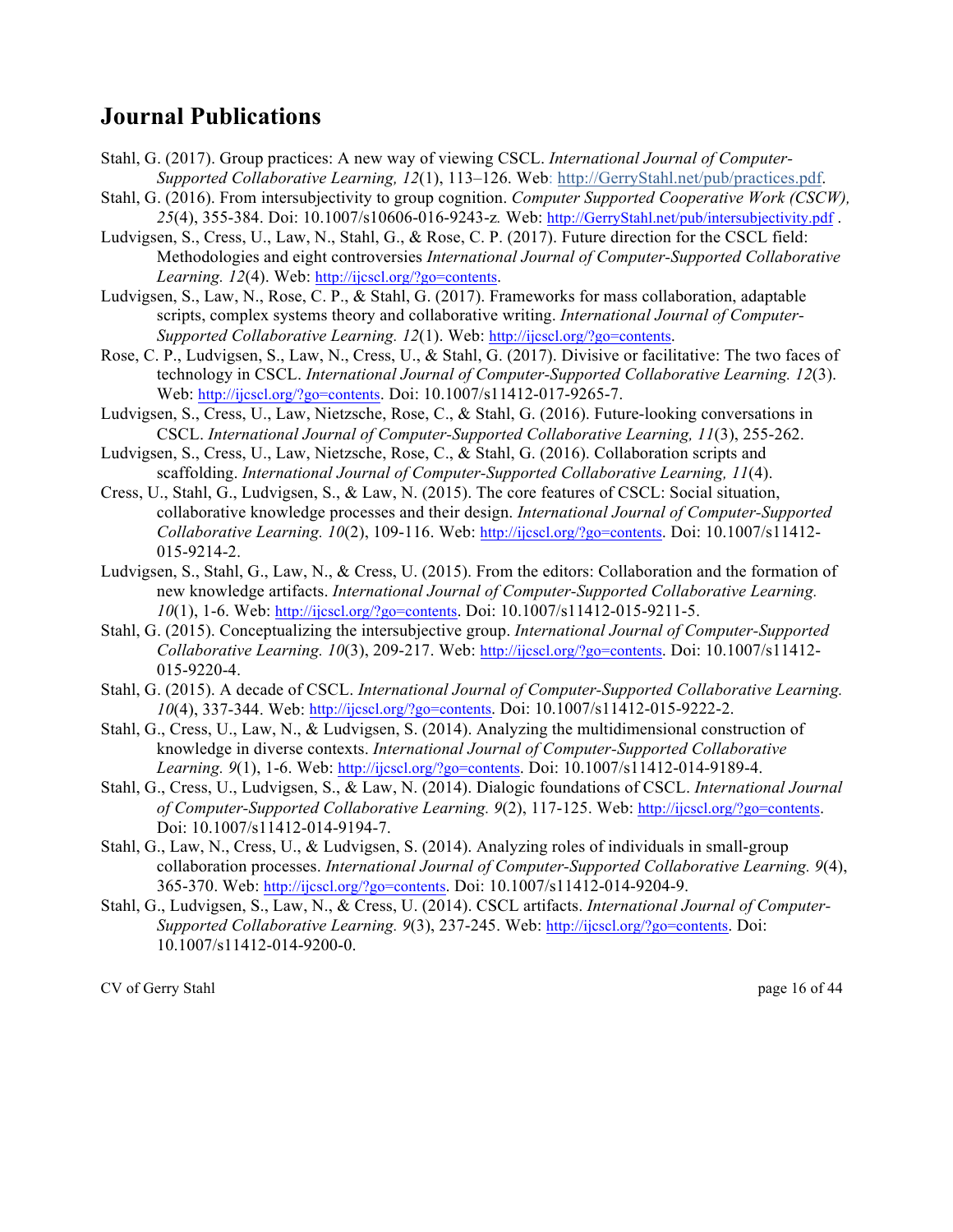- Stahl, G. (2013). Learning across levels. *International Journal of Computer-Supported Collaborative Learning. 8*(1), 1-12. Web: http://ijcscl.org/?go=contents. Doi: 10.1007/s11412-013-9169-0.
- Stahl, G. (2013). Transactive discourse in CSCL. *International Journal of Computer-Supported Collaborative Learning. 8*(2), 145-147. Web: http://ijcscl.org/?go=contents. Doi: 10.1007/s11412-013- 9171-6.
- Stahl, G., Law, N., & Hesse, F. (2013). Collaborative learning at CSCL 2013. *International Journal of Computer-Supported Collaborative Learning. 8*(3), 267-269. Web: http://ijcscl.org/?go=contents. Doi: 10.1007/s11412-013-9179-y.
- Stahl, G., Law, N., & Hesse, F. (2013). Reigniting CSCL flash themes. *International Journal of Computer-Supported Collaborative Learning. 8*(4), 369-374. Web: http://ijcscl.org/?go=contents. Doi: 10.1007/s11412-013-9185-0.
- Stahl, G. (2012). Cognizing mediating: Unpacking the entanglement of artifacts with collective minds. *International Journal of Computer-Supported Collaborative Learning. 7*(2), 187-191. Web: http://ijcscl.org/?go=contents. Doi: 10.1007/s11412-012-9148-x.
- Stahl, G. (2012). Ethnomethodologically informed. *International Journal of Computer-Supported Collaborative Learning. 7*(1), 1-10. Web: http://ijcscl.org/?go=contents. Doi: 10.1007/s11412-012- 9142-3.
- Stahl, G. (2012). Traversing planes of learning. *International Journal of Computer-Supported Collaborative Learning. 7*(4), 467-473. Web: http://ijcscl.org/?go=contents. Doi: 10.1007/s11412-012-9159-7.
- Stahl, G., Law, N., & Hesse, F. (2012). An international research community. *International Journal of Computer-Supported Collaborative Learning. 7*(3), 341-345. Web: http://ijcscl.org/?go=contents. Doi: 10.1007/s11412-012-9155-y.
- Stahl, G. (2011). Collaborating around the tabletop. *International Journal of Computer-Supported Collaborative Learning. 6*(4), 485-490. Web: http://ijcscl.org/?go=contents. Doi: 10.1007/s11412-011- 9135-7.
- Stahl, G. (2011). How I view learning and thinking in CSCL groups. *Research and Practice in Technology Enhanced Learning (RPTEL). 6*(3), 137-159. Web: http://GerryStahl.net/pub/rptel2011.pdf, http://youtu.be/h5MpUJnTipM.
- Stahl, G., & Hesse, F. (2011). CSCL in Asia. *International Journal of Computer-Supported Collaborative Learning. 6*(1), 1-7. Web: http://ijcscl.org/?go=contents. Doi: 10.1007/s11412-011-9112-1.
- Stahl, G., & Hesse, F. (2011). Let a hundred flowers bloom; let a hundred schools of thought contend. *International Journal of Computer-Supported Collaborative Learning. 6*(2), 139-145. Web: http://ijcscl.org/?go=contents. Doi: 10.1007/s11412-011-9118-8.
- Stahl, G., Hesse, F. W., & Law, N. (2011). Tweets from #cscl2011. *International Journal of Computer-Supported Collaborative Learning. 6*(3), 323-327. Web: http://ijcscl.org/?go=contents. Doi: 10.1007/s11412-011-9128-6.
- Stahl, G. (2010). Group-cognition factors in sociotechnical systems. *Human Factors. Special issue on Collaboration, Coordination, and Adaptation in Complex Sociotechnical Systems 52*(2), 340-343. Web: http://GerryStahl.net/pub/humanfactors2010.pdf.
- Stahl, G. (2010). Guiding group cognition in CSCL. *International Journal of Computer-Supported Collaborative Learning. 5*(3), 255-258. Web: http://ijcscl.org/?go=contents. Doi: 10.1007/s11412-010- 9091-7.

CV of Gerry Stahl page 17 of 44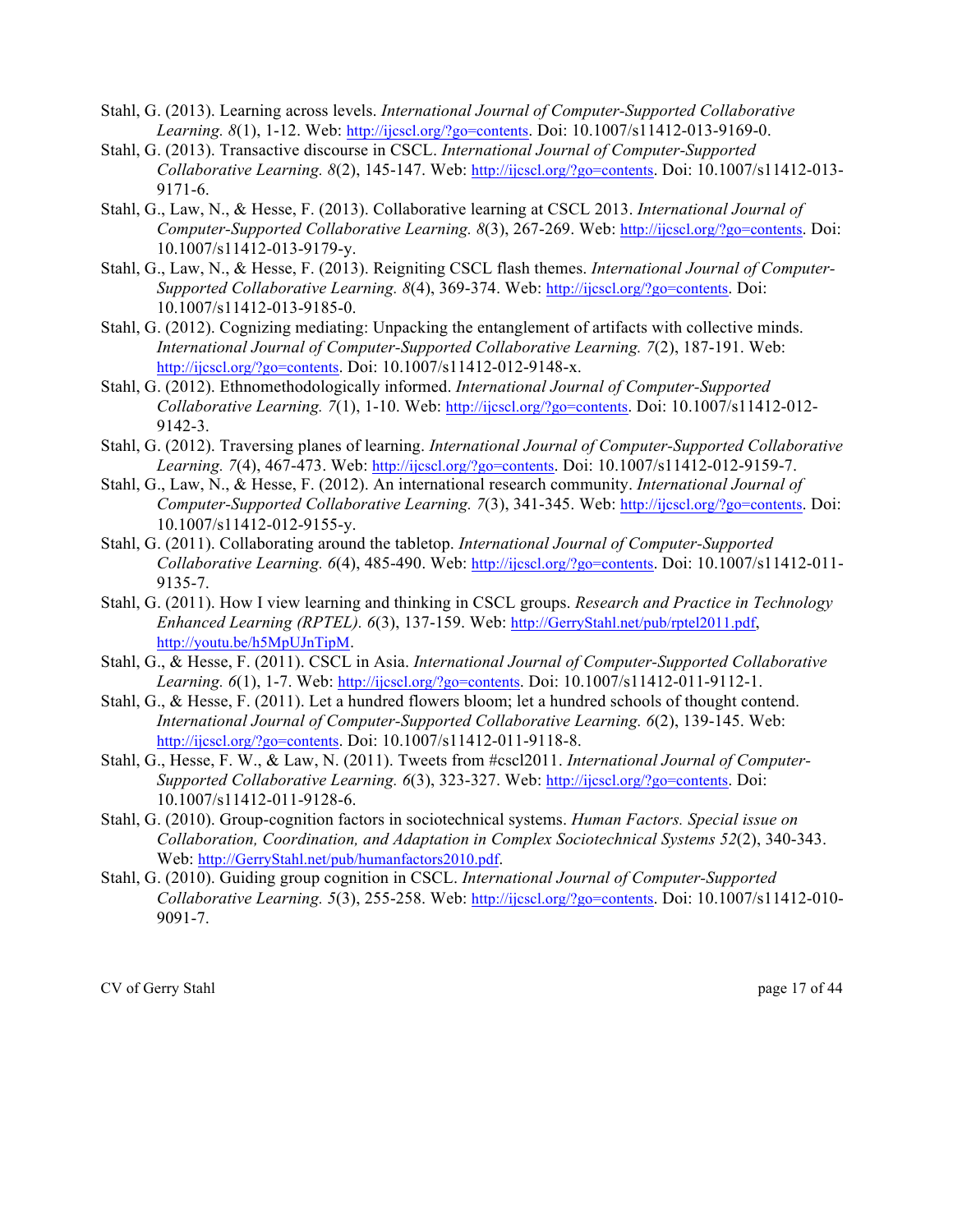- Stahl, G., Çakir, M. P., Weimar, S., Weusijana, B. K., & Ou, J. X. (2010). Enhancing mathematical communication for virtual math teams. *Acta Didactica Napocensia. 3*(2), 101-114. Web: http://GerryStahl.net/pub/adn2010.pdf.
- Stahl, G., & Chai, S. (2010). Group cognition as a new science of learning: An interview with Gerry Stahl. *China Education Technology [in Chinese]. 2010* (May) Web: http://GerryStahl.net/pub/chinaed2009.pdf, http://GerryStahl.net/pub/chinaed2009\_Chinese.pdf.
- Stahl, G., & Hesse, F. (2010). Beyond folk theories of CSCL. *International Journal of Computer-Supported Collaborative Learning. 5*(4), 355-358. Web: http://ijcscl.org/?go=contents. Doi: 10.1007/s11412-010- 9098-0.
- Stahl, G., & Hesse, F. (2010). The CSCL field matures. *International Journal of Computer-Supported Collaborative Learning. 5*(1), 1-3. Web: http://ijcscl.org/?go=contents. Doi: 10.1007/s11412-009-9077- 5.
- Stahl, G., & Hesse, F. (2010). A prism of CSCL research. *International Journal of Computer-Supported Collaborative Learning. 5*(2), 137-139. Web: http://ijcscl.org/?go=contents. Doi: 10.1007/s11412-010- 9087-3.
- Stahl, G., Ou, J. X., Weusijana, B. K., Çakir, M. P., & Weimar, S. (2010). Multi-user GeoGebra for virtual math teams. *GeoGebra: The New Language For The Third Millennium. 1*(1), 117-126. Web: http://GerryStahl.net/pub/geogebra\_romania.pdf.
- Cakir, M. P., Zemel, A., & Stahl, G. (2009). The joint organization of interaction within a multimodal CSCL medium. *International Journal of Computer-Supported Collaborative Learning. 4*(2), 115-149. Web: http://ijcscl.org/?go=contents. Doi: 10.1007/s11412-009-9061-0.
- Stahl, G. (2009). Yes we can! *International Journal of Computer-Supported Collaborative Learning. 4*(1), 1- 4. Web: http://ijcscl.org/?go=contents. Doi: 10.1007/s11412-008-9055-3.
- Stahl, G., & Hesse, F. (2009). Classical dialogs in CSCL. *International Journal of Computer-Supported Collaborative Learning. 4*(3), 233-237. Web: http://ijcscl.org/?go=contents. Doi: 10.1007/s11412-009- 9071-y.
- Stahl, G., & Hesse, F. (2009). Paradigms of shared knowledge. *International Journal of Computer-Supported Collaborative Learning. 4*(4), 365-369. Web: http://ijcscl.org/?go=contents. Doi: 10.1007/s11412-009- 9075-7.
- Stahl, G., & Hesse, F. (2009). Practice perspectives in CSCL. *International Journal of Computer-Supported Collaborative Learning. 4*(2), 109-114. Web: http://ijcscl.org/?go=contents. Doi: 10.1007/s11412-009- 9065-9.
- Sarmiento, J., & Stahl, G. (2008). Group creativity in inter-action: Referencing, remembering and bridging. *International Journal of Human-Computer Interaction (IJHCI).* 492–504. Web: http://GerryStahl.net/pub/ijhci2007.pdf.
- Stahl, G. (2008). Chat on collaborative knowledge building. *QWERTY. 3*(1), 67-78. Web: http://GerryStahl.net/pub/qwerty08.pdf.
- Stahl, G. (2008). The strength of the lone wolf. *International Journal of Computer-Supported Collaborative Learning. 3*(2), 99-103. Web: http://ijcscl.org/?go=contents. Doi: 10.1007/s11412-008-9041-9.
- Stahl, G. (2008). Thinking as communicating: Human development, the growth of discourses and mathematizing. *International Journal of Computer-Supported Collaborative Learning. 3*(3), 361- 368. Web: http://ijcscl.org/?go=contents. Doi: 10.1007/s11412-008-9046-4.
- Stahl, G., & Hesse, F. (2008). CSCL practices. *International Journal of Computer-Supported Collaborative Learning. 3*(4), 369-372. Web: http://ijcscl.org/?go=contents. Doi: 10.1007/s11412-008-9053-5.

CV of Gerry Stahl page 18 of 44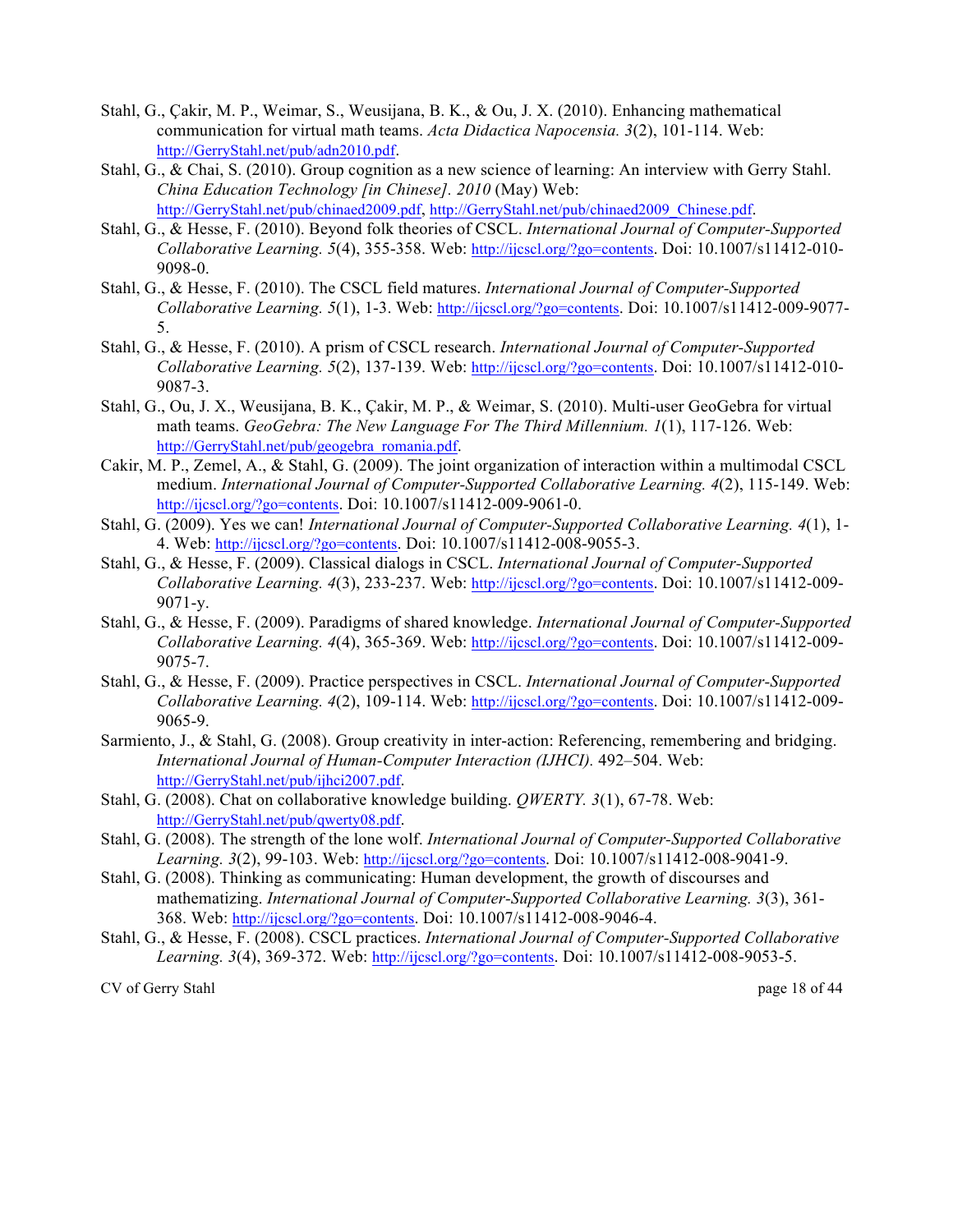- Stahl, G., & Hesse, F. (2008). Explorations of participation in discourse. *International Journal of Computer-Supported Collaborative Learning. 3*(3), 235-236. Web: http://ijcscl.org/?go=contents. Doi: 10.1007/s11412-008-9047-3.
- Stahl, G., & Hesse, F. (2008). The many levels of CSCL. *International Journal of Computer-Supported Collaborative Learning. 3*(1), 1-4. Web: http://ijcscl.org/?go=contents. Doi: 10.1007/s11412-007-9036 y.
- Stahl, G., Koschmann, T., & Suthers, D. (2008). Aprendizagem colaborativa com suporte computacional: Uma perspectiva histórica [computer-supported collaborative learning: An historical perspective] (portugese translation by hugo fuks & tatiana escovedo). *Boletim Gepem. 52*(Dez.) Web: http://GerryStahl.net/cscl/CSCL\_Portuguese.pdf.
- Trausan-Matu, S., Stahl, G., & Sarmiento, J. (2008). Polyphonic support for collaborative learning. *e-Service Journal. 6*(1), 58-74. Web: http://GerryStahl.net/pub/esj.pdf.
- Collazos, C. A., Guerrero, L. A., Pino, J. A., Ochoa, S., & Stahl, G. (2007). Designing collaborative learning environments using digital games. *Journal of Universal Computer Science. 13*(7), 781-791. Web: http://GerryStahl.net/pub/jucs2007.pdf.
- Stahl, G. (2007). CSCL and its flash themes. *International Journal of Computer-Supported Collaborative Learning. 2*(4), 359-362. Web: http://ijcscl.org/?go=contents. Doi: 10.1007/s11412-007-9029-x.
- Stahl, G., & Hesse, F. (2007). Welcome to the future: ijCSCL volume 2. *International Journal of Computer-Supported Collaborative Learning. 2*(1), 1-5. Web: http://ijcscl.org/?go=contents. Doi: 10.1007/s11412-007-9010-8.
- Stahl, G., Suthers, D. D., & Hesse, F. (2007). A double issue for CSCL 2007. *International Journal of Computer-Supported Collaborative Learning. 2*(2-3), 127-131. Web: http://ijcscl.org/?go=contents. Doi: 10.1007/s11412-007-9017-1.
- Strijbos, J. W., & Stahl, G. (2007). Methodological issues in developing a multi-dimensional coding procedure for small group chat communication. *Learning & Instruction. Special issue on measurement challenges in collaborative learning research. 17*(4), 394-404. Web: http://GerryStahl.net/vmtwiki/jw.pdf.
- Stahl, G. (2006). Analyzing and designing the group cognitive experience. *International Journal of Cooperative Information Systems (IJCIS). 15*, 157-178. Web: http://GerryStahl.net/pub/ijcis.pdf. Doi: http://dx.doi.org/10.1142/S0218843006001323.
- Stahl, G. (2006). Interview about chat. *Newsletter of the Asia-Pacific Society for Computers in Education (APSCE ). 1*(2), 4-5. Web: http://GerryStahl.net/pub/rptel\_interview.pdf.
- Stahl, G. (2006). Supporting group cognition in an online math community: A cognitive tool for small-group referencing in text chat. *Journal of Educational Computing Research (JECR) special issue on Cognitive tools for collaborative communities. 35*(2), 103-122. Web: http://GerryStahl.net/pub/jecr.pdf.
- Stahl, G. (2006). Sustaining group cognition in a math chat environment. *Research and Practice in Technology Enhanced Learning (RPTEL). 1*(2), 85-113. Web: http://GerryStahl.net/pub/rptel.pdf.
- Stahl, G., & Hesse, F. (2006). Building knowledge in the classroom, building knowledge in the CSCL community. *International Journal of Computer-Supported Collaborative Learning. 1*(2), 163-165. Web: http://ijcscl.org/?go=contents. Doi: 10.1007/s11412-006-9013-x.
- Stahl, G., & Hesse, F. (2006). Focusing on participation in group meaning making. *International Journal of Computer-Supported Collaborative Learning. 1*(3), 311-313. Web: http://ijcscl.org/?go=contents. Doi: 10.1007/s11412-006-9960-2.

CV of Gerry Stahl page 19 of 44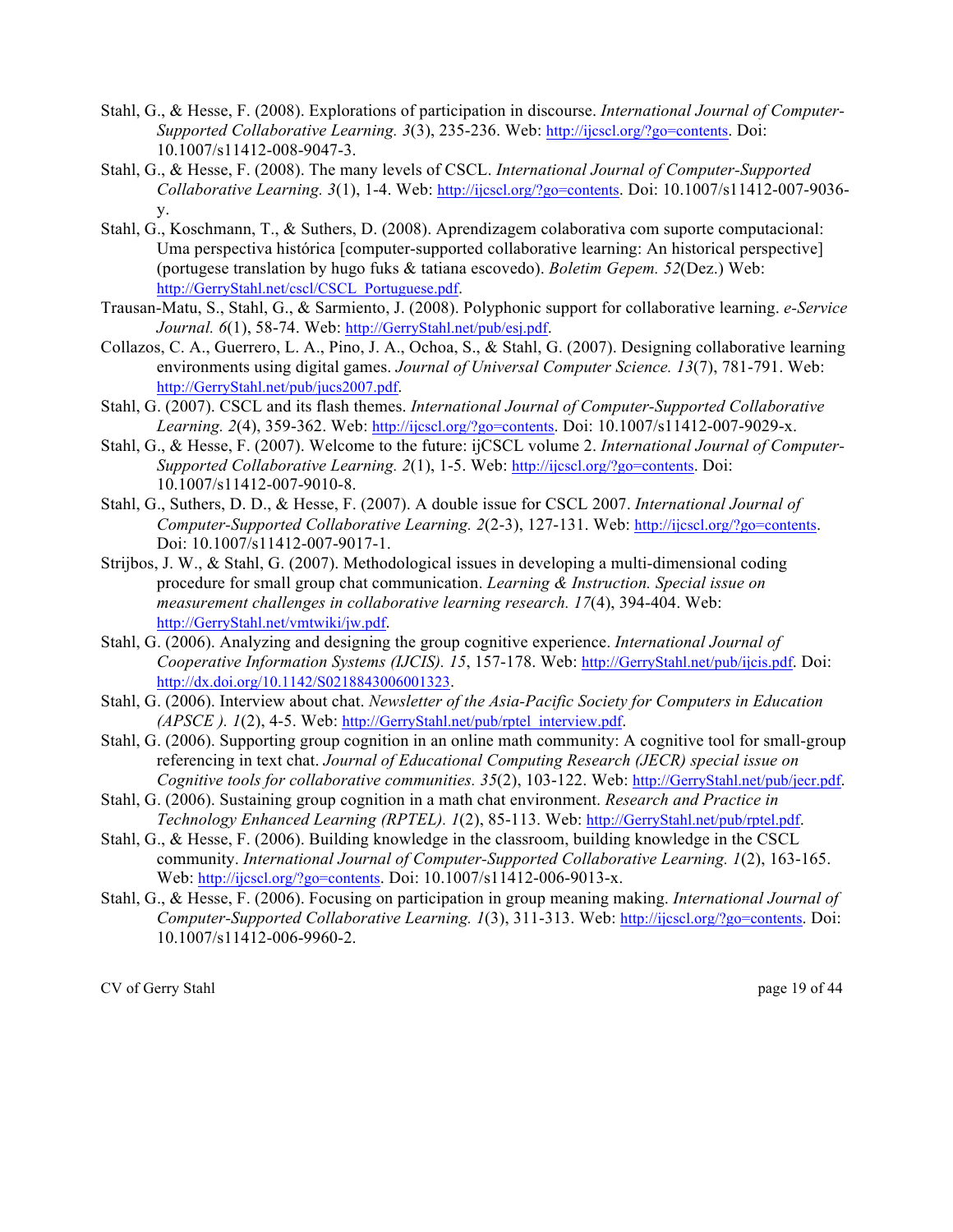- Stahl, G., & Hesse, F. (2006). ijCSCL -- a journal for research in CSCL. *International Journal of Computer-Supported Collaborative Learning. 1*(1), 3-7. Web: http://ijcscl.org/?go=contents. Doi: 10.1007/s11412-006-7867-6.
- Stahl, G., & Hesse, F. (2006). Social practices of computer-supported collaborative learning. *International Journal of Computer-Supported Collaborative Learning. 1*(4), 409-412. Web: http://ijcscl.org/?go=contents. Doi: 10.1007/s11412-006-9004-y.
- Stahl, G., Rohde, M., & Wulf, V. (2006). Introduction: Computer support for learning communities. *Behavior and Information Technology (BIT). 26*(1), 1-3. Web: http://GerryStahl.net/pub/bit\_intro.pdf. Doi: http://dx.doi.org/10.1080/01449290600811495.
- Stahl, G. (2005). Group cognition in computer assisted learning. *Journal of Computer Assisted Learning.* Web: http://GerryStahl.net/publications/journals/JCAL.pdf. Doi: http://dx.doi.org/10.1111/j.1365- 2729.2005.00115.x.
- Stahl, G. (2004). Groupware goes to school: Adapting BSCW to the classroom. *International Journal of Computer Applications Technology (IJCAT). 19 "Current approaches for groupware design, implementation and evaluation"*(3/4), 162-174. Web: http://GerryStahl.net/publications/journals/ijcat2004/jicat.pdf.
- Stahl, G. (2003). Mediation of group cognition. *ACM SigGroup Bulletin. 24*(3), 4-18. Web: http://GerryStahl.net/pub/mediation.pdf. Doi: http://doi.acm.org/10.1145/1052829.1052834.
- Stahl, G. (2002). Can community knowledge exceed its members'? *ACM SigGroup Bulletin. 23*(3), 1-13. Web: http://GerryStahl.net/publications/conferences/2003/group/workshop.pdf. Doi: http://doi.acm.org/10.1145/990017.990018.
- Stahl, G. (2001). WebGuide: Guiding collaborative learning on the Web with perspectives. *Journal of Interactive Media in Education. 2001*(1) Web: http://www-jime.open.ac.uk/2001/1 and http://GerryStahl.net/cscl/papers/ch10.pdf.
- Kintsch, E., Steinhart, D., Stahl, G., Matthews, C., Lamb, R., & the LSA Research Group. (2000). Developing summarization skills through the use of LSA-backed feedback. *Interactive Learning Environments. 8*(2), 87-109. Web: http://GerryStahl.net/publications/journals/ile2000/ile.html.
- Stahl, G. (2000). Collaborative information environments to support knowledge construction by communities. *AI & Society. 14*, 1-27. Web: http://GerryStahl.net/cscl/papers/ch04.pdf.
- Stahl, G. (2000). Review of "professional development for cooperative learning: Issues and approaches" [book review]. *Teaching and Learning in Medicine: An International Journal. 12*(4) Web: http://GerryStahl.net/cscl/papers/ch18.pdf.
- Stahl, G. (1996). Armchair missions to Mars: Using case-based reasoning and fuzzy logic to simulate a time series model of astronaut crews. *Knowledge-Based Systems. 9*, 409-415. Web: http://GerryStahl.net/publications/journals/crew/index.html.
- Stahl, G., Sumner, T., & Owen, R. (1995). Share globally, adapt locally: Software to create and distribute student-centered curriculum. *Computers and Education. Special Issue on Education and the Internet. 24*(3), 237-246. Web: http://GerryStahl.net/cscl/papers/ch05.pdf.
- Fischer, G., Nakakoji, K., Ostwald, J., Stahl, G., & Sumner, T. (1993). Embedding critics in design environments. *Knowledge Engineering Review. 4*(8), 285-307. Web: http://GerryStahl.net/publications/journals/ker/index.html.
- Stahl, G. (1979). The economic facts of unemployment. *Neighborhoods -- Institute for the Study of Civic Values. 5*(1), 4-13, 51. Web: http://GerryStahl.net/pub/unemployment.pdf.

CV of Gerry Stahl page 20 of 44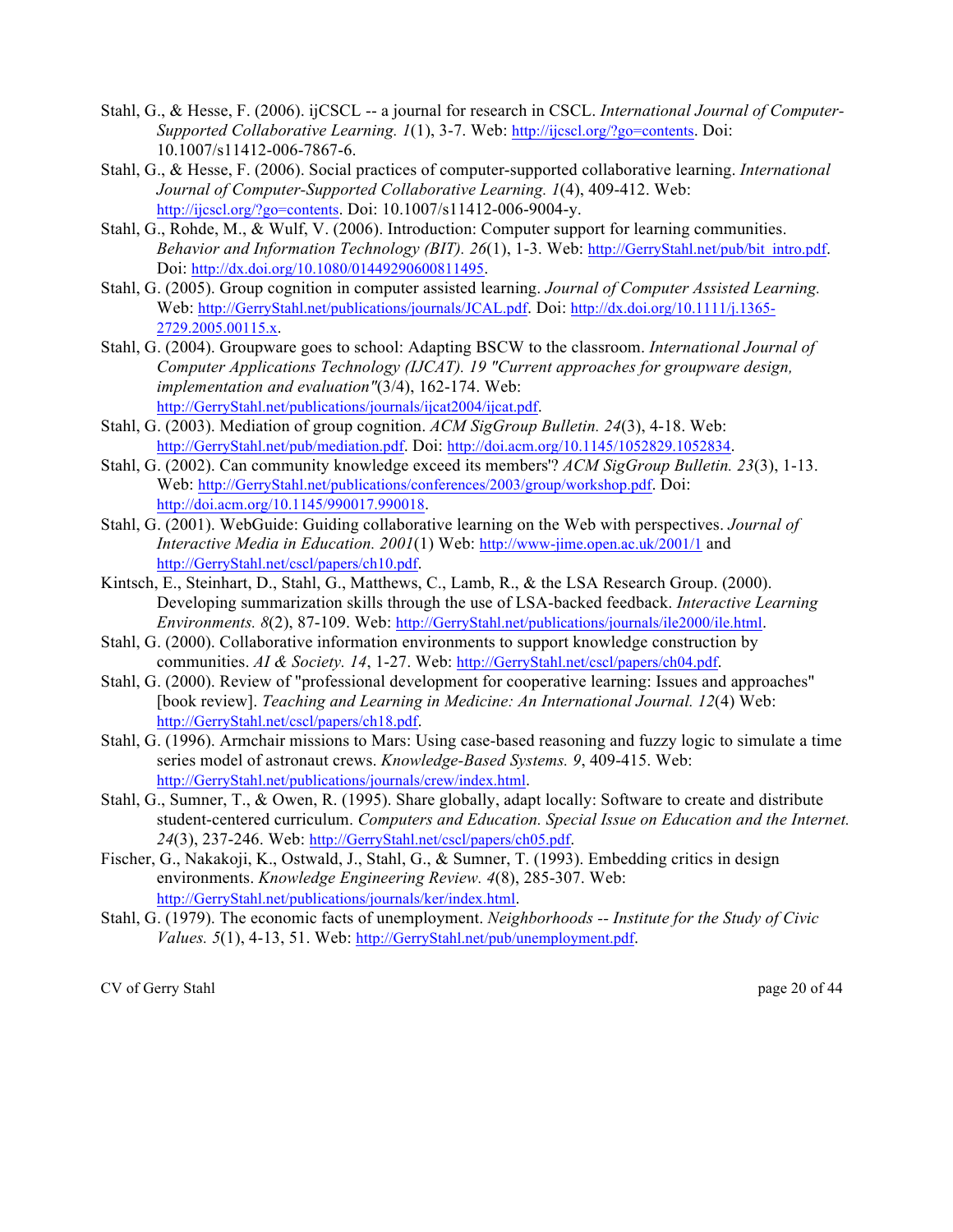- Stahl, G. (1976). Attuned to Being: Heideggerian music in technological society. *Boundary 2. IV*(2), 637- 664. Web: http://GerryStahl.net/publications/interpretations/attuned.pdf.
- Stahl, G. (1975). The jargon of authenticity: An introduction to a Marxist critique of Heidegger. *Boundary 2. III*(2), 489-498. Web: http://GerryStahl.net/publications/interpretations/jargon.htm.

#### **Peer-Reviewed Conference Papers**

- Çakir, M. P., & Stahl, G. (2015). *Dragging as a referential resource for mathematical meaning making in a collaborative dynamic-geometry environment [nominated for best paper of conference].* In the proceedings of the CSCL 2015. Gothenburg, Sweden. Web: http://GerryStahl.net/pub/cscl2015cakir.pdf.
- Khoo, M., & Stahl, G. (2015). *Constructing knowledge: A community of practice approach to evaluation in the VMT project.* In the proceedings of the CSCL 2015. Gothenburg, Sweden. Web: http://GerryStahl.net/pub/cscl2015khoo.pdf.
- Stahl, G., Weimar, S., Fetter, A., & Mantoan, A. (2014). *Collaborative exploration of geometric dependencies in dynamic geometry.* In the proceedings of the Fifth North-American GeoGebra Conference 2014. Toronto, Canada. Web: http://GerryStahl.net/pub/ggb2014research.pdf.
- Magee, R. M., Mascaro, C. M., & Stahl, G. (2013). *Designing for group math discourse.* In the proceedings of the International Conference of Computer-Supported Collaborative Learning (CSCL 2013). Madison, WI. Web: http://GerryStahl.net/pub/cscl2013designing.pdf, http://GerryStahl.net/pub/cscl2013designing.ppt.pdf.
- Stahl, G., & Öner, D. (2013). *Resources for connecting levels of learning.* In the proceedings of the International Conference of Computer-Supported Collaborative Learning (CSCL 2013). Madison, WI. Web: http://GerryStahl.net/pub/cscl2013resources.pdf, http://GerryStahl.net/pub/cscl2013resources.ppt.pdf.
- Stahl, G. (2012). *Designing a learning environment for promoting math discourse.* In the proceedings of the 12th International Conference on Mathematical Education. Seoul, Korea. Web: http://GerryStahl.net/pub/icme\_design.pdf, Slides: http://GerryStahl.net/pub/icme2012.ppt.pdf.
- Stahl, G. (2012). *Evaluating significant math discourse in a learning environment.* In the proceedings of the 12th International Conference on Mathematical Education. Seoul, Korea. Web: http://GerryStahl.net/pub/icme\_discourse.pdf.
- Stahl, G. (2012). *Supporting group cognition, individual learning and community practices in dynamic geometry.* In the proceedings of the 3rd International Conference on Emerging Intelligent Data and Web Technologies (EIDWT 2012). Bucharest, Romania. Web: http://GerryStahl.net/pub/eidwt2012.pdf, http://GerryStahl.net/pub/resources.pdf, http://GerryStahl.net/pub/eidwt.ppt.pdf.
- Stahl, G., & Powell, A. B. (2012). *Multi-user GeoGebra in virtual math teams.* In the proceedings of the GeoGebra ICME Pre-conference. Seoul, Korea. Web: http://GerryStahl.net/pub/ggbkorea.pdf Slides: http://GerryStahl.net/pub/ggbkorea.ppt.pdf YouTube: http://www.youtube.com/watch?v=8bkGHhgyQZY.
- Stahl, G. (2011). *Group cognition through online dialogue.* In the proceedings of the Socializing Intelligence Through Academic Talk and Dialogue. L. R. a. C. Asterhan. Pittsburgh, PA. LRDC, University of Pittsburgh. Web: http://GerryStahl.net/pub/lrdc2011.pdf.
- Stahl, G. (2011). *Group-cognition theory and knowledge-building analysis.* In the proceedings of the international conference on Computer-Supported Collaborative Learning (CSCL 2011). Hong Kong, China. Web: http://GerryStahl.net/pub/theories.pdf, http://GerryStahl.net/pub/theories.ppt.pdf.

CV of Gerry Stahl page 21 of 44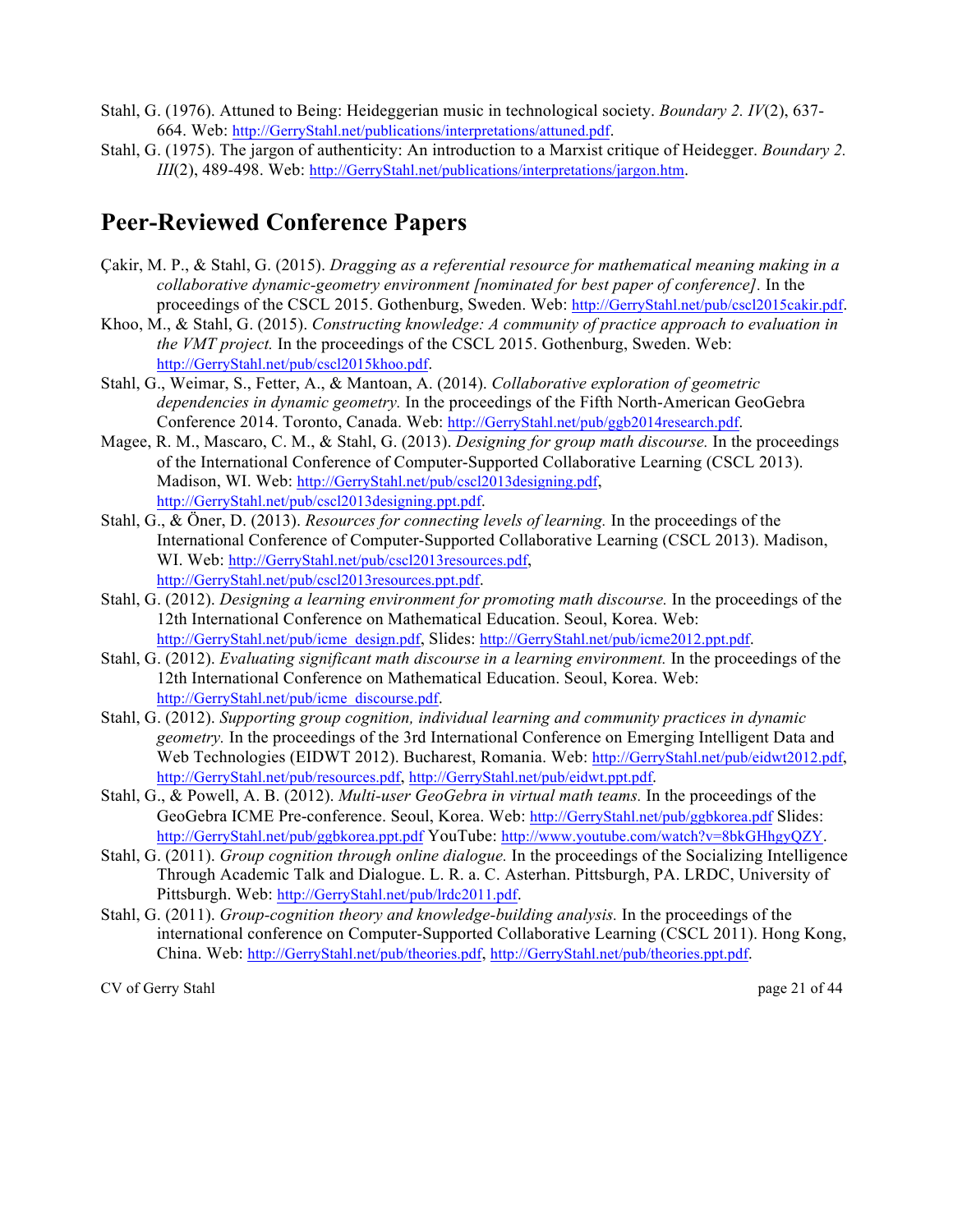- Stahl, G. (2011). *How a virtual math team structured its problem solving.* In the proceedings of the Connecting computer-supported collaborative learning to policy and practice: CSCL 2011 conference proceedings. N. Miyake, H. Spada & G. Stahl. Lulu: ISLS. Proceedings pp. 256-263. Web: http://GerryStahl.net/pub/cscl2011stahl.pdf, http://GerryStahl.net/pub/cscl2011stahl.ppt.pdf, http://youtu.be/0Dg02YQCQIE.
- Stahl, G. (2011). *Interaction analysis of a biology chat.* In the proceedings of the Alpine Rendezvous 2011. La Clusaz, France. Web: http://GerryStahl.net/pub/arv2011.pdf.
- Stahl, G. (2011). *Keynote: CSCL research: Two case studies.* In the proceedings of the CSCL 2011 postconference at the Beijing China Normal School. Beijing, China. Web: http://GerryStahl.net/pub/cscl2011.pdf, http://GerryStahl.net/pub/cscl2011stahl.pdf, http://GerryStahl.net/pub/cscl2011beijing\_keynote.ppt.pdf.
- Stahl, G. (2011). *Keynote: Past, present and future of CSCL.* In the proceedings of the Knowledge Building Summer Institute 2011 and CSCL2011 post-conference at the South China Normal University. Guangzhou, China. Web: http://GerryStahl.net/pub/cscl2011guangzhou.pdf, http://GerryStahl.net/pub/cscl2011guangzhou.ppt.pdf, http://youtu.be/SLC8Ew8J9Hg, http://youtu.be/nrGfYnLRPgg, http://youtu.be/0rh-3FnjLp4.
- Stahl, G. (2011). *The structure of collaborative problem solving in a virtual math team.* In the proceedings of the iConference 2011. Seattle, WA. Web: http://GerryStahl.net/pub/iconf2011.pdf.
- Stahl, G. (2011). *Theories of cognition in CSCW.* In the proceedings of the European Computer-Supported Cooperative Work. Aarhus, Denmark. Web: http://GerryStahl.net/pub/ecscw2011.pdf.
- Stahl, G. (2011). *A view of computer-supported collaborative learning research today.* In the proceedings of the Collaboration Technologies and Systems (CTS 2011). W. Smari. Philadelphia, PA. Web: http://GerryStahl.net/pub/cts2011.pdf.
- Stahl, G., Zhou, N., Çakir, M. P., & Sarmiento-Klapper, J. W. (2011). *Seeing what we mean: Coexperiencing a shared virtual world.* In the proceedings of the Connecting computer-supported collaborative learning to policy and practice: CSCL 2011 conference proceedings. Lulu: ISLS. Proceedings pp. 534-541. Web: http://GerryStahl.net/pub/cscl2011.pdf, http://GerryStahl.net/pub/cscl2011.ppt.pdf, http://youtu.be/HC6eLNNIvCk.
- Çakir, M. P., Stahl, G., & Zemel, A. (2010). *Interactional achievement of shared mathematical understanding in virtual math teams.* In the proceedings of the International Conference of the Learning Sciences (ICLS 2010). Chicago, IL. ISLS. Web: http://GerryStahl.net/pub/icls2010cakir.pdf.
- Stahl, G. (2010). *Computer mediation of collaborative mathematical exploration.* In the proceedings of the International Conference of the Learning Sciences (ICLS 2010). Chicago, IL. Web: http://GerryStahl.net/pub/icls2010stahl.pdf.
- Stahl, G. (2010). *Computer-supported collaborative learning, virtual math teams and group cognition.* In the proceedings of the Communications Analysis Workshop. Tempe, AZ. Web: http://GerryStahl.net/pub/cki2010.ppt.
- Stahl, G., Ou, J. X., Çakir, M. P., Weimar, S., & Goggins, S. (2010). *Multi-user support for virtual GeoGebra teams.* In the proceedings of the First North American GeoGebra Conference. Ithaca, NY. Web: http://GerryStahl.net/pub/geogebrana2010c.pdf.
- Stahl, G., Rosé, C. P., & Goggins, S. (2010). *Analyzing the discourse of GeoGebra collaborations.* In the proceedings of the First North American GeoGebra Conference. Ithaca, NY. Web: http://GerryStahl.net/pub/geogebrana2010b.pdf.

CV of Gerry Stahl page 22 of 44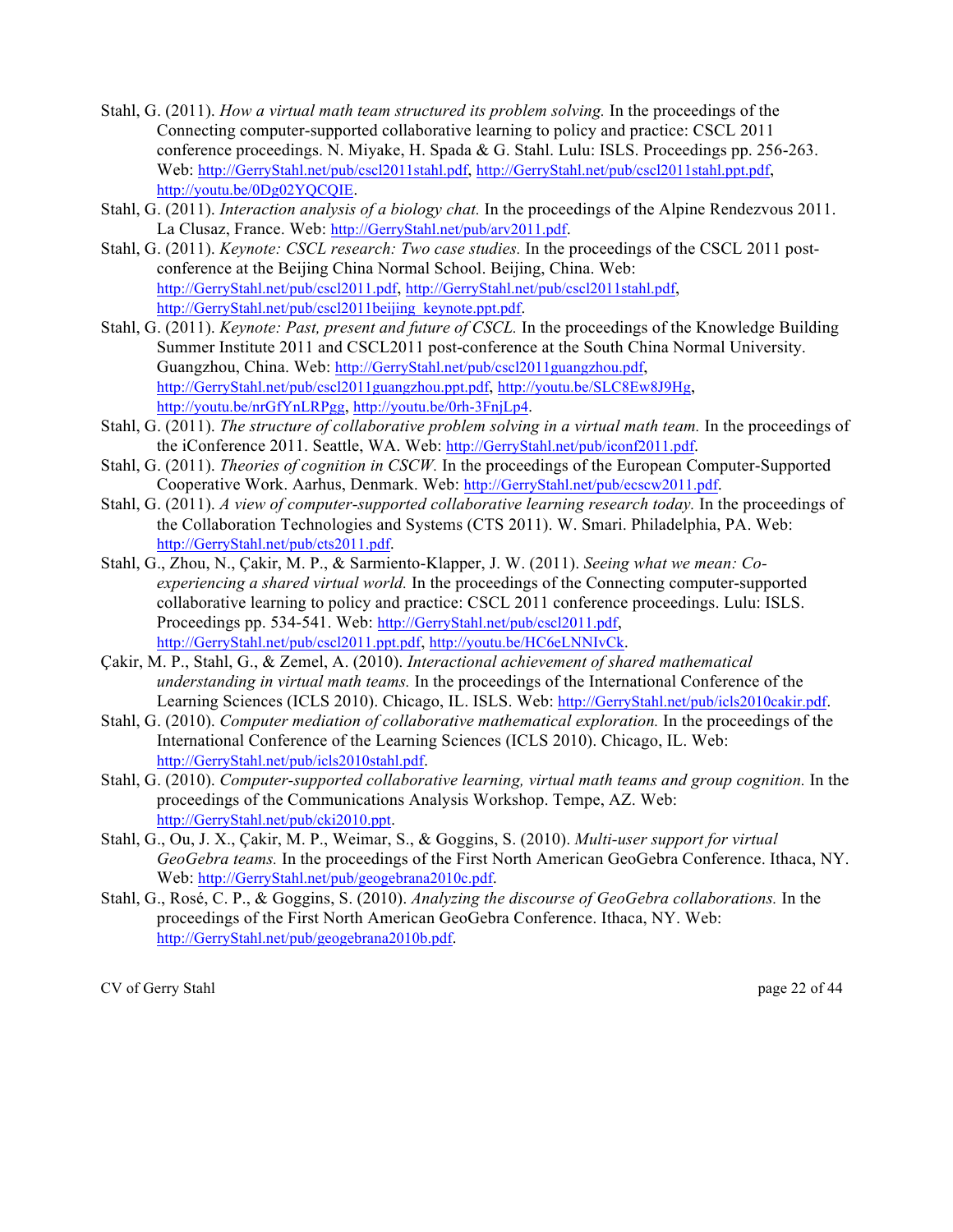- Stahl, G., Rosé, C. P., O'Hara, K., & Powell, A. B. (2010). *Supporting group math cognition in virtual math teams with software conversational agents.* In the proceedings of the First North American GeoGebra Conference. Ithaca, NY. Web: http://GerryStahl.net/pub/geogebrana2010a.pdf.
- Zemel, A., & Stahl, G. (2010). *Coordinating collaborative action in online math problem-solving.* In the proceedings of the National Communication Association's 96th Annual Convention (NCA 2010). San Francisco, CA. Web: http://GerryStahl.net/pub/nca2010.pdf.
- Çakir, M. P., Zemel, A., & Stahl, G. (2009). *Interaction analysis of dual-interaction CSCL environments.* In the proceedings of the international conference on Computer Support for Collaborative Learning (CSCL 2009). Rhodes, Greece. Web: http://GerryStahl.net/pub/cscl2009cakir.pdf.
- Koschmann, T., Stahl, G., & Zemel, A. (2009). *Examining understanding in computer-mediated learning environments.* In the proceedings of the Fifth International Congress of Qualitative Inquiry (QI2009). University of Illinois, Urbana-Champaign, May 20-23, 2009. Web: http://GerryStahl.net/pub/cscl2009koschmann.pdf.
- Koschmann, T., Stahl, G., & Zemel, A. (2009). *"You can divide the thing into two parts": Analyzing referential, mathematical and technological practice in the VMT environment.* In the proceedings of the international conference on Computer Support for Collaborative Learning (CSCL 2009). Rhodes, Greece. Web: http://GerryStahl.net/pub/cscl2009tim.pdf.
- Stahl, G. (2009). *Collaborative information practices in virtual math teams.* In the proceedings of the Conference for Groupware (GROUP 2009). Sanibel Island, FL. Web: http://GerryStahl.net/pub/group2009wkshp.pdf.
- Stahl, G. (2009). *Collaborative learning through practices of group cognition.* In the proceedings of the international conference on Computer Support for Collaborative Learning (CSCL 2009). Rhodes, Greece. Web: http://GerryStahl.net/pub/cscl2009stahl.pdf.
- Stahl, G. (2009). *For a science of group interaction.* In the proceedings of the Conference for Groupware (GROUP 2009). Sanibel Island, FL. Web: http://GerryStahl.net/pub/group2009.pdf http://GerryStahl.net/pub/group2009ppt.pdf.
- Stahl, G. (2009). *Keynote: How I view learning and thinking in CSCL groups.* In the proceedings of the International Conference on Computers and Education (ICCE 2009). Hong Kong, China. Web: http://GerryStahl.net/pub/icce2009keynote.pdf, http://youtu.be/h5MpUJnTipM, http://GerryStahl.net/pub/icce2009.ppt.pdf.
- Stahl, G., Çakir, M. P., Weimar, S., & Weusijana, B. K. (2009). *Enhancing mathematical communication for virtual math teams.* In the proceedings of the Computer Algebra and Dynamic Geometry Systems in Mathematics Education. Castle of Hagenberg, Austria. Web: http://GerryStahl.net/pub/cadgme2009.pdf.
- Stahl, G., Zemel, A., & Koschmann, T. (2009). *Repairing indexicality in virtual math teams.* In the proceedings of the International Conference on Computers and Education (ICCE 2009). Hong Kong, China. Web: http://GerryStahl.net/pub/icce2009.pdf.
- Zemel, A., Çakir, M. P., & Stahl, G. (2009). *Understanding and analyzing chat in CSCL as reading's work.* In the proceedings of the international conference on Computer Support for Collaborative Learning (CSCL 2009). Rhodes, Greece. Web: http://GerryStahl.net/pub/cscl2009zemel.pdf.
- Zemel, A., Çakir, M. P., Stahl, G., & Zhou, N. (2009). *Learning as a practical achievement: An interactional perspective.* In the proceedings of the international conference on Computer Support for Collaborative Learning (CSCL 2009). Rhodes, Greece. Web: http://GerryStahl.net/pub/cscl2009zhou.pdf.

CV of Gerry Stahl page 23 of 44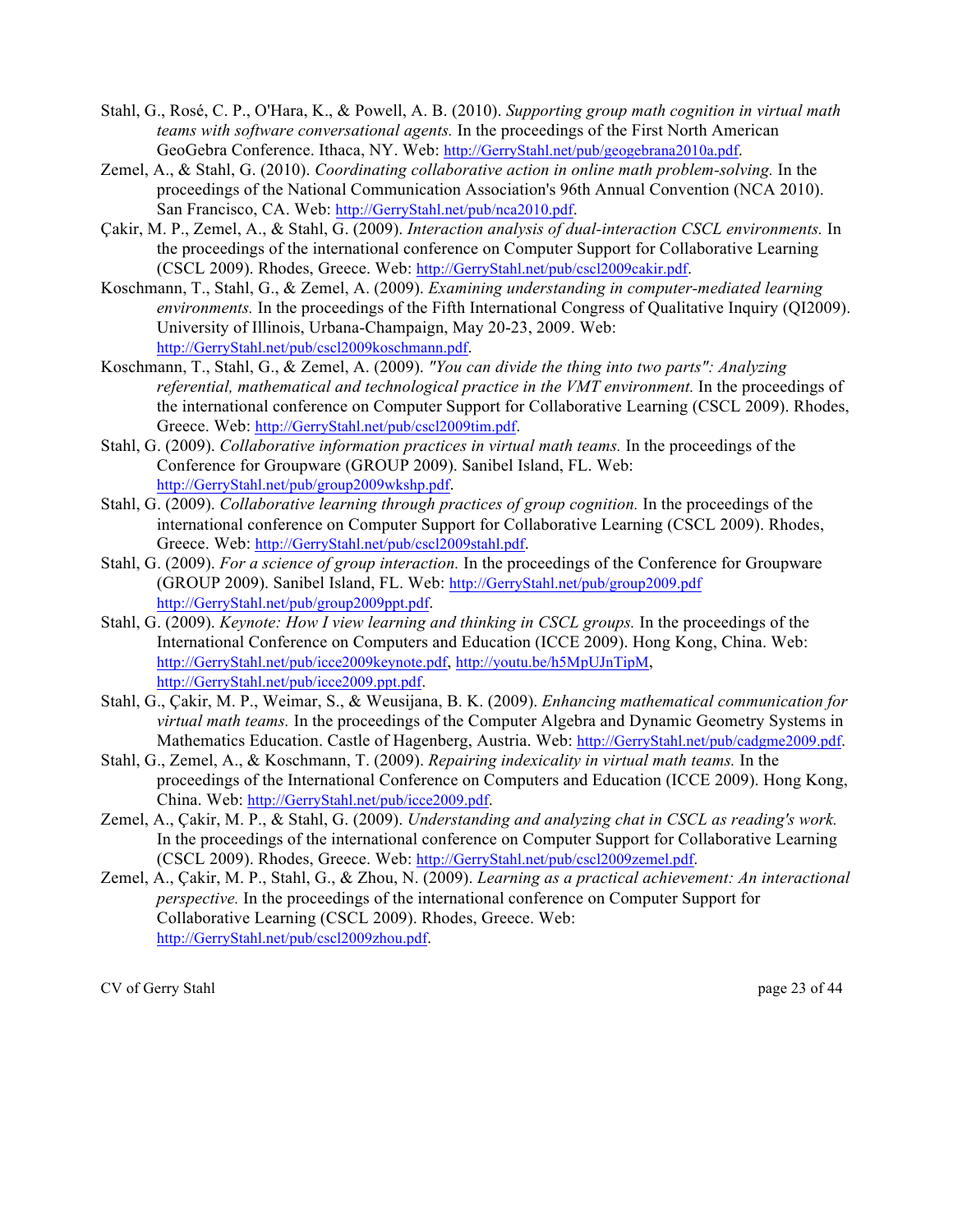- Zemel, A., Zhou, N., & Stahl, G. (2009). *Collaboration and chat: Recipiency in online math problem solving.* In the proceedings of the National Communication Association's 95th Annual Convention (NCA 2009). Chicago, IL. Web: http://GerryStahl.net/pub/nca2009.pdf.
- Çakir, M. P., & Stahl, G. (2008). *Collaborative information behavior of virtual math teams in a multimodal online environment.* In the proceedings of the 2008 Research Symposium of the Special Interest Group on Human-Computer Interaction American Society for Information Science and Technology (ASIS&T). Columbus, OH. Web: http://GerryStahl.net/pub/asist2008b.doc.
- Sarmiento, J., & Stahl, G. (2008). *Extending the joint problem space: Time and sequence as essential features of knowledge building [nominated for best paper of the conference].* In the proceedings of the International Conference of the Learning Sciences (ICLS 2008). Utrecht, Netherlands. Web: http://GerryStahl.net/pub/icls2008johann.pdf.
- Sarmiento, J., & Stahl, G. (2008). *Information practices to sustain knowledge building: The case of the virtual math teams online community.* In the proceedings of the I-School Conference 2008. Web: http://GerryStahl.net/pub/iConference08.pdf.
- Stahl, G. (2008). *Human-human interaction and group learning.* In the proceedings of the Human-Computer Interaction Consortium. Frasier, CO. Web: http://GerryStahl.net/pub/hcic2008.pdf.
- Stahl, G. (2008). *Integrating a wiki into support for group cognition.* In the proceedings of the International Conference of the Learning Sciences (ICLS 2008). Utrecht, Netherlands. Web: http://GerryStahl.net/pub/icls2008wiki.pdf.
- Stahl, G. (2008). *Integrating synchronous and asynchronous support for group cognition in online collaborative learning.* In the proceedings of the International Conference of the Learning Sciences (ICLS 2008). Utrecht, Netherlands. Web: http://GerryStahl.net/pub/icls2008.pdf.
- Zhou, N., Zemel, A., & Stahl, G. (2008). *Questioning and responding in online small groups engaged in collaborative math problem solving.* In the proceedings of the International Conference of the Learning Sciences (ICLS 2008). Utrecht, Netherlands. Web: http://GerryStahl.net/pub/icls2008nan.pdf.
- Çakir, M. P., & Stahl, G. (2007). *Virtual math teams: Designing software support for collaborative math problem solving online.* In the proceedings of the Annual Meeting of the Turkish American Scientists and Scholars Association (TASSA 2007). New Haven, CT. Web: http://GerryStahl.net/pub/tassa2007.pdf.
- Çakir, M. P., Zemel, A., & Stahl, G. (2007). *The organization of collaborative math problem solving activities across dual interaction spaces.* In the proceedings of the international conference on Computer-Supported Collaborative Learning (CSCL '07). New Brunswick, NJ. Web: http://GerryStahl.net/vmtwiki/murat.pdf.
- Mühlpfordt, M., & Stahl, G. (2007). *The integration of synchronous communication across dual interaction*  spaces. In the proceedings of the International Conference of CSCL: Of mice, minds, and society (CSCL 2007). C. Chinn, G. Erkens & S. Puntambekar. New Brunswick, NJ. Web: http://GerryStahl.net/vmtwiki/martin.pdf.
- Sarmiento, J., & Stahl, G. (2007). *Bridging and persistence in sustained, collaborative problem solving online*. In the proceedings of the Hawaii International Conference on System Sciences (HICSS) 2007). Hawaii, HI. Web: http://GerryStahl.net/pub/hicss07.
- Sarmiento, J., & Stahl, G. (2007). *Group creativity in virtual math teams: Interactional mechanisms for referencing, remembering and bridging.* In the proceedings of the Creativity and Cognition Conference. Baltimore, MD. Web: http://GerryStahl.net/vmtwiki/johann2.pdf.

CV of Gerry Stahl page 24 of 44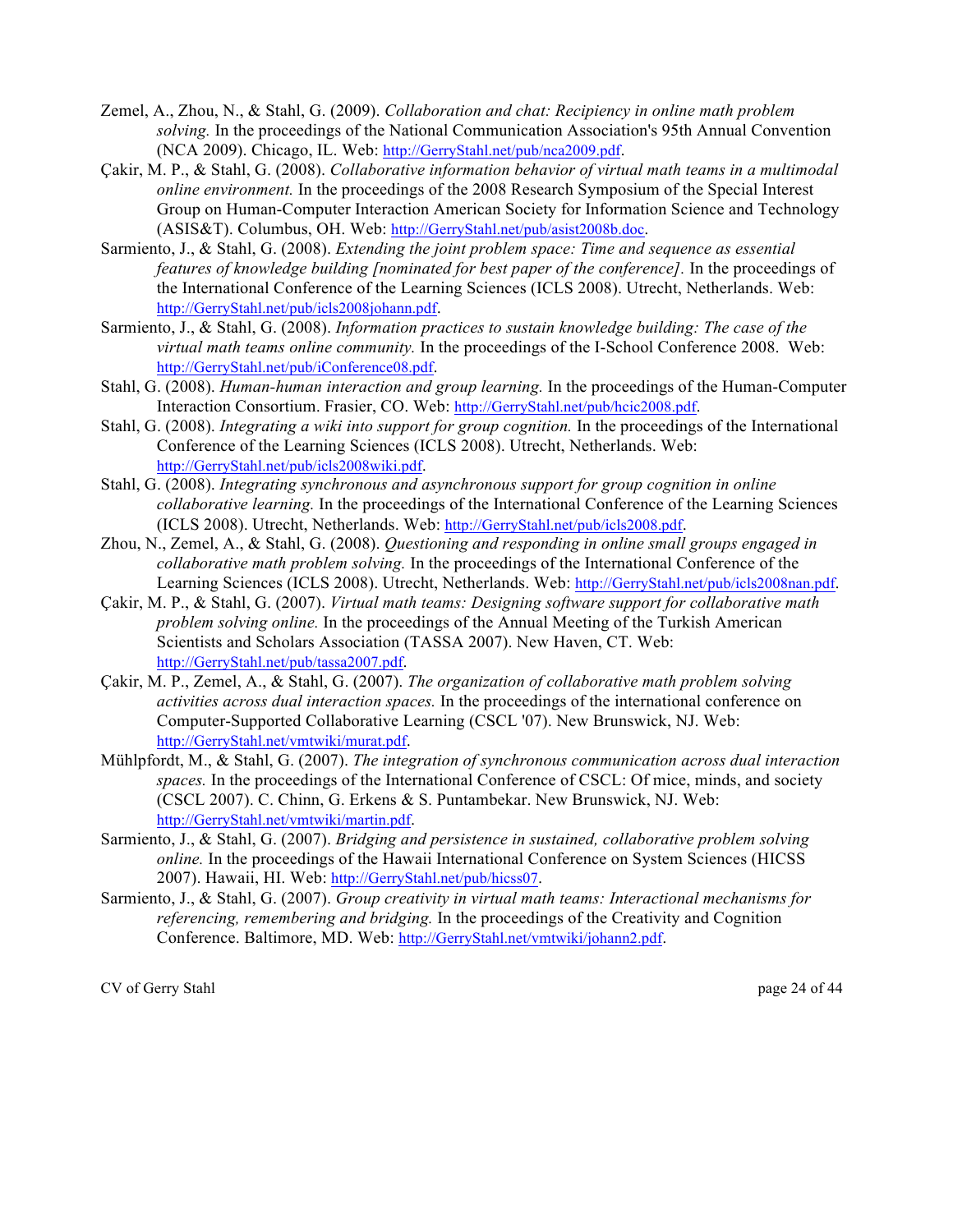- Stahl, G. (2007). *Meaning making in CSCL: Conditions and preconditions for cognitive processes by groups.* In the proceedings of the international conference on Computer-Supported Collaborative Learning (CSCL '07). C. Chinn, G. Erkens & S. Puntambekar. New Brunswick, NJ. ISLS. Web: http://GerryStahl.net/pub/cscl07.pdf.
- Stahl, G. (2007). *The role of a wiki in supporting group cognition.* In the proceedings of the Open Learning Initiative. Pittsburgh, PA. Web: http://GerryStahl.net/pub/oli2007.pdf.
- Stahl, G., & Sarmiento, J. (2007). *Social computing for educational knowledge building.* In the proceedings of the GROUP 2007. Sanibel Island, FL. Web: http://GerryStahl.net/pub/group2007.pdf.
- Stahl, G., Toledo, R., & Sarmiento, J. (2007). *Using chat analysis to understand engaged learning in the virtual math teams online community.* In the proceedings of the Annual Meeting of the American Educational Research Association (AERA 2007). Chicago, IL. Web: http://GerryStahl.net/pub/aera07.pdf.
- Stahl, G., Wee, J. D., & Looi, C.-K. (2007). *Using chat, whiteboard and wiki to support knowledge building.* In the proceedings of the International Conference on Computers in Education (ICCE 07). Hiroshima, Japan. Web: http://GerryStahl.net/pub/icce07.pdf.
- Toledo, R. P. S., Zemel, A., & Stahl, G. (2007). *Resolving differences: Twists and turns in a synchronous online collaborative mathematics problem-solving session.* In the proceedings of the international conference on Computer-Supported Collaborative Learning (CSCL '07). New Brunswick, NJ. Web: http://GerryStahl.net/vmtwiki/ramon.pdf.
- Trausan-Matu, S., Stahl, G., & Sarmiento, J. (2007). *Polyphonic inter-animation of voices in chat.* In the proceedings of the international conference on Computer-Supported Collaborative Learning (CSCL '07). New Brunswick, NJ. Web: http://GerryStahl.net/vmtwiki/stefan.pdf.
- Zhou, N., & Stahl, G. (2007). *Information behavior of small groups: Implications for design of digital libraries.* In the proceedings of the Joint Conference of Digital Libraries (JCDL '07). Vancouver, Canada. Web: http://GerryStahl.net/pub/jcdl2007.pdf.
- Zhou, N., & Stahl, G. (2007). *Towards building a math discourse community: Investigating collaborative information behavior.* In the proceedings of the HCI International 2007. D. Schuler. Beijing, China. Proceedings pp. 509-518. Springer Lecture Notes in Computer Science. Web: http://GerryStahl.net/pub/hcii2007.pdf. Doi: http://dx.doi.org/10.1007/978-3-540-73257-0.
- Zhou, N., Zemel, A., & Stahl, G. (2007). *Information as a social achievement: Collaborative information behavior in CSCL.* In the proceedings of the international conference on Computer-Supported Collaborative Learning (CSCL '07). New Brunswick, NJ. Web: http://GerryStahl.net/vmtwiki/nan.pdf.
- Çakir, M. P., Sarmiento, J., & Stahl, G. (2006). *Shared deictic referencing in online mathematics discourse.* In the proceedings of the 27th Urban Ethnography in Education Research Forum 2006. Philadelphia, PA. Web: http://GerryStahl.net/pub/ethned2006.pdf.
- Collazos, C. A., Guerrero, L., Pino, J., Stahl, G., & Ochoa, S. (2006). *A model and a game for investigating and designing collaborative learning environments.* In the proceedings of the Simposio Internacional Informatica Educativa (SIIE 2006). Leon, Spain. Web: http://GerryStahl.net/pub/siie06.pdf.
- Sarmiento, J., & Stahl, G. (2006). *Sustaining and bridging sense-making and collaborative learning across multiple interaction spaces.* In the proceedings of the ASIS&T Annual Meeting (ASIS&T 2006). Austin, TX. Web: http://GerryStahl.net/pub/asist2006.pdf.
- Sarmiento, J., Stahl, G., & Weimar, S. (2006). *Assessing mathematical thinking from online, collaborative problem-solving.* In the proceedings of the Conference of the National Council of Teachers of Mathematics (NCTM 2006). St. Louis, MO. Web: http://GerryStahl.net/pub/nctm2006.pdf.

CV of Gerry Stahl page 25 of 44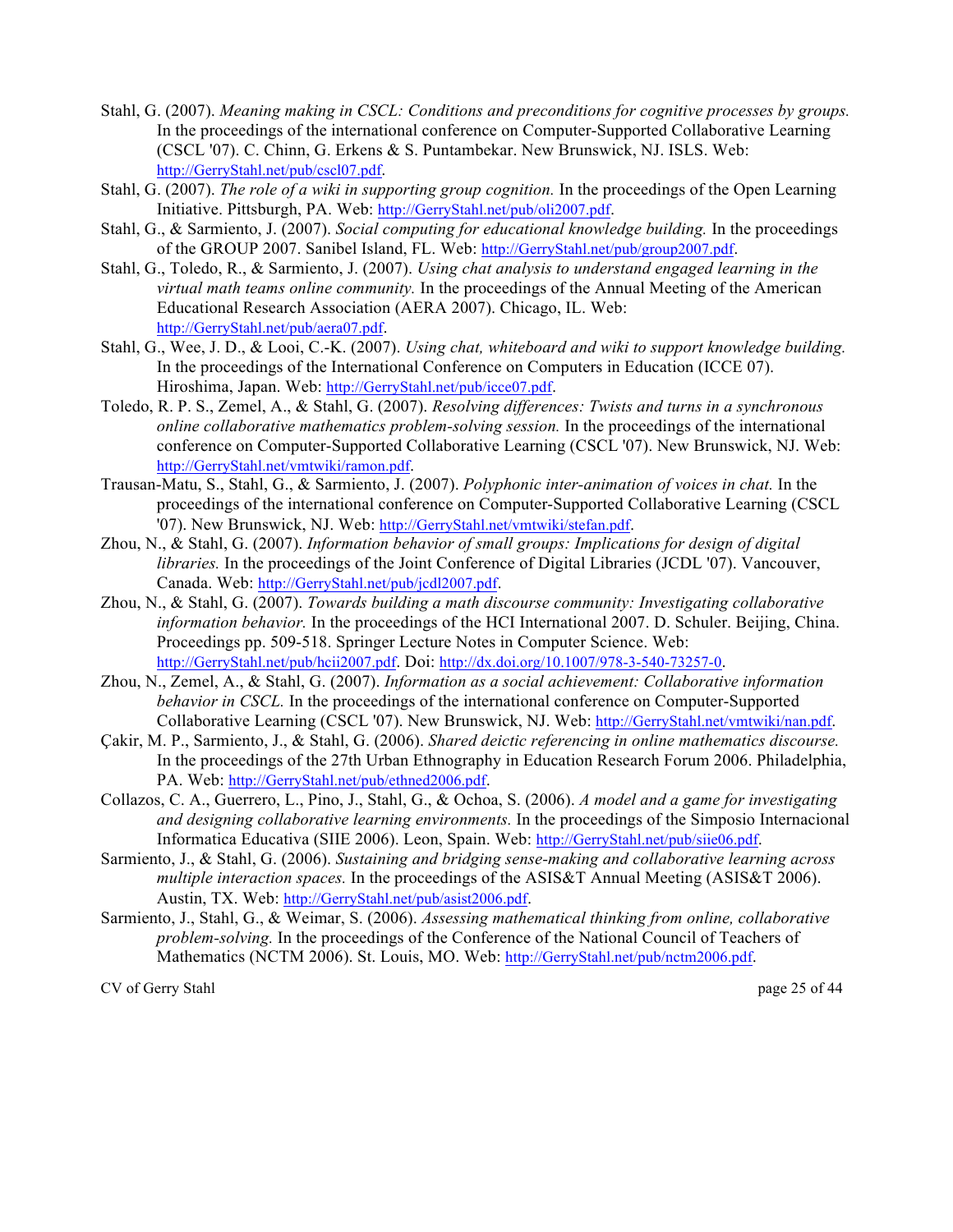- Stahl, G. (2006). *The generalization of knowledge by a virtual team.* In the proceedings of the symposium on Leveraging Human Generalization Abilities for Optimal Learning. M. Banich. Boulder, CO. Web: http://GerryStahl.net/pub/generalization.htm.
- Stahl, G. (2006). *Meaning making in small groups.* In the proceedings of the Interactive Symposium on "Engaged learning in online communities: Forging a research agenda" at the Annual Meeting of the American Educational Research Association (AERA 2006). San Francisco, CA. Web: http://GerryStahl.net/pub/aera2006.pdf.
- Stahl, G., Çakir, M. P., & Sarmiento, J. (2006). *Group cognition in online chat: How virtual math teams construct their cognitive experience.* In the proceedings of the Human-Computer Interaction Consortium (HCIC 2006). Fraser, CO. Web: http://GerryStahl.net/pub/hcic2006.pdf.
- Stahl, G., Zemel, A., Sarmiento, J., Çakir, M. P., Weimar, S., Wessner, M., et al. (2006). *Shared referencing of mathematical objects in chat.* In the proceedings of the International Conference of the Learning Sciences (ICLS 2006). Bloomington, IN. Proceedings pp. 716-722. Web: http://GerryStahl.net/pub/icls2006.pdf.
- Stahl, G., & Zhou, N. (2006). *The virtual math teams project: A global math discourse community.* In the proceedings of the International Conference on Computers and Education (ICCE '06). Beijing, China. Web: http://GerryStahl.net/pub/icce2006.pdf.
- Wessner, M., Shumar, W., Stahl, G., Sarmiento, J., Mühlpfordt, M., & Weimar, S. (2006). *Designing an online service for a math community.* In the proceedings of the International Conference of the Learning Sciences (ICLS 2006). Bloomington, IN. Proceedings pp. 818-824. Web: http://GerryStahl.net/pub/icls2006design.pdf.
- Zhou, N., & Stahl, G. (2006). *Information behavior of small groups.* In the proceedings of the Connections 2006 (The Great Lakes Information Studies Conference). Syracuse, NY. Web: http://GerryStahl.net/pub/connections2006.pdf.
- Çakir, M. P., Xhafa, F., Zhou, N., & Stahl, G. (2005). *Thread-based analysis of patterns of collaborative interaction in chat.* In the proceedings of the Artificial Intelligence in Education. C. Looi, McCalla, G., Bredeweg, B., and Breuker, J. Amsterdam, NL. Proceedings pp. 120-127. IOS Press. Web: http://GerryStahl.net/pub/aied2005.pdf.
- Dominguez, C., Uhlig, P., Brown, J., Gurevich, O., Shumar, W., Stahl, G., et al. (2005). *Studying and supporting collaborative care processes.* In the proceedings of the Human Factors & Ergonomics Society (HFES 2005) June 13, 2005. Web: http://GerryStahl.net/pub/hfes2005.pdf.
- Sarmiento, J., Trausan-Matu, S., & Stahl, G. (2005). *Co-constructed narratives in online, collaborative mathematics problem solving.* In the proceedings of the international conference on AI in Education (AI-Ed 2005). Amsterdam, Netherlands. Web: http://GerryStahl.net/pub/aiedwkshp.pdf.
- Sarmiento, J., Trausan-Matu, S., & Stahl, G. (2005). *Dialogical perspectives on narratives in collaborative mathematics problem-solving.* In the proceedings of the International Symposium on Organizational Learning and Knowledge Work Management (OL-KWM 2005). C.Niculescu & A.Ionita. Bucharest, Romania. Proceedings pp. 88-99. Web: http://GerryStahl.net/pub/romania.pdf.
- Stahl, G. (2005). *Group cognition in chat: Methods of interaction / methodologies of analysis.* In the proceedings of the Kaleidoscope CSCL SIG Workshop on Analysis of Interaction and Learning (NAIL 2005). Gothenburg, Sweden. Web: http://GerryStahl.net/pub/nail2005.pdf & http://GerryStahl.net/pub/nail2005ppt.pdf.
- Stahl, G. (2005). *Group cognition in online collaborative mathematics problem solving.* In the proceedings of the 11th Biennial Conference of the European Association for Research on Learning and

CV of Gerry Stahl page 26 of 44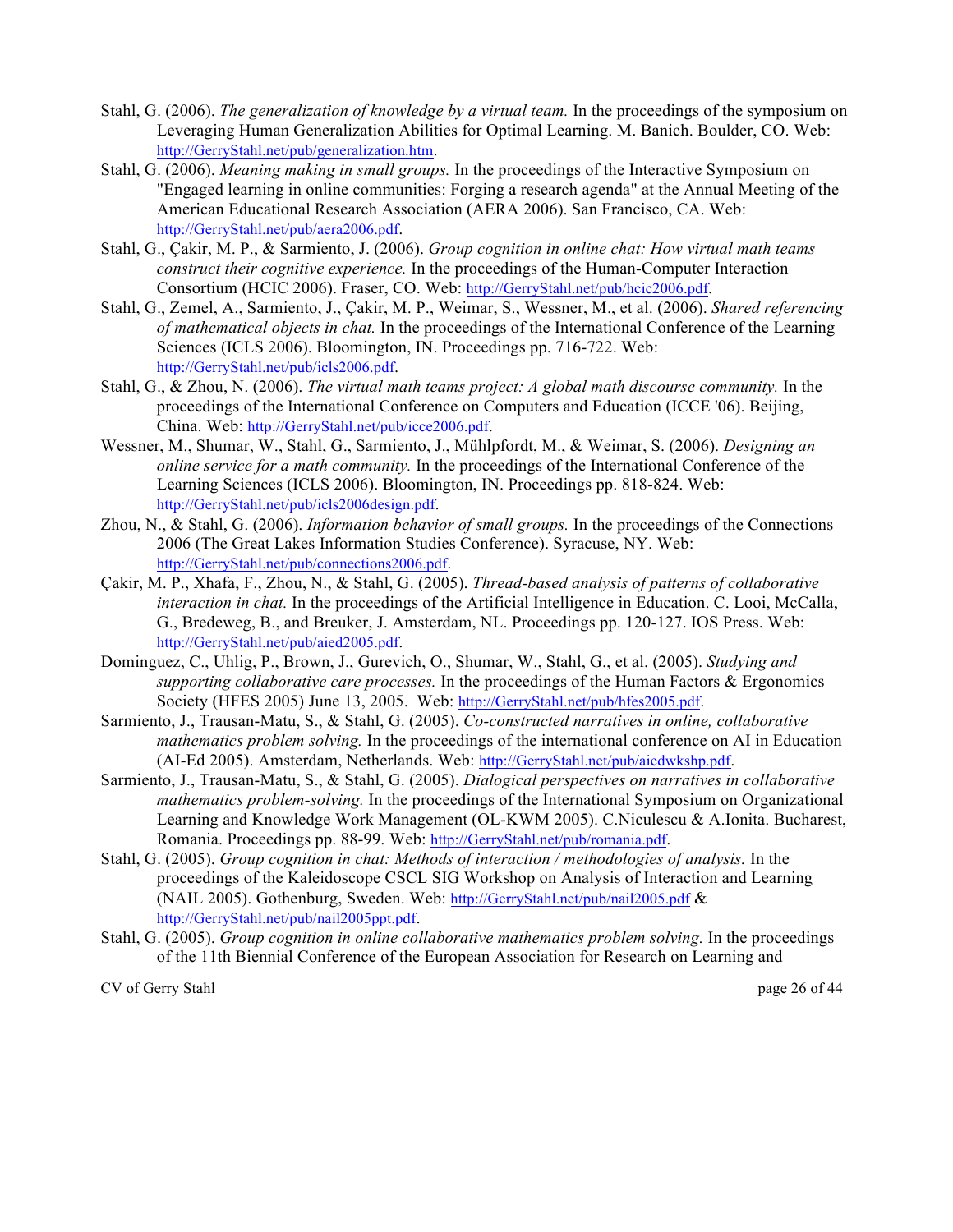Instruction (EARLI 2005). Nicosia, Cyprus. Proceedings pp. 291. Web: http://GerryStahl.net/pub/earli2005.pdf & http://GerryStahl.net/pub/earli2005ppt.pdf.

- Stahl, G. (2005). *Group cognition: The collaborative locus of agency in CSCL.* In the proceedings of the international conference on Computer Support for Collaborative Learning (CSCL '05). T. Koschmann, D. Suthers & T.-W. Chan. Taipei, Taiwan. Proceedings pp. 632-640. Lawrence Erlbaum Associates. Web: http://GerryStahl.net/pub/cscl2005.pdf & http://GerryStahl.net/pub/cscl2005ppt.pdf.
- Stahl, G. (2005). *Keynote: Groups, group cognition & groupware.* In the proceedings of the Groupware: Design, Implementation, and Use, 11th International Workshop, CRIWG 2005, Porto de Galinhas, Brazil. S. L. a. A. C. S. Hugo Fuks. Racife, Brazil. Proceedings pp. 1-16. Springer. Web: http://GerryStahl.net/pub/criwg2005.pdf & http://GerryStahl.net/pub/criwg2005ppt.pdf. Doi: http://dx.doi.org/10.1007/11560296\_1.
- Stahl, G. (2005). *Sustaining online collaborative problem solving with math proposals [winner of best paper award]*. In the proceedings of the International Conference on Computers and Education (ICCE) 2005). Singapore, Singapore. Proceedings pp. 436-443. Web: http://GerryStahl.net/pub/icce2005.pdf & http://GerryStahl.net/pub/icce2005ppt.pdf.
- Stahl, G., Weimar, S., Fetter, A., & Sarmiento, J. (2005). *Virtual math teams: Studying and supporting online collaborative problem-solving.* In the proceedings of the Annual Meeting of the National Council of Teachers of Mathematics (NCTM 2005). Anaheim, CA. Web: http://GerryStahl.net/pub/nctm2005ppt.pdf.
- Strijbos, J. W., & Stahl, G. (2005). *Chat-based problem solving in small groups: Developing a multidimensional coding scheme.* In the proceedings of the Eleventh Biannual Conference of the European Association for Research in Learning and Instruction (EARLI 2005). Nicosia, Cyprus. Proceedings pp. 93. Web: http://GerryStahl.net/pub/earli2005jw.pdf.
- Zemel, A., Shumar, W., Stahl, G., Dominguez, C., Brown, J., Zipperer, L., et al. (2005). *Communications analysis of the Concord collaborative care model.* In the proceedings of the Safety and Health Insurance (SAHI 2005). Saint Louis, Missouri. Web: http://GerryStahl.net/pub/sahi2005.pdf.
- Zemel, A., Xhafa, F., & Stahl, G. (2005). *Analyzing the organization of collaborative math problem-solving in online chats using statistics and conversation analysis.* In the proceedings of the Groupware: Design, Implementation, and Use: 11th International Workshop, CRIWG 2005. H. Fuks, S. Lukosch & A. C. Salgado. Porto de Galinhas, Brazil. Proceedings pp. 271-283. Springer Lecture Notes in Computer Science. Web: http://GerryStahl.net/pub/criwg2005zemel.pdf. Doi: http://dx.doi.org/10.1007/11560296.
- Collazos, C., Pino, J., Guerrero, L., Stahl, G., & Ochoa, S. (2004). *A model and a game for investigating, designing and teaching collaborative learning.* In the proceedings of the Sixth International Conference of the Learning Sciences (ICLS '04). Los Angeles, CA. Proceedings pp. 592. Web: http://GerryStahl.net/publications/conferences/2004/icls/collab\_paper.pd.
- Koschmann, T., Stahl, G., & Zemel, A. (2004). *The video analyst's manifesto (or the implications of Garfinkel's policies for the development of a program of video analytic research within the learning sciences).* In the proceedings of the International Conference of the Learning Sciences (ICLS 2004). Los Angeles, CA. Proceedings pp. 278-285. Web: http://GerryStahl.net/pub/manifesto2004.pdf.
- Stahl, G. (2004). *Collaborating with relational references [contribution to the workshop on representational support for knowledge building discourse].* In the proceedings of the Annual Meeting of the

CV of Gerry Stahl page 27 of 44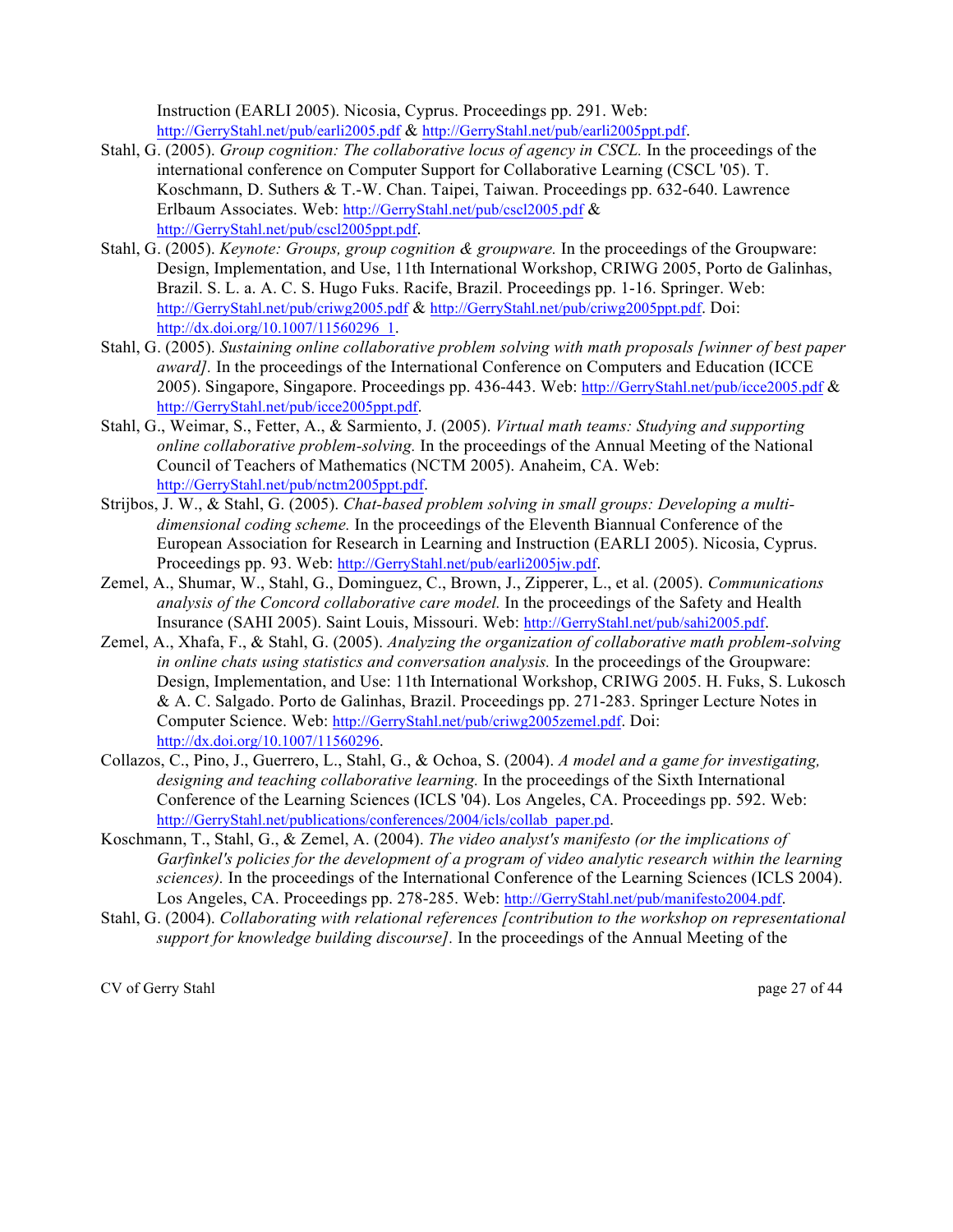American Educational Research Association (AERA 04). San Diego, CA. Web: http://GerryStahl.net/publications/conferences/2004/aera.pdf.

- Stahl, G. (2004). *Thinking at the group unit of analysis.* In the proceedings of the CSCL SIG Symposium of the European Union Kaleidoscope Network of Excellence (KAL '04). Lausanne, Switzerland. Web: http://GerryStahl.net/pub/kal2004.pdf & http://GerryStahl.net/pub/kal2004ppt.pdf.
- Stahl, G. (2003). *Can community knowledge exceed its members'?* In the proceedings of the International Conference on Groupware (GROUP '03). Sanibel Island, FL. Proceedings pp. 1-10. Web: http://GerryStahl.net/publications/conferences/2003/group/workshop.pdf.
- Stahl, G. (2003). *From computational artifact to cognitive artifact: A micro-ethnographic analysis of students building collaborative knowing about a rocket simulation.* In the proceedings of the 24th Annual Ethnography in Education Research Forum. Philadelphia, PA. Web: http://GerryStahl.net/publications/presentations/ethnog03/ethnog.pdf.
- Stahl, G. (2003). *Keynote: The future of computer support for learning: An American/German delfic vision.* In the proceedings of the First Conference on e-Learning of the German Computer Science Society (DeLFI 2003). A. Bode, J. Desel, S. Rathmeyer & M. Wessner. Munich, Germany. Proceedings pp. 13-16. Web: http://GerryStahl.net/publications/presentations/delfi.
- Stahl, G. (2003). *Knowledge negotiation in asynchronous learning networks.* In the proceedings of the Hawai'i International Conference on System Sciences (HICSS '03). Hawaii, HA. Proceedings pp. 3. Web: http://GerryStahl.net/cscl/papers/ch12.pdf.
- Stahl, G. (2003). *Meaning and interpretation in collaboration.* In the proceedings of the Designing for Change in Networked Learning Environments: Proceedings of the International Conference on Computer Support for Collaborative Learning (CSCL '03). B. Wasson, S. Ludvigsen & U. Hoppe. Bergen, Norway. Proceedings pp. 523-532. Kluwer Publishers. Web: http://GerryStahl.net/cscl/papers/ch20.pdf.
- Ligorio, B., Talamo, A., Innaccone, A., Pontecorvo, C., Scheltinga, H., Stahl, G., et al. (2002). *Fostering a shared culture to develop a Web-based platform for international collaborative learning.* In the proceedings of the International Conference for Cultural Research and Activity Theory (ISCRAT 2002). Amsterdam, NL.
- Stahl, G. (2002). *Contributions to a theoretical framework for CSCL.* In the proceedings of the Computer support for collaborative learning: Foundations for a CSCL community. Proceedings of CSCL 2002. G. Stahl. Boulder, CO. Proceedings pp. 62-71. Lawrence Erlbaum Associates. Web: http://GerryStahl.net/cscl/papers/ch15.pdf.
- Stahl, G. (2002). *Understanding educational computational artifacts across community boundaries.* In the proceedings of the International Society for Cultural Research and Activity Theory (ISCRAT '02). Amsterdam, NL. Proceedings pp. 49. Web: http://GerryStahl.net/cscl/papers/ch03.pdf.
- Lenell, E., & Stahl, G. (2001). *Evaluating affordance short-circuits by reviewers and authors participating in on-line journal reviews.* In the proceedings of the European Computer Supported Collaborative Learning Conference (E-CSCL '01). Maastricht, NL. Proceedings pp. 406-413. Web: http://GerryStahl.net/publications/conferences/2001/ecscl2001/ecscl.html.
- Stahl, G., & Sanusi, A. (2001). *Multi-layered perspectives on collaborative learning activities in a middle school rocket simulation project.* In the proceedings of the 22nd Annual Ethnography in Education Research Forum. Philadelphia, PA. Web: http://GerryStahl.net/publications/conferences/2001/ethnography2001/ethnography.pdf.

CV of Gerry Stahl page 28 of 44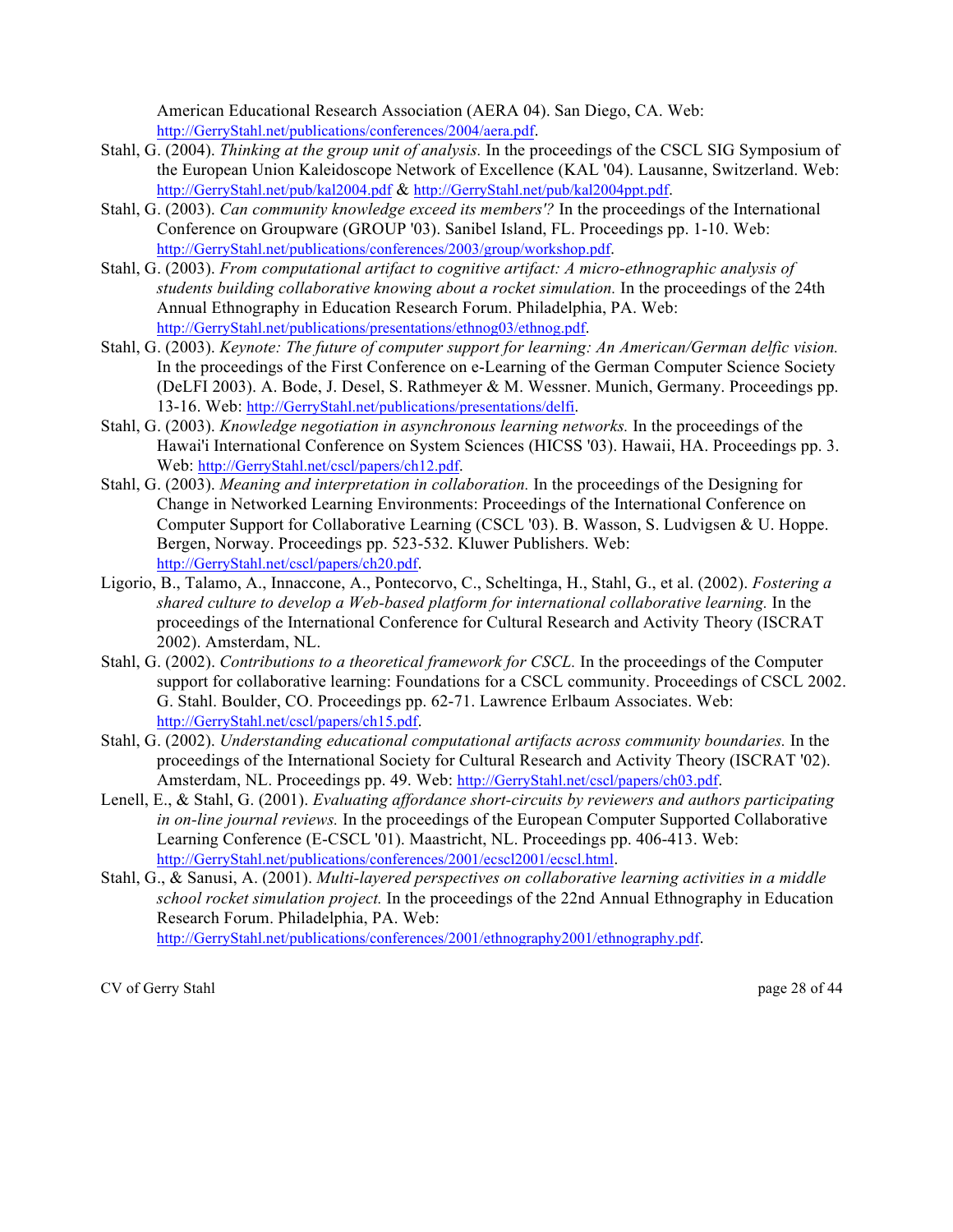- Stahl, G. (2000). *A model of collaborative knowledge-building.* In the proceedings of the Fourth International Conference of the Learning Sciences (ICLS '00). B. Fischman & S. O'Conner-Divelbiss. Ann Arbor, MI. Proceedings pp. 70-77. Lawrence Erlbaum Associates. Web: http://GerryStahl.net/pub/icls2000.pdf.
- Stahl, G. (1999). *Pow! Perspectives on the Web.* In the proceedings of the WebNet World Conference on the WWW and Internet (WebNet '99). Honolulu, HA. Proceedings pp. 91-99. Web: http://GerryStahl.net/cscl/papers/ch08.pdf.
- Stahl, G. (1999). *Reflections on WebGuide: Seven issues for the next generation of collaborative knowledgebuilding environments.* In the proceedings of the International Conference on Computer Supported Collaborative Learning (CSCL '99). Palo Alto, CA. Proceedings pp. 600-610. Web: http://GerryStahl.net/cscl/papers/ch09.pdf.
- Stahl, G. (1999). *WebGuide: Guiding collaborative learning on the Web with perspectives.* In the proceedings of the Annual Conference of the American Educational Research Association (AERA '99). Montreal, Canada. ERIC database. Web: http://GerryStahl.net/publications/conferences/1999/aera99/.
- Stahl, G., & Herrmann, T. (1999). *Intertwining perspectives and negotiation.* In the proceedings of the ACM SIGGROUP Conference on Supporting Group Work (Group '99). Phoenix, AZ. Proceedings pp. 316-324. Web: http://GerryStahl.net/cscl/papers/ch07.pdf.
- Koschmann, T., & Stahl, G. (1998). *Learning issues in problem-based learning: Situating collaborative information seeking. Workshop on technologies for collaborative information seeking [workshop position paper].* In the proceedings of the ACM Conference on Computer Supported Cooperative Work (CSCW 98). Seattle, WA. Web:

http://GerryStahl.net/publications/conferences/1998/cscw98/cscw\_workshop.html.

- Stahl, G. (1998). *Collaborative information environments for innovative communities of practice.* In the proceedings of the German Computer-Supported Cooperative Work Conference (D-CSCW '98): Groupware und organizatorische Innovation. Dortmund, Germany. Proceedings pp. 195-210. Web: http://GerryStahl.net/publications/conferences/1998/dcscw98/dcscw.html.
- Stahl, G., & Herrmann, T. (1998). *Verschrankung von perspectiven durch Aushandlung (in German; translated by G. Stahl as: The sharing of perspectives by means of negotiation).* In the proceedings of the Interaktion in Web: Innovative Kommunikationsformen. Marburg, Germany. Proceedings pp. 95-112. Web: http://GerryStahl.net/publications/conferences/1998/verschrankung/index.html and http://GerryStahl.net/publications/conferences/1998/sharing/sharing.html.
- Stahl, G., Sumner, T., & Repenning, A. (1995). *Internet repositories for collaborative learning: Supporting both students and teachers.* In the proceedings of the International Conference on Computer Support for Collaborative Learning (CSCL '95). Bloomington, Indiana. Proceedings pp. 321-328. ACM Press. Web: http://GerryStahl.net/cscl/papers/ch06.pdf.
- Fischer, G., Nakakoji, K., Ostwald, J., Stahl, G., & Sumner, T. (1993). *Embedding computer-based critics in the contexts of design.* In the proceedings of the Conference on Human Factors in Computing Systems (INTERChi '93). Amsterdam, NL. Proceedings pp. 157-164. Addison Wesley. Web: http://GerryStahl.net/publications/conferences/1990-1997/chi93/CHI93.html.
- Stahl, G. (1993). *Supporting situated interpretation.* In the proceedings of the Annual Meeting of the Cognitive Science Society (CogSci '93). Boulder, CO. Proceedings pp. 965-970. Lawrence Erlbaum. Web: http://GerryStahl.net/cscl/papers/ch13.pdf.
- Stahl, G., McCall, R., & Peper, G. (1992). *Extending hypermedia with an inference language: An alternative to rule-based expert systems.* In the proceedings of the IBM ITL Conference: Expert Systems.

CV of Gerry Stahl page 29 of 44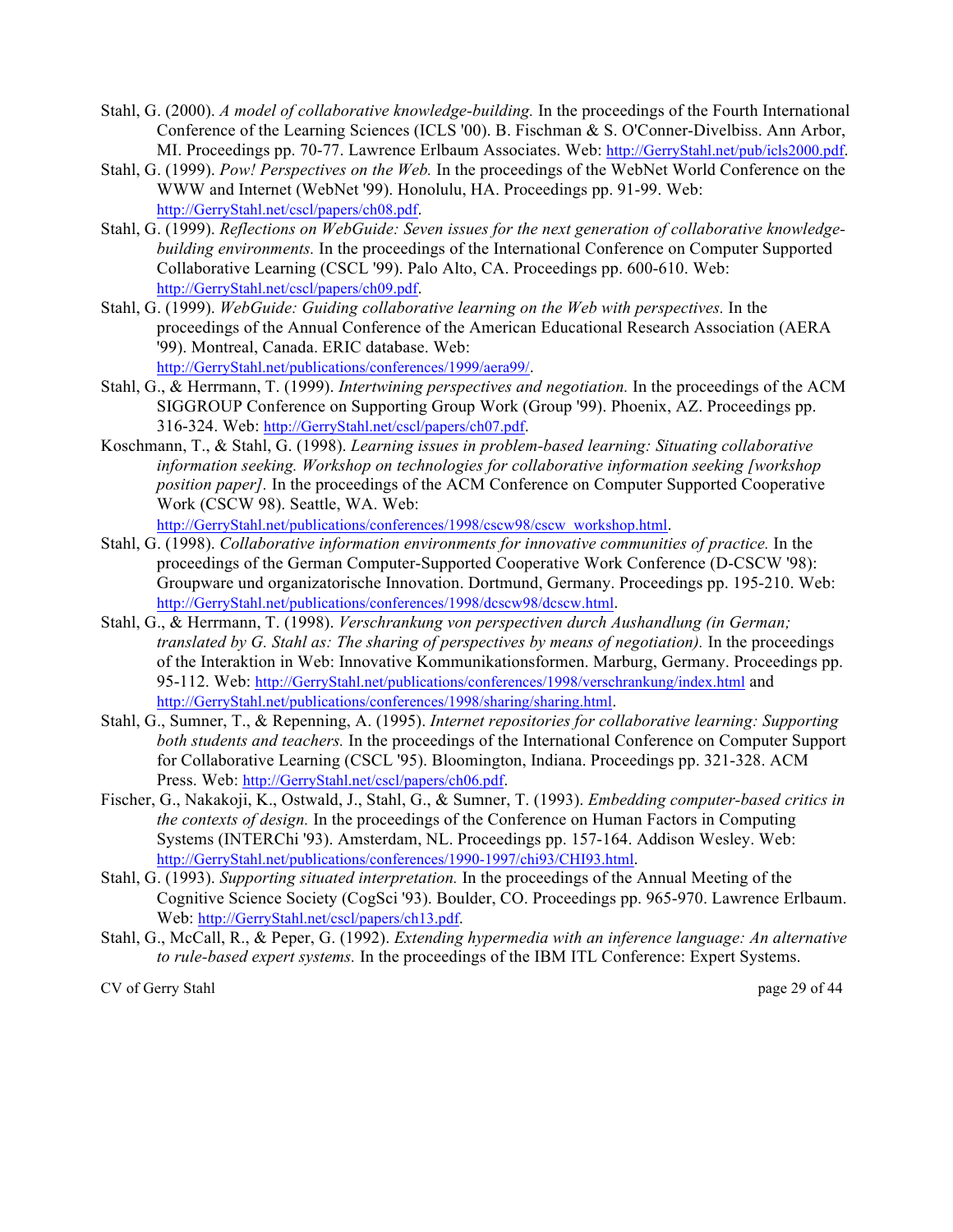## **Conference Posters, Workshops, Panels, Symposia, Tutorials, Demos, Invited Talks**

- Öner, D., & Stahl, G. (2015). *Poster: Tracing the change in discourse in a collaborative dynamic-geometry environment: From visual to more mathematical*. Presented at the CSCL 2015, Gothenburg, Sweden. Web: http://GerryStahl.net/pub/cscl2015oner.pdf.
- Stahl, G. (2015). *Invited talk: A digital didactic design for group cognition*. Presented at the Digital Didactical Designs DDD2015, Umea, Sweden. Web: http://GerryStahl.net/pub/umea.pdf; http://GerryStahl.net/pub/umea.ppt.pdf.
- Stahl, G. (2014). *Workshop: Interaction analysis of student teams enacting the practices of collaborative dynamic geometry*. Presented at the International Conference of the Learning Sciences (ICLS 2014), Boulder, CO. Web: http://GerryStahl.net/pub/icls2014workshop.pdf.
- Stahl, G., Weimar, S., Fetter, A., & Mantoan, A. (2014). *Working group: Developing comprehensive opensource geometry curricula using GeoGebra*. Presented at the Fifth North-American GeoGebra Conference 2014, Toronto, Canada. Web: http://GerryStahl.net/pub/ggb2014wg.pdf.
- Stahl, G. (2013). *Demo: Collaborative GeoGebra for virtual math teams*. Presented at the GeoGebra NorthAmerican Conference 2013, Oxford, OH. Web: http://GerryStahl.net/pub/ggbna2013.pdf.
- Stahl, G. (2013). *Poster: Discovering dependencies: A case study of collaborative dynamic mathematics*. Presented at the International Conference of Computer-Supported Collaborative Learning (CSCL 2013), Madison, WI. Web: http://GerryStahl.net/pub/cscl2013dependencies.pdf, http://GerryStahl.net/pub/cscl2013dependencies\_poster.pdf.
- Stahl, G. (2013). *Presidential symposium presentation: CSCL in north America -- the first 20 years*. Presented at the International Conference of Computer-Supported Collaborative Learning (CSCL 2013), Madison, WI. Web: http://GerryStahl.net/pub/cscl2013presidential.pdf, http://GerryStahl.net/pub/cscl2013presidential.ppt.pdf.
- Stahl, G. (2013). *Seminar: Analyzing virtual math teams enacting geometric practices*. Presented at the LinCS Seminars, University of Gothenburg, Sweden. Web: http://GerryStahl.net/pub/analyzing.pdf.
- Stahl, G. (2013). *Seminar: Damsa's model as a knowledge object*. Presented at the Dept of Education, Oslo, Norway. Web: http://GerryStahl.net/pub/damsa\_opponent.pdf.
- Stahl, G. (2013). *Seminar: Designing a collaborative environment for dynamic geometry*. Presented at the Dept of Education, Oslo, Norway. Web: http://GerryStahl.net/pub/designing\_oslo.pdf.
- Stahl, G. (2013). *Seminar: Designing a learning environment for geometry*. Presented at the LinCS Seminars, University of Gothenburg, Sweden. Web: http://GerryStahl.net/pub/designing.pdf.
- Stahl, G. (2013). *Seminar: Didactics of human-centered dynamic geometry*. Presented at the LinCS Seminars, University of Gothenburg, Sweden. Web: http://GerryStahl.net/pub/didactics.pdf.
- Stahl, G. (2013). *Symposium presentation: To analyze a shared world in a sedimented resource, and a community in a solitary I, hold infinity in the trace of a social force, and eternity in the wink of an eye*. Presented at the International Conference of Computer-Supported Collaborative Learning (CSCL 2013), Madison, WI. Web: http://GerryStahl.net/pub/cscl2013closing.pdf, http://GerryStahl.net/pub/cscl2013closing.ppt.pdf.

CV of Gerry Stahl page 30 of 44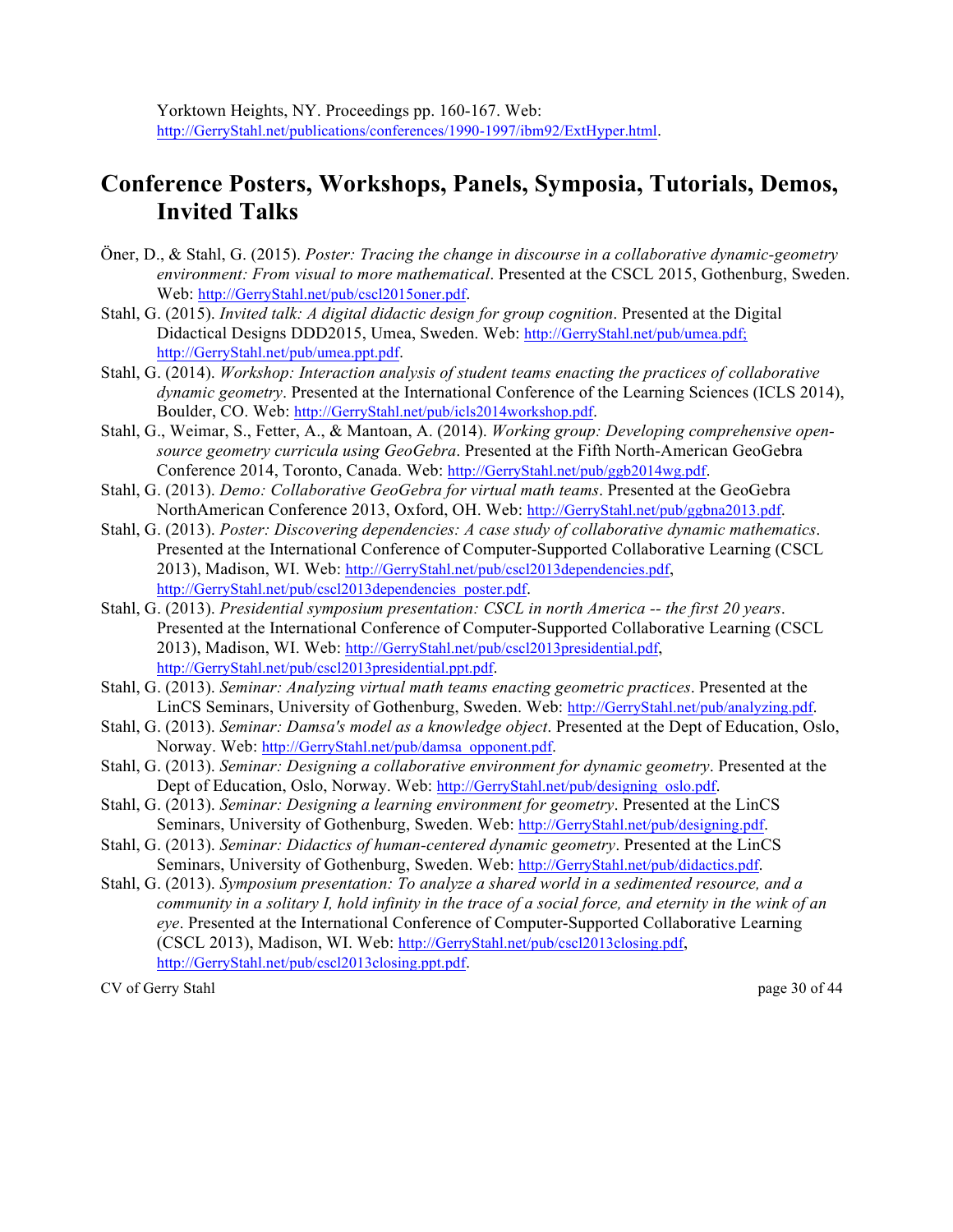- Stahl, G. (2013). *Webinar: The philosophy of group cognition*. Presented at the NAPLES course. Web: http://GerryStahl.net/pub/naples.pdf, slides: http://GerryStahl.net/pub/naples.ppt.pdf, YouTube: http://youtu.be/jv6e-4yQs2E
- Stahl, G. (2013). *Workshop presentation: Assessing the PISA assessment of CSCL*. Presented at the International Conference of Computer-Supported Collaborative Learning (CSCL 2013), Madison, WI. Web: http://GerryStahl.net/pub/cscl2013pisa.ppt.pdf.
- Stahl, G. (2013). *Workshop presentation: The integration of cognitive levels*. Presented at the International Conference of Computer-Supported Collaborative Learning (CSCL 2013), Madison, WI. Web: http://GerryStahl.net/pub/cscl2013levels.pdf, http://GerryStahl.net/pub/cscl2013levels.ppt.pdf.
- Stahl, G., Jeong, H., Ludvigsen, S., Sawyer, R. K., & Suthers, D. D. (2013). *Workshop: Across levels of learning: A workshop on resources connecting levels of analysis*. Presented at the International Conference of Computer-Supported Collaborative Learning (CSCL 2013), Madison, WI. Web: http://GerryStahl.net/pub/cscl2013workshop.pdf, http://GerryStahl.net/pub/cscl2013workshop\_call.pdf.
- Stahl, G., Mantoan, A., & Weimar, S. (2013). *Demo: Collaborative dynamic mathematics in virtual math teams*. Presented at the International Conference of Computer-Supported Collaborative Learning (CSCL 2013), Madison, WI. Web: http://GerryStahl.net/pub/cscl2013demo.ppt.pdf.
- Çakir, M. P., & Stahl, G. (2012). *Workshop: International workshop on connecting analyses of learning across levels and modalities*. Presented at the 3rd International Conference on Emerging Intelligent Data and Web Technologies (EIDWT 2012), Bucharest, Romania. Web: http://GerryStahl.net/pub/eidwt.pdf.
- Mantoan, A., & Stahl, G. (2012). *Demo: Multi-user GeoGebra with virtual math teams*. Presented at the International GeoGebra Institute (IGI 2012), Warsaw, Poland. Web: http://GerryStahl.net/pub/igi2012.ppt.pdf.
- Stahl, G. (2012). *Demo: Introduction to virtual math teams with collaborative GeoGebra*. Presented at the National Council of Teachers of Mathematics (NCTM) display at ICME 2012, Seoul, Korea. Web: http://GerryStahl.net/pub/nctmkorea.ppt.pdf.
- Stahl, G. (2012). *Discussant: Robot facilitation as dynamic support for collaborative learning*. Presented at the International Conference of the Learning Sciences (ICLS 2012), Sydney, Australia. Web: http://GerryStahl.net/pub/icls2012robot.ppt.pdf.
- Stahl, G. (2012). *Invited talk: Translating Euclid into CSCL: Issues in design-based research on computersupported collaborative learning of significant mathematical discourse*. Presented at the Distinguished Lecture in the School of Communication and Information, Rutgers University, New Brunswick, NJ. Web: http://GerryStahl.net/pub/rutgers2012.ppt.pdf http://youtu.be/vogBZjdniME.
- Stahl, G. (2012). *Workshop paper: Theories of CSCL@work*. Presented at the GROUP 2012, Sanibel Island, FL. Web: http://GerryStahl.net/pub/group2012.pdf , http://GerryStahl.net/pub/group2012.ppt.pdf.
- Stahl, G. (2012). *Workshop presentation: Connecting levels of cognition in the wild*. Presented at the International Conference of the Learning Sciences (ICLS 2012), Sydney, Australia. Web: http://GerryStahl.net/pub/icls2012stahl.pdf.
- Stahl, G., Jeong, H., Sawyer, R. K., & Suthers, D. D. (2012). *Workshop: Analyzing collaborative learning at multiple levels*. Presented at the International Conference of the Learning Sciences (ICLS 2012), Sydney, Australia. Web: http://GerryStahl.net/pub/icls2012workshop.pdf.
- Stahl, G., & Powell, A. B. (2012). *Poster: Computer-supported math discourse among teachers and students*. Presented at the NSF DR K-12 PI Meeting, Arlington, VA. Web: http://GerryStahl.net/pub/drk12pi2012.pdf.

CV of Gerry Stahl page 31 of 44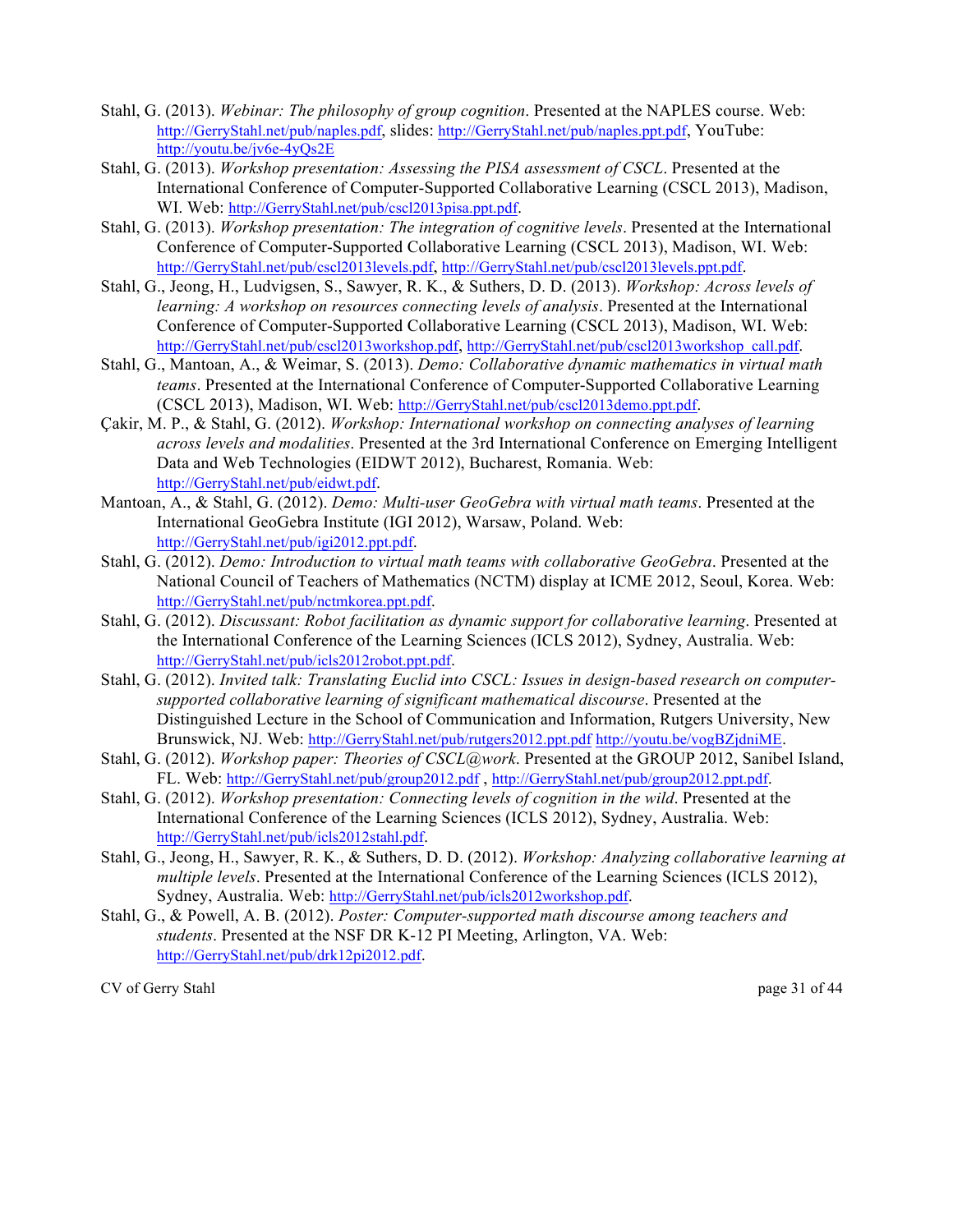- Bielaczyck, K., Hakkarainen, K., Ritella, G., Sietamaa-Hakkarainen, P., Stahl, G., Scardamalia, M., et al. (2011). *Symposium: Strengthening the conceptual foundations of knowledge building theory and pedagogy*. Presented at the international conference on Computer-Supported Collaborative Learning (CSCL 2011), Hong Kong, China. Proceedings pp. 1089-1094. Web: http://GerryStahl.net/pub/cscl2011symposium.pdf.
- Stahl, G. (2011). *Discussant: The knowledge-creation perspective on CSCL tools*. Presented at the international conference on Computer-Supported Collaborative Learning (CSCL 2011), Hong Kong, China. Web: http://GerryStahl.net/pub/cscl2011discussant.pdf, http://GerryStahl.net/pub/cscl2011discussant.ppt.pdf.
- Stahl, G. (2011). *Invited talk: China and the future of CSCL*. Presented at the CSCL 2011 post-conference at the East China Normal University, Shanghai, China. Web: http://youtu.be/zyQaN3c4c4g.
- Stahl, G. (2011). *Seminar: Past, present and future of CSCL*. Presented at the International Summer School of Doctoral Candidates at the Beijing China Normal University, Beijing, China. Web: http://GerryStahl.net/pub/cscl2011seminar.pdf, http://GerryStahl.net/pub/cscl2011seminar.ppt.pdf.
- Stahl, G. (2011). *Seminar: Past, present and future of research on educational technology in the west*. Presented at the Shanghai Summer School of Doctoral Candidates at the East China Normal University, Shanghai, China. Web: http://GerryStahl.net/pub/cscl2011seminar.pdf, http://GerryStahl.net/pub/cscl2011seminar.ppt.pdf.
- Stahl, G. (2011). *Seminar: Research on educational technology in CSCL*. Presented at the Guangzhou Summer School of Doctoral Candidates at the South China Normal University, Guangzhou, China. Web: http://GerryStahl.net/pub/cscl2011seminar.pdf, http://GerryStahl.net/pub/cscl2011seminar.ppt.pdf.
- Stahl, G. (2011). *Workshop paper: A theoretical framework for multivocal analysis*. Presented at the international conference on Computer-Supported Collaborative Learning (CSCL 2011), Hong Kong, China. Web: http://GerryStahl.net/pub/cscl2011workshop.pdf, http://GerryStahl.net/pub/cscl2011workshop.ppt.pdf, http://youtu.be/aCwrISjDx0c.
- Schwarz , B., Hershkowitz, R., Atzmon, S., Rasmussen, C., Stahl, G., Wawro, M., et al. (2010). *Symposium: Social construction of mathematical meaning through collaboration and argumentation*. Presented at the International Conference of the Learning Sciences (ICLS 2010), Chicago, IL. Web: http://GerryStahl.net/pub/icls2010symposium.pdf.
- Stahl, G. (2010). *Workshop presentation: A model of group cognition*. Presented at the CKI Communications Workshop, Orlando, Florida. Web: http://GerryStahl.net/pub/cki2010.pdf.
- Weusijana, B. K., Ou, J. X., Stahl, G., & Weimar, S. (2010). *Poster: Virtual math teams: An online tool for collaborative learning in the mathematics disciplines*. Presented at the International Conference of the Learning Sciences (ICLS 2010), Chicago, IL. Web: http://GerryStahl.net/pub/icls2010weusijana.pdf.
- Hesse, F., & Stahl, G. (2009). *Symposium: Productive tensions in CSCL: Should design be driven by theory, research or practice?* Presented at the international conference on Computer Support for Collaborative Learning (CSCL 2009), Rhodes, Greece. Web: http://GerryStahl.net/pub/cscl2009symposium.pdf.
- Koschmann, T., & Stahl, G. (2009). *Symposium: Examining practices of computer-mediated learning*. Presented at the international conference on Computer Support for Collaborative Learning (CSCL 2009), Rhodes, Greece. Web: http://GerryStahl.net/pub/cscl2009koschmann.pdf.
- Stahl, G. (2009). *Invited talk: Group cognition: Research toward a scientific foundation for computersupported collaborative learning*. Presented at the School of Education, Drexel University, Philadelphia, PA. Web: http://GerryStahl.net/pub/edschool2009ppt.pdf.

CV of Gerry Stahl page 32 of 44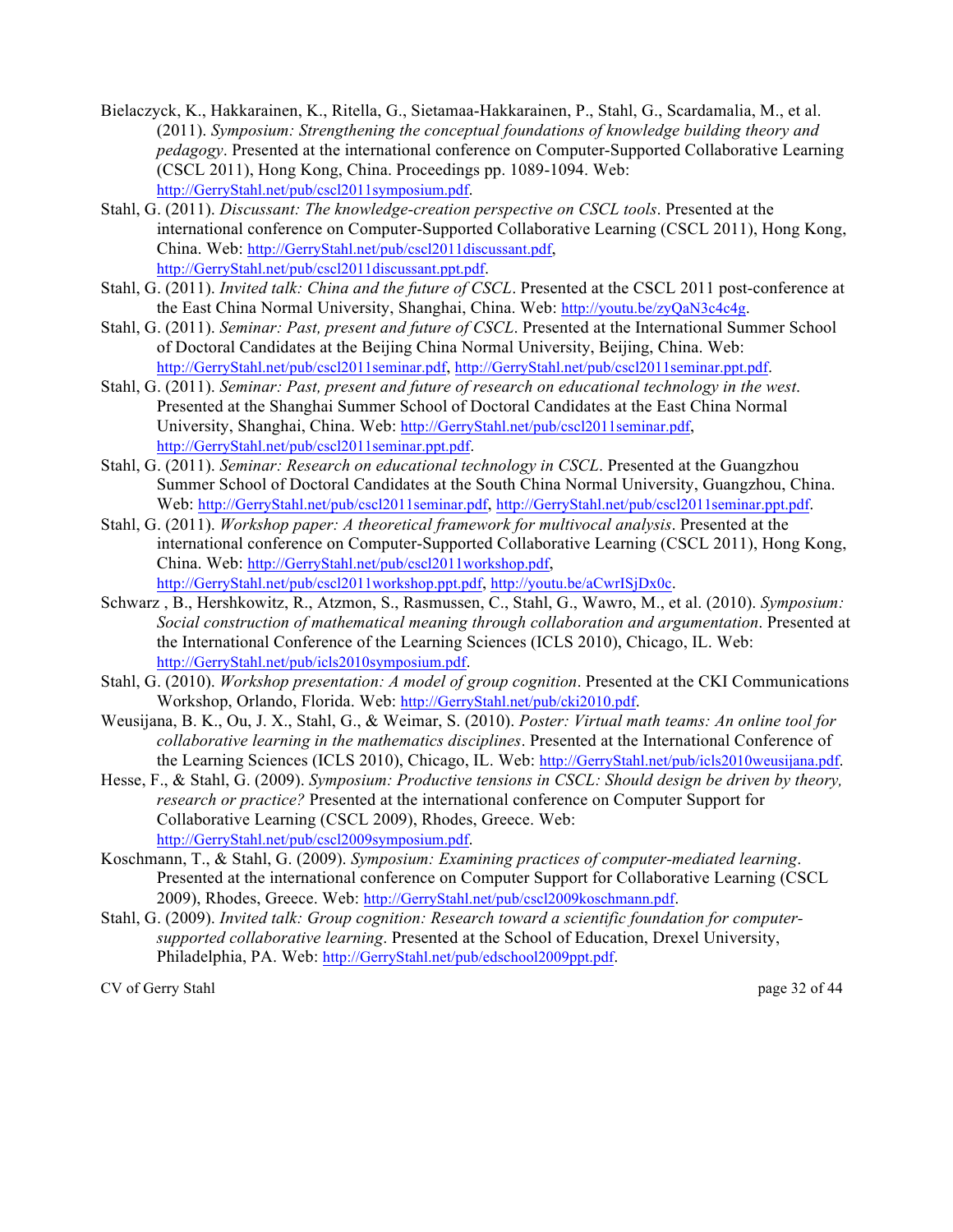- Stahl, G. (2009). *Invited talk: Understanding computer-supported group cognition: Steps toward a science of virtual groups*. Presented at the Dept of Computer Science, Temple University. Web: http://GerryStahl.net/pub/group2009.pdf, http://GerryStahl.net/pub/temple2009ppt.pdf.
- Stahl, G. (2009). *Tutorial: Introduction to CSCL*. Presented at the international conference on Computer Support for Collaborative Learning (CSCL 2009), Rhodes, Greece. Web: http://ijCSCL.org/wiki.
- Sarmiento-Klapper, J. W., & Stahl, G. (2008). *Poster: Collective information practices to sustain knowledge work over time*. Presented at the 2008 Research Symposium of the Special Interest Group on Human-Computer Interaction American Society for Information Science and Technology (ASIS&T), Columbus, OH. Web: http://GerryStahl.net/pub/asist2008a.pdf.
- Stahl, G. (2007). *Workshop: Chat analysis in virtual math teams*. Presented at the International Conference of Computer-Supported Collaborative Learning (CSCL 2007), New Brunswick, NJ. Web: http://vmt.mathforum.org/vmtwiki/index.php/Chat\_Analysis\_Workshop.
- Stahl, G., & Hesse, F. (2007). *Panel: Making use of productive tensions in CSCL*. Presented at the International Conference of Computer-Supported Collaborative Learning (CSCL 2007), New Brunswick, NJ. Web: http://mathforum.org/wiki/VMT?MethodologySymposium.
- Renninger, K. A., Stahl, G., Suthers, D., Marlino, M., Weimar, S., Derry, S., et al. (2006). *Workshop: Studying engaged learning in online communities*. Presented at the International Conference of the Learning Sciences (ICLS 2006), Bloomington, IN. Web: http://GerryStahl.net/pub/icls2006eloc.pdf.
- Stahl, G., & Zemel, A. (2006). *Workshop: Interaction & learning in chat environments: A workshop with data sessions*. Presented at the International Conference of the Learning Sciences (ICLS 2006), Bloomington, IN. Web: http://GerryStahl.net/pub/icls2006chat.pdf.
- Stahl, G. (2005). *Discussant: Measurement challenges for collaborative learning research*. Presented at the Eleventh Biannual Conference of the European Association for Research in Learning and Instruction (EARLI 2005), Nicosia, Cyprus. Web: http://GerryStahl.net/pub/earli2005discuss.pdf & http://GerryStahl.net/pub/earli2005discussppt.pdf.
- Stahl, G., Weimar, S., Shumar, W., Çakir, M. P., Sarmiento, J., Toledo, R., et al. (2005). *Four posters: Virtual math teams; quantitative analysis of interaction patterns in chat; conversation analysis of problem-solving methods in chat; designing software to support collaborative math learning*. Presented at the international conference on Computer Support for Collaborative Learning (CSCL 2005), Taipei, Taiwan. Web: http://GerryStahl.net/pub/csclp1.pdf & http://GerryStahl.net/pub/csclp2.pdf & http://GerryStahl.net/pub/csclp3.pdf & http://GerryStahl.net/pub/csclp4.pdf.
- Klamma, R., Rohde, M., Stahl, G., & Wulf, V. (2004). *Workshop: Community-based learning workshop: Explorations into theoretical groundings, empirical findings and computer support*. Presented at the Sixth International Conference of the Learning Sciences (ICLS '04), Los Angeles, CA. Web: http://GerryStahl.net/pub/icls\_learning\_workshop.pdf.
- Stahl, G., Shumar, W., & Weimar, S. (2004). *Poster: Diversity in virtual math teams*. Presented at the Sixth International Conference of the Learning Sciences (ICLS '04), Los Angeles, CA. Proceedings pp. 636. Web: http://GerryStahl.net/pub/icls2004poster.pdf.
- Appelt, W., Ruland, R., & Stahl, G. (2003). *Demo: Synergeia: A synchronous and asynchronous extension of BSCW for collaborative learning*. Presented at the International Conference of Computer Support for Collaborative Learning (CSCL 2003), Bergen, Norway. Proceedings pp. 240-243. Web: http://GerryStahl.net/pub/appelt2003.pdf.

CV of Gerry Stahl page 33 of 44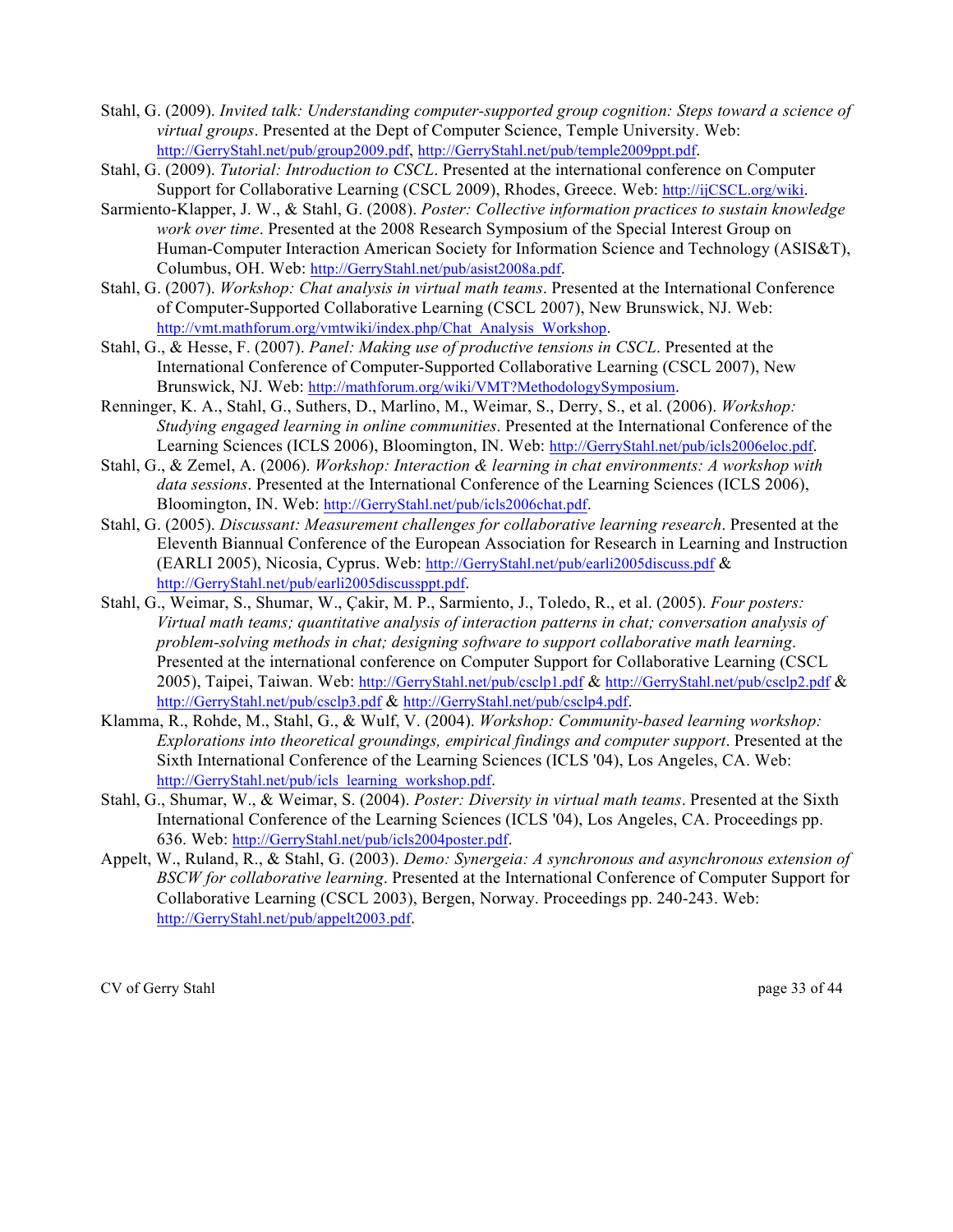- Kirschner, P., Kreijns, K., Jarvela, S., Derks, R., Tu, C.-H., & Stahl, G. (2003). *Panel: Is computersupported collaborative learning asocial?* Presented at the International Conference on Computer Support for Collaborative Learning (CSCL 2003), Bergen, Norway.
- Stahl, G. (2003). *Poster: VMT: The virtual math teams project*. Presented at the NSF NSDL Annual Project Meeting, Washington, DC. Web: http://GerryStahl.net/vmt/VMT\_poster.pdf.
- Stahl, G. (2002). *Poster: The complexity of a collaborative interaction*. Presented at the International Conference of the Learning Sciences (ICLS '02), Seattle, WA. Web: http://GerryStahl.net/cscl/papers/ch02.pdf.
- Stahl, G. (2002). *Workshop position paper: Analyzing and representing the building of collaborative knowing*. Presented at the Computer Support for Cooperative Work (CSCW 2002), New Orleans, LA. Web: http://GerryStahl.net/publications/conferences/2002/cscw/workshop.pdf.
- Stahl, G., & Hoadley, C. (2000). *Workshop: Strategies for sustaining interaction in online discussion forums and virtual communities*. Presented at the Annual Conference of the American Educational Research Association (AERA 2000), New Orleans, LA. Web:

http://GerryStahl.net/publications/conferences/2000/aera2000/aera.html.

- Stahl, G. (1999). *Demo: WebGuide: Computational perspectives for learning communities*. Presented at the Annual conference of the Center for Innovative Learning Technologies (CILT '99), San Jose, CA. Web: http://GerryStahl.net/publications/conferences/1999/cilt99/index.html.
- Stahl, G., Koschmann, T., & Scardamalia, M. (1999). *Workshop: Collaborating on the design and assessment of knowledge-building environments in the 2000's*. Presented at the Computer Support for Collaborative Learning (CSCL '99), Stanford, CA. Web: http://GerryStahl.net/publications/conferences/1999/cscl99/cscl99\_workshop.html.
- Koschmann, T., Ostwald, J., & Stahl, G. (1998). *Panel position paper: Shouldn't we really be studying practice?* Presented at the International Conference on the Learning Sciences (ICLS '98), Atlanta, GA. Web: http://GerryStahl.net/publications/conferences/1998/icls98/ICLS Workshop.html.
- Stahl, G. (1998). *Poster: Presentation of WebGuide*. Presented at the Annual conference of the Center for Innovative Learning Technologies (CILT '98), San Jose, CA. Web: http://GerryStahl.net/publications/conferences/1998/cscw98/cscw\_demo.html.
- Stahl, G., & dePaula, R. (1998). *Poster: Learning perspectives*. Presented at the International Conference on the Learning Sciences (ICLS'98), Atlanta, GA. Web: http://GerryStahl.net/publications/conferences/1998/icls98/icls98.html.
- Stahl, G., Hermann, T., dePaula, R., & Loser, K.-U. (1998). *Demo: WebGuide: Guiding cooperative work on the Web with support for perspectives and negotiation*. Presented at the Computer Supported Cooperative Work (CSCW '98), Seattle, WA. Web: http://GerryStahl.net/publications/conferences/1998/cscw98/cscw\_demo.html.
- Stahl, G. (1997). *Poster: WebGuide*. Presented at the International Conference on Computer Support for Collaborative Learning (CSCL '97), Toronto, Canada. Web: http://gerrystahl.net/pub/cscl1997stahl.pdf.

# **Technical Reports**

Stahl, G. (2015). *The construction crew game*. Web: http://GerryStahl.net/elibrary/topics/game.pdf; http://ggbtu.be/b154045.

CV of Gerry Stahl page 34 of 44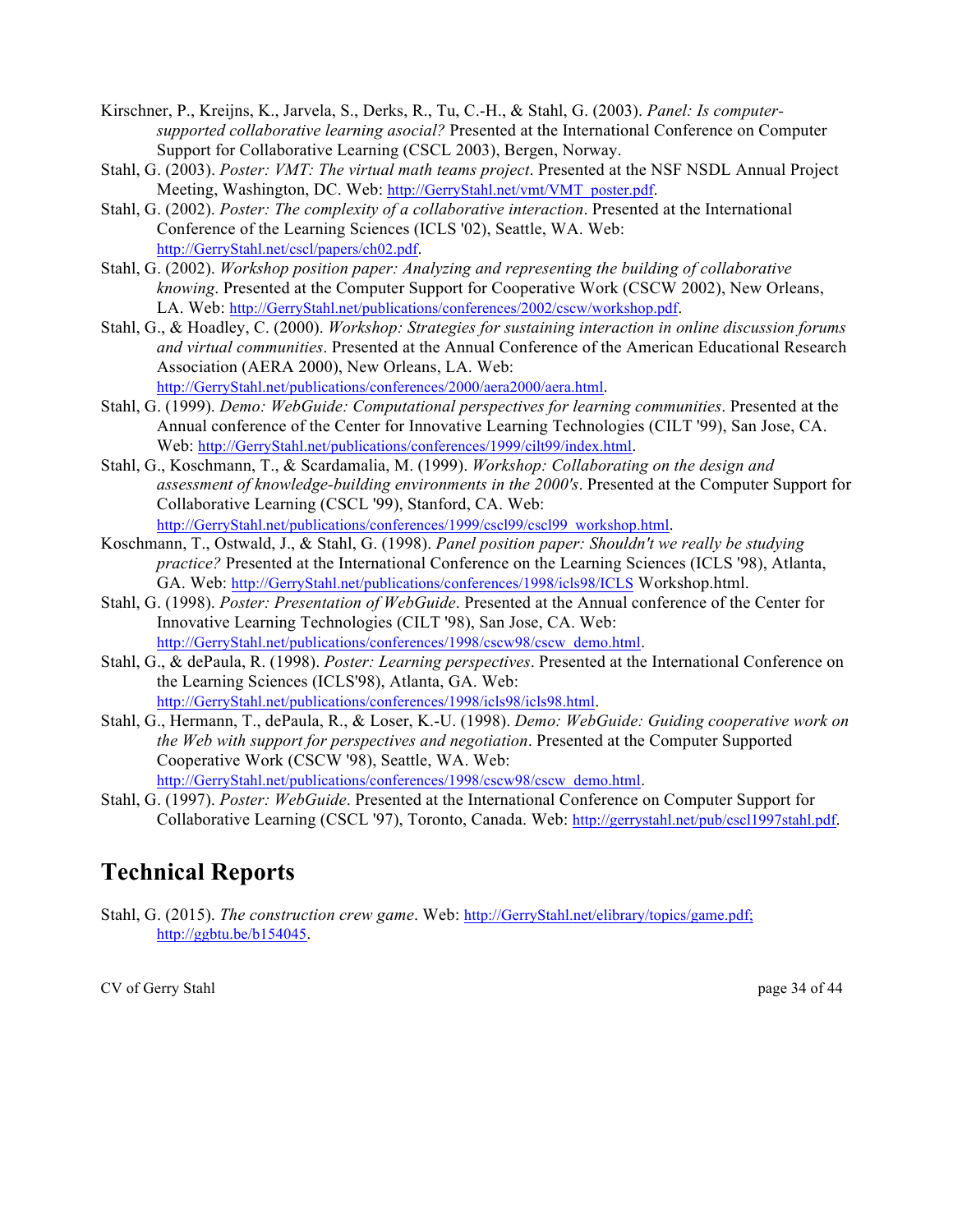- Stahl, G. (2014). *Construct dynamic geometry together*. Web: http://GerryStahl.net/elibrary/topics/construct.pdf; http://ggbtu.be/b140867.
- Stahl, G. (2014). *Explore dynamic geometry together*. Web: http://GerryStahl.net/elibrary/topics/explore.pdf.
- Stahl, G. (2014). *Geogebrabook: Construct dynamic geometry together*. GeoGebraTube: GeoGebraTube. Web: http://ggbtu.be/b140867.
- Stahl, G. (2014). *Group cognition displayed*. Web: http://GerryStahl.net/pub/displayed.pdf.
- Stahl, G. (2013). *Resources for connecting levels of learning*. Web: http://GerryStahl.net/pub/resources.pdf.
- Stahl, G. (2013). *Topics in dynamic geometry for virtual math teams*. Web: http://GerryStahl.net/elibrary/topics/topics.pdf.
- Stahl, G. (2012). *Dynamic-geometry activities with GeoGebra for virtual math teams*. Web: http://GerryStahl.net/elibrary/topics/activities.pdf.
- Stahl, G. (2012). *Translating Euclid: Liberating the cognitive potential of collaborative dynamic geometry*. Web: http://GerryStahl.net/pub/translating.pdf.
- Stahl, G. (2012). *A view of computer-supported collaborative learning research and its lessons for futuregeneration collaboration systems*. Web: http://GerryStahl.net/pub/fgcs.pdf.
- Stahl, G. (2011). *Coding scheme for sequential discourse*. Web: http://GerryStahl.net/pub/coded4b.pdf.
- Stahl, G. (2006). *Virtual math teams project: An overview of VMT*. Web: http://www.mathforum.org/vmt/TheVMTProject.pdf.
- Stahl, G. (2005). *Reflections on supporting and studying collaborative team formation in post-cardiac surgery care*. Philadelphia, PA: College of Information Science & Technology, Drexel University. Web: http://GerryStahl.net/pub/collabcare.pdf.
- Stahl, G., & Strijbos, J. W. (2004). *A multi-dimensional coding scheme for mathematical collaboration*. Web: http://GerryStahl.net/pub/multi\_dim\_codes.pdf.
- Stahl, G. (1996). *Personalizing the Web* (No. CU-CS-836-96). Boulder, CO: Department of Computer Science, University of Colorado. Web: http://GerryStahl.net/publications/techreports/www6/PAPER82.html.
- Stahl, G. (1996). *Supporting interpretation in design* (No. CU-CS-598-92). Boulder, CO: Department of Computer Science, University of Colorado. Web: http://GerryStahl.net/publications/techreports/design/Design.tr.html.
- Stahl, G. (1995). *Supporting personalizable learning* (No. CU-CS-788-95). Boulder, CO: Department of Computer Science, University of Colorado. Web: http://GerryStahl.net/publications/techreports/personalize/.
- Stahl, G. (1992). *A computational medium for supporting interpretation in design* (No. CU-CS-598-92). Boulder, CO: Department of Computer Science, University of Colorado. Web: http://GerryStahl.net/publications/techreports/design/Design.tr.html.
- Stahl, G. (1992). *Toward a theory of hermeneutic software design: Dissertation proposal* (No. CU-CS-589- 92). Boulder, CO: Department of Computer Science, University of Colorado. Web: http://GerryStahl.net/publications/dissertations/Proposal.html.
- Stahl, G. (1991). *A hypermedia inference language as an alternative to rule-based systems* (No. CU-CS-557- 91). Boulder, CO: Department of Computer Science, University of Colorado. Web: http://GerryStahl.net/publications/conferences/1990-1997/ibm92/InfLang.html.

CV of Gerry Stahl page 35 of 44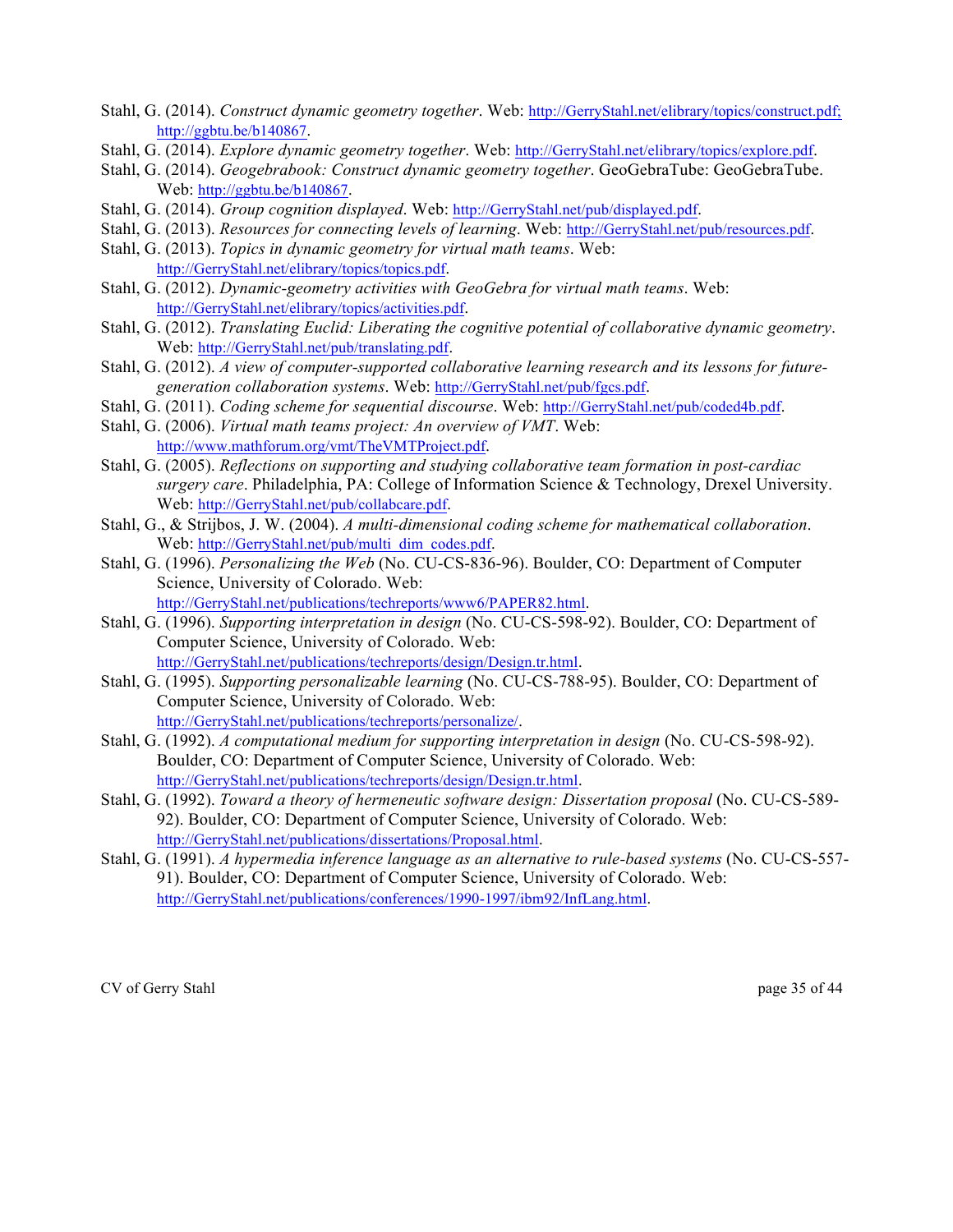#### **Unpublished Works**

- Öner, D., & Stahl, G. (2015). *Tracing the change in discourse from visual to more mathematical*. Unpublished manuscript. Web: http://GerryStahl.net/pub/tracing.pdf.
- Stahl, G. (2009). *A career in informatics*. Unpublished manuscript. Web: http://GerryStahl.net/personal/career.html.
- Stahl, G. (2009). *Catch.Up.Me*. Unpublished manuscript. Web: http://GerryStahl.net/personal/catch.up.me.html.
- Stahl, G. (1999). *Supporting personalization and reseeding-on-demand*. Unpublished manuscript. Web: http://gerrystahl.net/publications/ideas/gerry\_pp.html.
- Stahl, G. (1998). *Lela's birthday is a "lela birthday"*. Unpublished manuscript. Web: http://gerrystahl.net/publications/ideas/Lela Birthday.html.
- Stahl, G. (1998). *Software as a new art form*. Unpublished manuscript. Web: http://gerrystahl.net/publications/ideas/software\_art.html.
- Stahl, G. (1998). *Software semiotics*. Unpublished manuscript. Web: http://gerrystahl.net/publications/ideas/semiotics.html.
- Stahl, G., Koschmann, T., & Barrows, H. S. (1998). *Problem-based learning: White paper for a collaboration*. Unpublished manuscript. Web: http://gerrystahl.net/publications/ideas/PBL white paper.html.
- Stahl, G. (1997). *Consciousness without neural correlates*. Unpublished manuscript. Web: http://gerrystahl.net/publications/interpretations/Neural Correlates of Consc.html.
- Stahl, G. (1997). *LSA visits the Chinese room*. Unpublished manuscript. Web: http://gerrystahl.net/publications/interpretations/Chinese Room.html.
- Stahl, G. (1996). *On Alexander's pattern language as end-user programming*. Unpublished manuscript. Web: http://gerrystahl.net/publications/ideas/pattern.html.
- Stahl, G. (1996). *We have to work in the future now. (in fact, we are already late.)*. Unpublished manuscript. Web: http://gerrystahl.net/publications/ideas/future.html
- Stahl, G. (1992). *The evolutionary analysis of knowledge*. Unpublished manuscript. Web: http://gerrystahl.net/publications/ideas/analysis.html.
- Stahl, G. (1992). *The rapid evolution of knowledge*. Unpublished manuscript. Web: http://gerrystahl.net/publications/ideas/rapid.html.
- Stahl, G. (1984). *Education for democracy at Mondragon*. Unpublished manuscript. Web: http://GerryStahl.net/pub/mondragon.pdf.
- Stahl, G. (1978). *A modern voice for Marx*. Unpublished manuscript. Web: http://gerrystahl.net/publications/interpretations/capital.htm.
- Stahl, G. (1976). *The theory and practice of democratic socialism*. Unpublished manuscript. Web: http://GerryStahl.net/pub/democratic\_socialist\_theory.pdf.
- Stahl, G. (1974). *Sound and society: An essay on electronic music*. Unpublished manuscript. Web: http://gerrystahl.net/publications/interpretations/music.htm.
- Stahl, G. (1974). *Utopian optics: Theodor W. Adorno's Prisms: Cultural criticism and society*. Unpublished manuscript. Web: http://GerryStahl.net/pub/utopian\_optics.pdf.
- Stahl, G. (1970). *Time and Being: A translation of Martin Heidegger's Zeit und Sein*. Unpublished manuscript. Web: http://GerryStahl.net/pub/time&being.pdf.
- Stahl, G. (1967). *Truth as value: Nietzsche's escape from nihilism*. Unpublished manuscript. Web: http://GerryStahl.net/pub/Nietzsche.pdf.

CV of Gerry Stahl page 36 of 44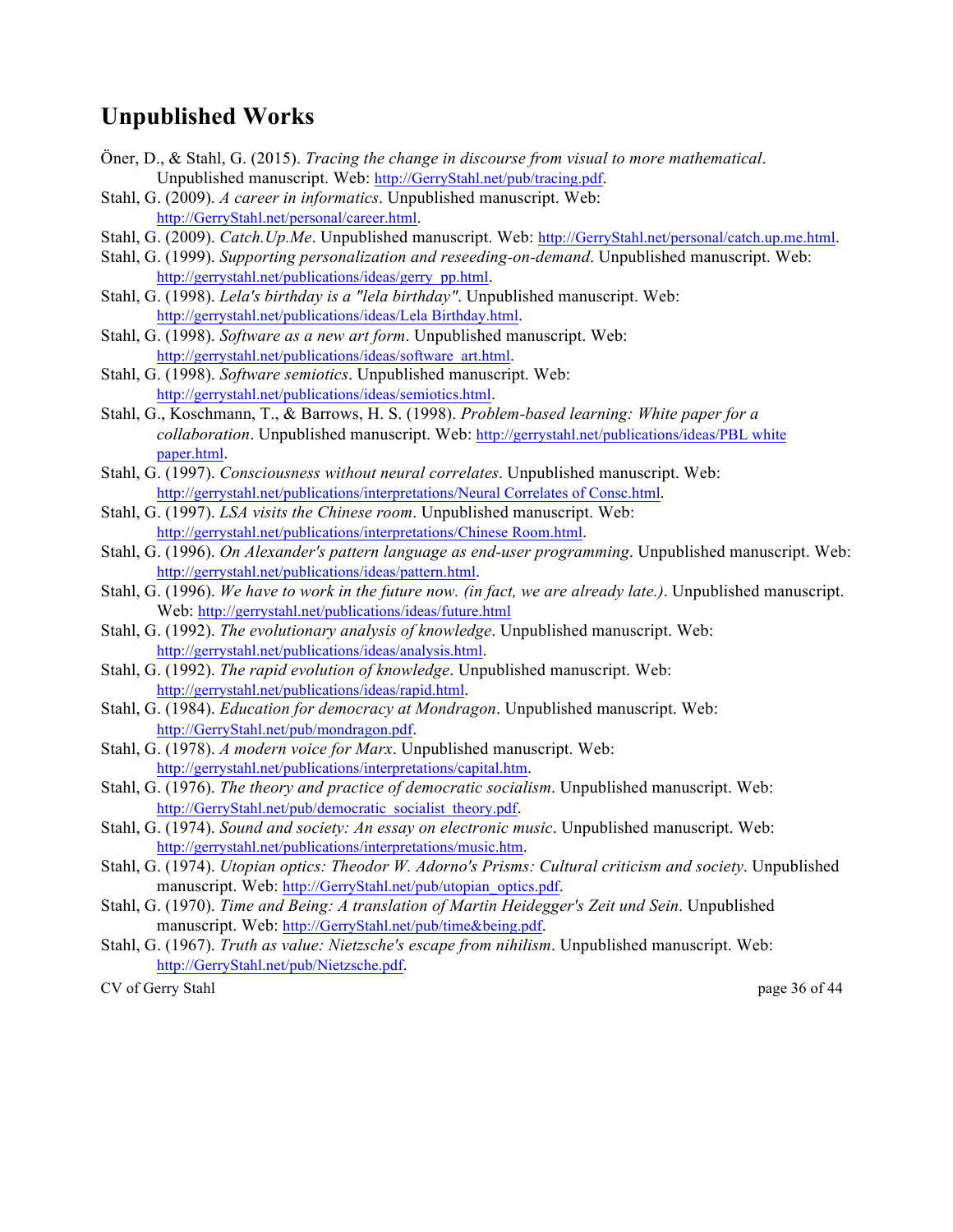# **Publication Statistics**

| 15 |
|----|
|    |
| 16 |
| 17 |
| 19 |
| 22 |
| 23 |
| 24 |
| 25 |
| 26 |
| 27 |
| 28 |
| 30 |
| 31 |
| 32 |
| 33 |
| 35 |
| 36 |
| 37 |
| 38 |
| 38 |
| 39 |
|    |

**H-number (number of publications, h, with Google Scholar citations > h)**

#### **Number of publications per year**

| 1976-1993 | 22             |
|-----------|----------------|
| 1994      | 0              |
| 1995      | 3              |
| 1996      | $\overline{5}$ |
| 1997      | 3              |
| 1998      | 12             |
| 1999      | 7              |
| 2000      | 6              |
| 2001      | 3              |
| 2002      | 10             |
| 2003      | 10             |
| 2004      | 11             |
| 2005      | 17             |
| 2006      | 30             |
| 2007      | 24             |
| 2008      | 19             |

CV of Gerry Stahl page 37 of 44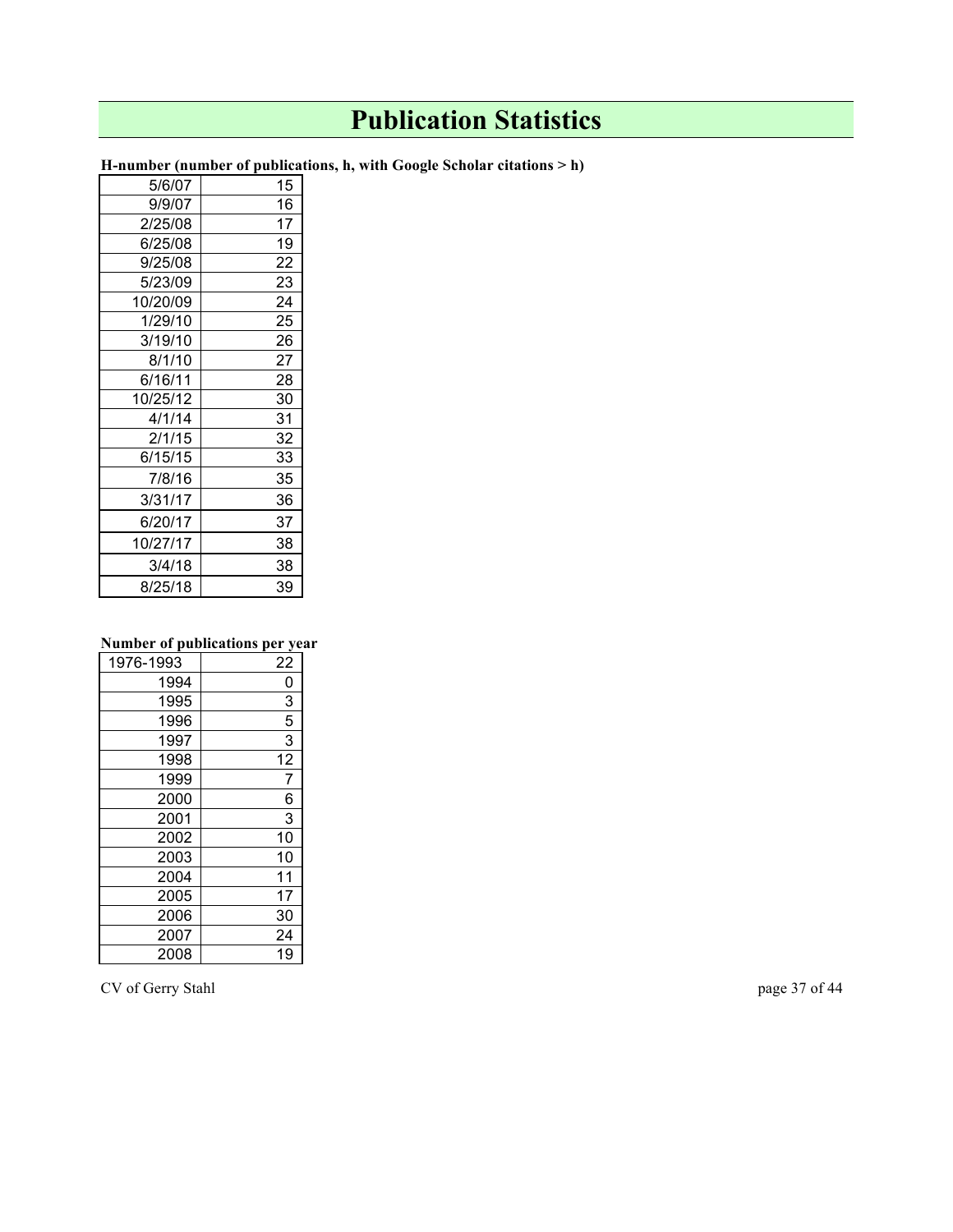| 2009  | 36  |
|-------|-----|
| 2010  | 26  |
| 2011  | 30  |
| 2012  | 22  |
| 2013  | 28  |
| 2014  | 14  |
| 2015  | 19  |
| 2016  | 5   |
| 2017  | 4   |
| 2018  | 4   |
| total | 372 |

# **Academic Community Service**

| International Journal of Computer-Supported Collaborative Learning (ijCSCL)                |
|--------------------------------------------------------------------------------------------|
| Executive Editor 2016 – present                                                            |
| Founding Editor-in-Chief 2004 - 2015                                                       |
| International Society of the Learning Sciences (ISLS)                                      |
| Board of Directors, ex officio, 2003-2015                                                  |
| Web & Communications Committee Chair 2002-2005                                             |
| Founding Board 2002-2003                                                                   |
| Founding Committee 2002                                                                    |
| The CSCL Community of ISLS                                                                 |
| Executive Board member, 2003-2014                                                          |
| Founding Steering Committee member, 2002                                                   |
| Journal of Computers in Education (JCE)                                                    |
| Journal of the Global Chinese Society for Computers in Education                           |
| Editorial Board 2014 - 2015                                                                |
| Journal of the Brazilian Computer Society (JBCS)                                           |
| Editorial Board 2007 - 2015                                                                |
| European Journal of School Psychology (EJSP)                                               |
| Advisory Board 2001 - 2015                                                                 |
| Journal of Interactive Media in Education (JIME)                                           |
| Editorial Board 2000 - 2007                                                                |
| International Conference of the Learning Sciences (ICLS '16), Singapore, June 2016         |
| Scientific Program Committee                                                               |
| Computer Support for Collaborative Learning (CSCL'15), Gothenburg, Sweden, June 2015       |
| Program Committee                                                                          |
| <b>Steering Committee</b>                                                                  |
| Co-Chair for Special Events                                                                |
| International Conference of the Learning Sciences (ICLS '14), Boulder, Colorado, June 2014 |
| Scientific Program Committee                                                               |
| Computer Support for Collaborative Learning (CSCL'13), Madison, WI, USA, June 2013         |
| Program Committee                                                                          |
| <b>Steering Committee</b>                                                                  |
|                                                                                            |

CV of Gerry Stahl page 38 of 44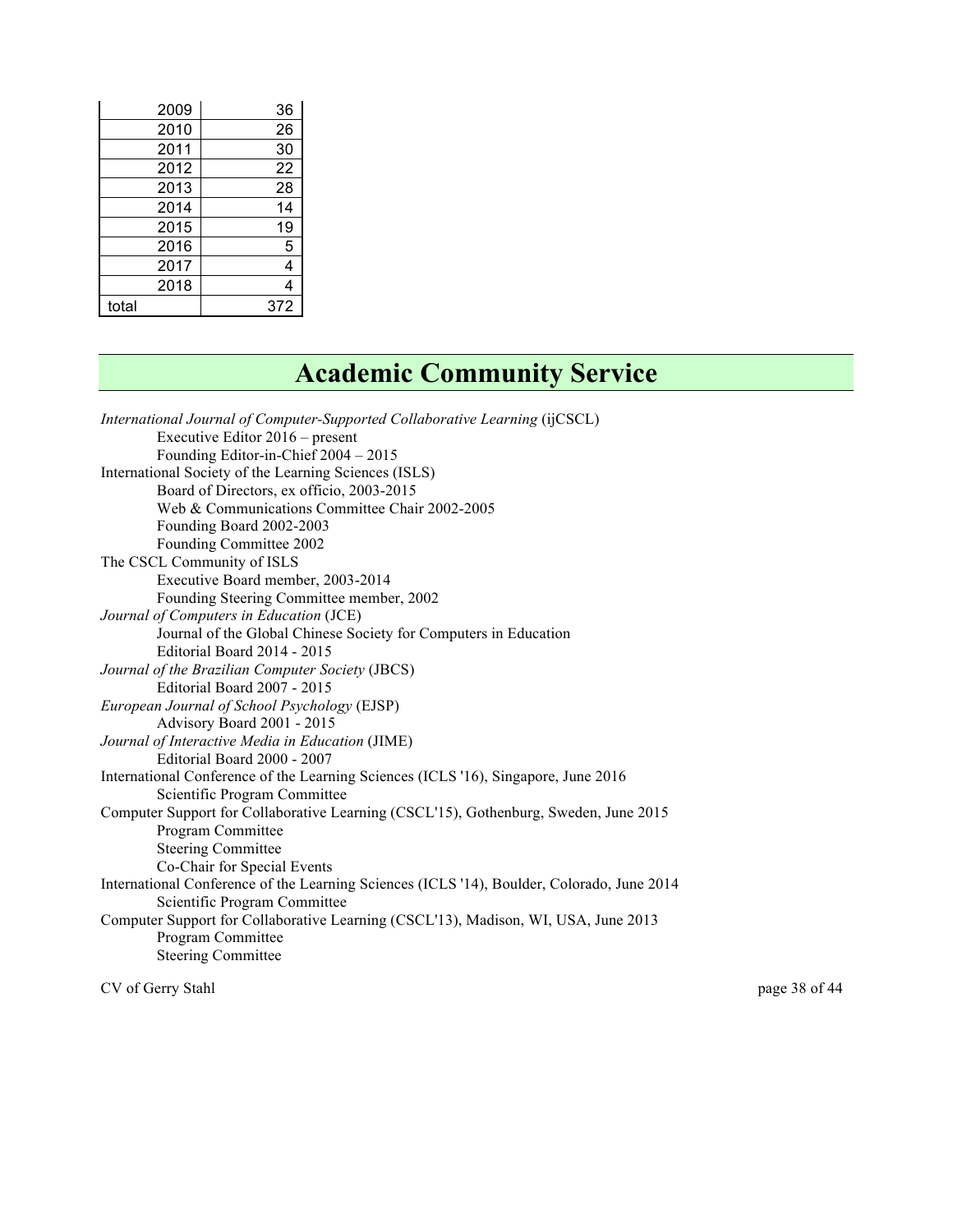| European Computer Support for Cooperative Work (ECSCW 2011), Aarhus, Denmark, September 2011                         |               |
|----------------------------------------------------------------------------------------------------------------------|---------------|
| Program Committee                                                                                                    |               |
| Computer Support for Collaborative Learning (CSCL'11), Hong Kong, China, June 2011                                   |               |
| Program Co-Chair                                                                                                     |               |
| Program Committee                                                                                                    |               |
| <b>Steering Committee</b>                                                                                            |               |
| IEEE, ACM, IFIP International Conference on Collaboration Technologies and Systems (CTS 2011), May 2011              |               |
| Doctoral Dissertation Colloquium Co-Chair                                                                            |               |
| <b>Organizing Committee</b>                                                                                          |               |
| Computer Support for Collaborative Learning (CSCL'09), Rhodes, Greece, June 2009                                     |               |
| Program Committee                                                                                                    |               |
| Workshops Chair                                                                                                      |               |
| ACM Conference on Groupware (GROUP 2009), Sanibel Island, FL, May 2009                                               |               |
| Program Committee                                                                                                    |               |
| International Conference on Computers in Education (ICCE '08), Taipei, Taiwan, Nov 2008                              |               |
| Program Committee                                                                                                    |               |
| Keynote Speaker                                                                                                      |               |
| International Conference of the Learning Sciences (ICLS '08), Utrecht, Netherlands, June 2008                        |               |
| Scientific Program Committee                                                                                         |               |
| International Conference on Computers in Education (ICCE '07), Hiroshima, Japan, Nov 2007                            |               |
| Program Committee                                                                                                    |               |
| Computer Support for Collaborative Learning (CSCL'07), New Brunswick, NJ, June 2007                                  |               |
| Program Committee                                                                                                    |               |
| <b>Steering Committee</b>                                                                                            |               |
| Workshops Chair                                                                                                      |               |
| International Conference on Computers in Education (ICCE '06), Beijing, China, Nov 2006                              |               |
| Program Committee                                                                                                    |               |
| Workshops Co-Chair                                                                                                   |               |
| International Conference on Computers in Education (ICCE '05), Singapore, Nov 28-Dec 2, 2005                         |               |
| Program Committee                                                                                                    |               |
| Doctoral Consortium Faculty                                                                                          |               |
| Conference on Learning in Communities, State College, PA, Aug 15-17, 2005                                            |               |
| Program Committee                                                                                                    |               |
| Computer Support for Collaborative Learning (CSCL '05), Taipei, Taiwan, June 2005                                    |               |
| Program Committee                                                                                                    |               |
| <b>Steering Committee</b>                                                                                            |               |
| Workshops Chair                                                                                                      |               |
| International Workshop on Groupware (CRIWG '04), San Jose, Costa Rico, September 2004                                |               |
| Program Committee                                                                                                    |               |
| International Conference of the Learning Sciences (ICLS '04), Santa Monica, California, June 2004                    |               |
| Program Committee                                                                                                    |               |
| Communities & Technology Conference (C&T '03), Amsterdam, Netherlands, August 2003                                   |               |
| Program Committee                                                                                                    |               |
| Computer Support for Collaborative Learning (CSCL '03), Bergen, Norway, June 2003                                    |               |
| Program Committee                                                                                                    |               |
| <b>Steering Committee</b>                                                                                            |               |
| Workshops Co-chair                                                                                                   |               |
| International Conference of the Learning Sciences (ICLS '02), Seattle, Washington, October 2002<br>Program Committee |               |
| CV of Gerry Stahl                                                                                                    | page 39 of 44 |
|                                                                                                                      |               |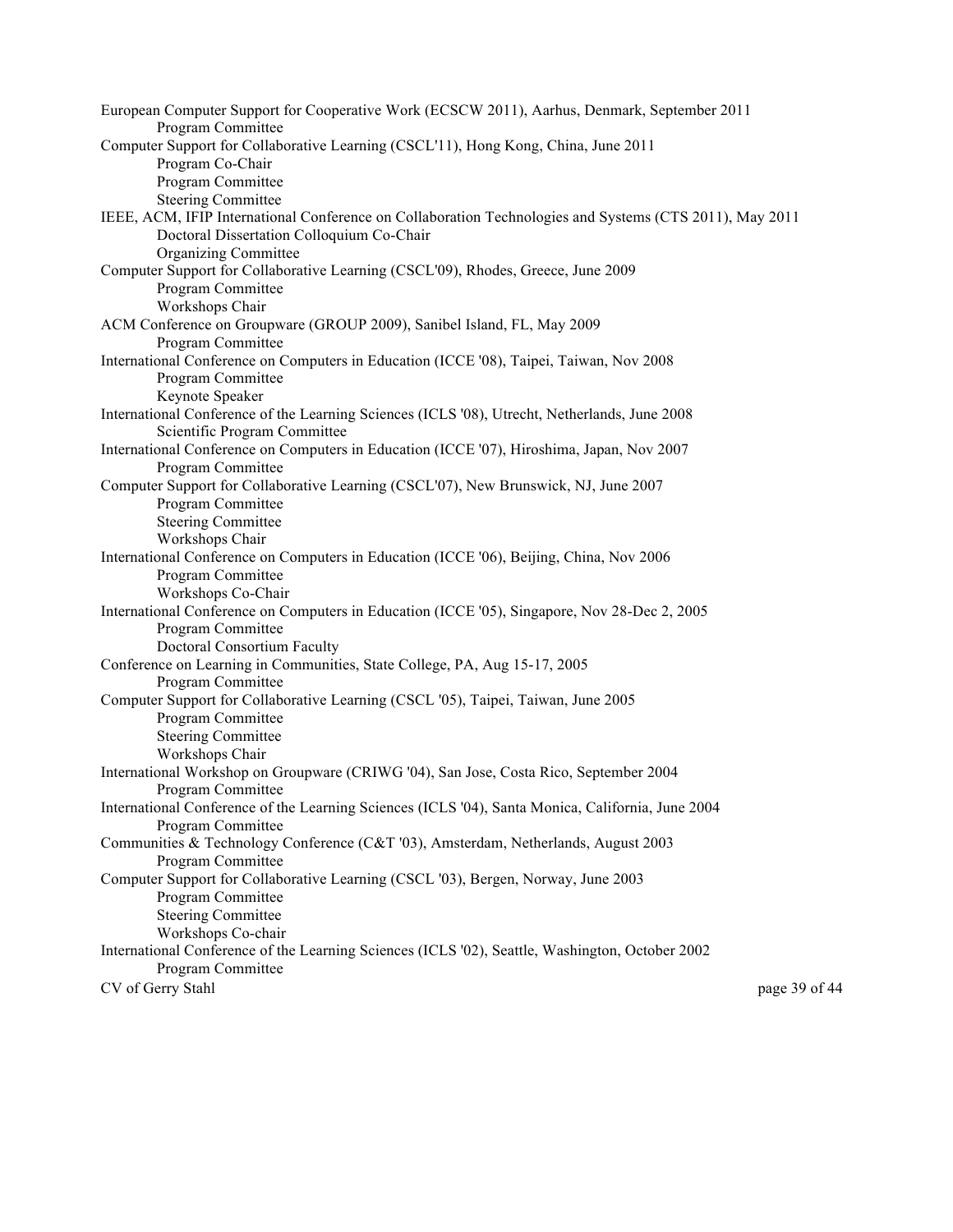International Workshop on Groupware (CRIWG '02), La Serena, Chile, September 2002 Program Committee Doctoral Consortium Faculty Computer Support for Collaborative Learning (CSCL '02), Boulder, Colorado, January 2002 Program Chair Program Committee Steering Committee Proceedings Editor International Conference on Groupware (Group '01), Boulder, Colorado, October 2001 Local Arrangements Chair International Workshop on Groupware (CRIWG '01), Darmstadt, Germany, September 2001 Doctoral Consortium Faculty

# **Service at IST/Drexel**

Representative to Faculty Senate (2007/08, 2008/09, 2011/12) Faculty Search committee (2008/09, 2010/11) Faculty Research Leadership Committee (2010/11) Faculty committee on Admissions and Financial Aid (2007/08) Faculty committee on College Strategic Futures (2004/05, 2006/07, 2007/08, 2008/09, 2010/11, 2011/12) Faculty committee on Curriculum (2005/06 & 2006/07) Organize the Research & Teaching lecture series (2003/04) Faculty committee on the Doctoral Program (2002/03, 2010/11)

### **Honors**

- **Keynote Talk at CSCL 2011 in Shanghai:** Stahl, G. (2011). Keynote: Past, present and future of CSCL. Presented at the Knowledge Building Summer Institute 2011 and CSCL2011 post-conference at the South China Normal University, Guangzhou, China. Web: http://GerryStahl.net/pub/cscl2011guangzhou.pdf , http://GerryStahl.net/pub/cscl2011guangzhou.ppt.pdf , http://youtu.be/SLC8Ew8J9Hg , http://youtu.be/nrGfYnLRPgg , http://youtu.be/0rh-3FnjLp4 .
- **Keynote Talk at CSCL 2011 in Beijing:** Stahl, G. (2011). Keynote: CSCL research: Two case studies. Presented at the CSCL 2011 post-conference at the Beijing China Normal School, Beijing, China. Web: http://GerryStahl.net/pub/cscl2011.pdf , http://GerryStahl.net/pub/cscl2011stahl.pdf , http://GerryStahl.net/pub/cscl2011beijing\_keynote.ppt.pdf.
- **Invited Talk at CSCL 2011 in Shanghai**. Stahl, G. (2011). Invited talk: China and the future of CSCL. Presented at the CSCL 2011 post-conference at the East China Normal University, Shanghai, China. Web: http://youtu.be/zyQaN3c4c4g .
- **Invited Talk at CTS 2011:** Stahl, G. (2011). *A view of computer-supported collaborative learning research today.* Invited talk presented at the international conference on Collaboration Technologies and Systems (CTS 2011). Philadelphia, PA. Web: http://GerryStahl.net/pub/cts2011.pdf.
- **Opening Keynote at ICCE 2009:** Stahl, G. (2009). *How I view learning and thinking in CSCL groups*. Keynote talk presented at the International Conference on Computers and Education (ICCE 2009). Hong Kong, China. Web: http://GerryStahl.net/pub/icce2009keynote.pdf.

CV of Gerry Stahl page 40 of 44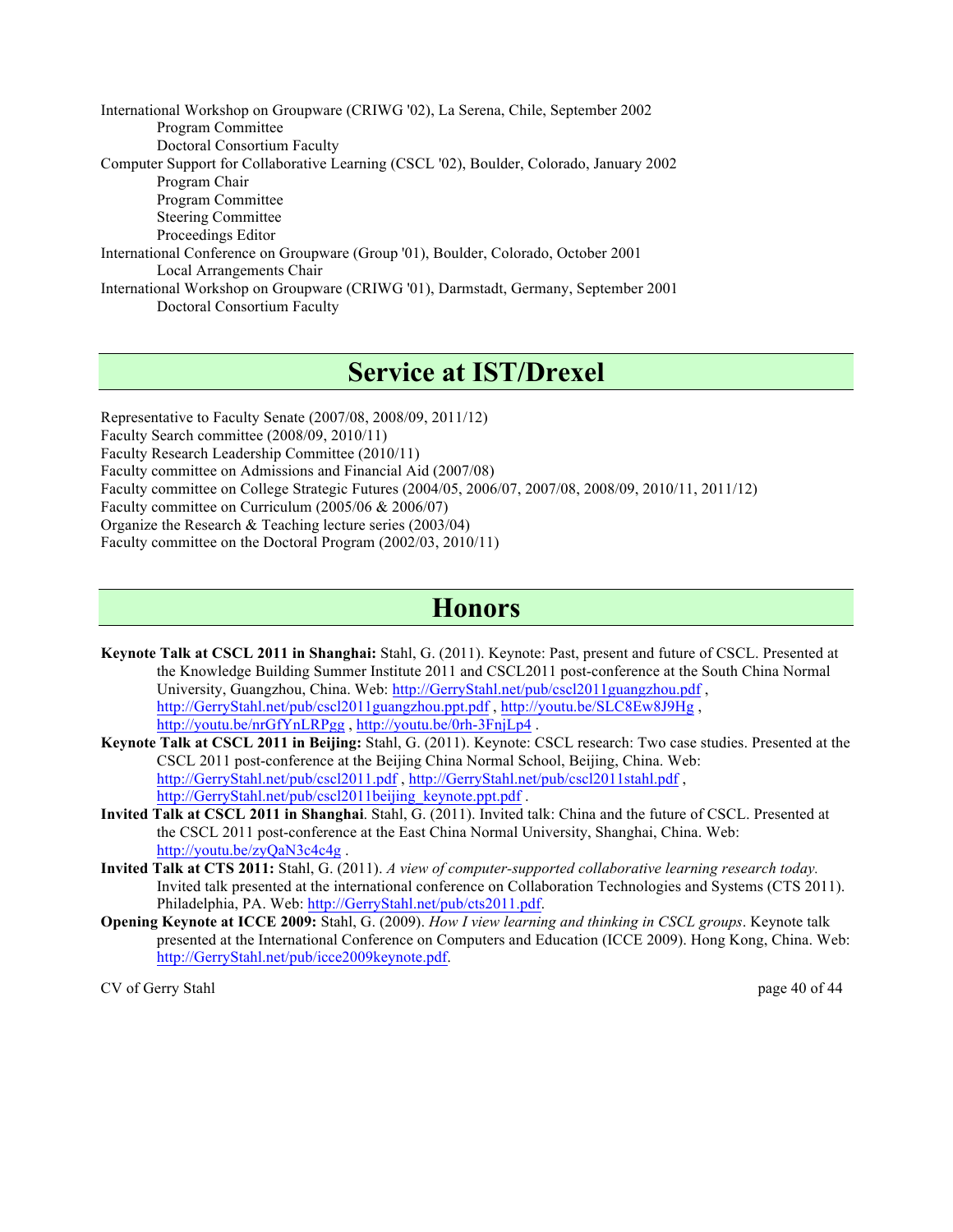- **Best Paper at ICCE 2005:** Stahl, G. (2005). *Sustaining online collaborative problem solving with math proposals.* Paper presented at the International Conference on Computers and Education (ICCE 2005). Singapore, Singapore. Proceedings pp. 436-443. Web: http://GerryStahl.net/pub/icce2005.pdf & http://GerryStahl.net/pub/icce2005ppt.pdf.
- **Opening Keynote at CRIWG 2005:** Stahl, G. (2005). *Groups, group cognition & groupware.* Keynote talk presented at the Groupware: Design, Implementation, and Use, 11th International Workshop, CRIWG 2005, Porto de Galinhas, Brazil. Racife, Brazil. Proceedings pp. 1-16. Springer. Web: http://GerryStahl.net/pub/criwg2005.pdf & http://GerryStahl.net/pub/criwg2005ppt.pdf. Doi: http://dx.doi.org/10.1007/11560296\_1.
- **Opening Keynote at DeLFI 2003:** Stahl, G. (2003). *The future of computer support for learning: An American/German delfic vision.* Keynote talk presented at the First Conference on e-Learning of the German Computer Science Society (DeLFI 2003). Munich, Germany. Proceedings pp. 13-16. Web: http://GerryStahl.net/publications/presentations/delfi.
- **Million Dollar Club at Drexel University 2003:** Grantsmanship award for NSF NSDL and IERI grants totaling \$2,750,000 awarded in first year at Drexel. Only Million Dollar Club recipient in iSchool history.

**First Prize at Drexel/IST Research Day 2005 and 2006 and 2007**: Set of four posters on VMT Project each year.

# **Scientific Advisory Committees**

- **NSF cyber-learning grant: Connecting Idea Threads Across Communities for Sustained Knowledge Building**, SUNY Albany, New York: Scientific Advisory Board Consultant (2016 – 2018)
- **Knowledge Practices Lab** (K-P Lab), Centre for Networked Learning and Knowledge Building, University of Helsinki, Finland: International Advisory Board Scientific Consultant (February 2006 – 2011)
- **Knowledge Media Research Centre** (KMRC), Tübingen, Germany: Scientific Advisory Board Consultant (March  $2006 - 2010$
- **Learning Sciences Lab**, National Institute of Education (NIE), Nanyang Technological University, Singapore: International Advisory Board (December 2005)
- **Cyber-Enabled Design Research to Enhance Teachers' Critical Thinking Using a Major Video Collection on Children's Mathematical Reasoning**, University of Wisconsin at Madison (October 2008 – 2012)
- **Collaborative Cardiac Surgery Research Project**, Hospital of the University of Cincinnati, Cincinnati, OH: Interdisciplinary Research Team (February 2004 – 2006)

# **Visiting Researchers**

**Bogazici Universitesi** (Istanbul, Turkey): Diler Öner (February 1, 2014 – June 30, 2014) **University of Windsor** (Windsor, Canada): Dragana Martinovic (December 1, 2012 – December 31, 2013) **Developer**: Anthony Mantoan (April 1, 2010 – August 31, 2014) **Post-Doc**: Murat Cakir (June 1, 2009 – October 1, 2009) **Post-Doc**: Baba Kofi A. Weusijana (April 1, 2009 – March 31, 2010) **Developer**: Jimmy Xiantong Ou (May 14, 2009 – October 1, 2009) **Post-Doc**: Alan Zemel (October 1, 2004 – October 1, 2007) **National Central University** (Taipei, Taiwan): Fei-Ching Chen (August 1, 2008 – June 30, 2009) **University of Bergen** (Bergen, Norway): Weiqin Chen (February 1, 2007 – December 31, 2007) **Royal Institute of Technology** (Stockholm, Sweden): Henrry Rodriguez (October 1, 2006 – June 1, 2008) **Dawson College** (Montreal, Canada): Elizabeth Charles (October 1, 2005 – March 1, 2006)

CV of Gerry Stahl page 41 of 44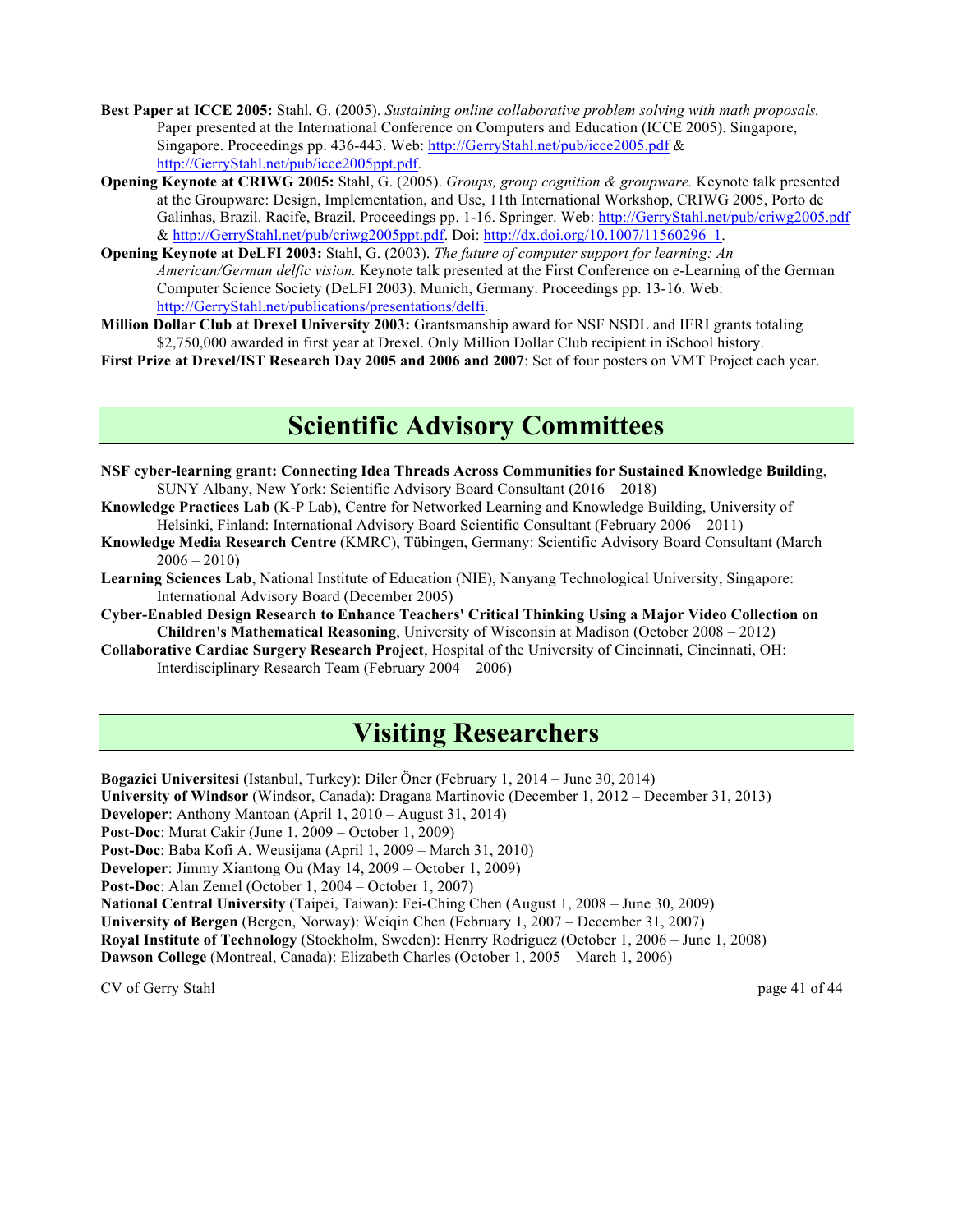**Fraunhofer Gesellschaft IPSI** (Darmstadt, Germany): Martin Mühlpfordt (June 1 – September 1, 2006) **Fraunhofer Gesellschaft IPSI** (Darmstadt, Germany): Martin Wessner (June 15 – September 15, 2005) **Politechnica University** (Bucharest, Romania): Stefan Trausan-Matu (February 1 - August 1, 2005) **Open University of Catalonia** (Barcelona, Spain): Fatos Xhafa (September 1, 2004 – February 27, 2005) **Open University of the Netherlands** (Heerlen, Netherlands): Jan-Willem Strijbos (February 1 – June 30, 2004)

## **PhD Students**

**Drexel University** (Philadelphia, PA): Murat Cakir (chair), Johann Sarmiento (chair), Nan Zhou (chair), Ramon Toledo (chair), Joel Eden (committee), Ilene Litz Goldman (committee), James Waters (committee), Yolanda Jones (committee), Nora McDonald (committee), Trish Grieb-Neff, Wanda Kunkle, Deb LaBelle, Debra McGrath, Peter Miller, Craig Nelson, Eric Poole, Alan Black

**University of Sydney** (Australia): Roberto Martinez-Maldonada (external reviewer)

**University of Oslo** (Norway): Crina Damsa (external reviewer opponent)

**University of Hong Kong** (China): ZHAO Ke Coco (external reviewer)

**Nanyang University** (Singapore): WEE Juan (external reviewer)

**Fraunhofer Gesellschaft IPSI** (Germany): Martin Mühlpfordt (committee)

**University of Bergen** (Norway): Frode Guribye (external reviewer opponent)

**Open University of the Netherlands** (Netherlands): Jan-Willem Strijbos

**University of Chile** (Chile): Cesar Alberto Collazos (committee)

**University of Dortmund** (Germany): Andrea Kienle

**University of Colorado** (Boulder, CO): Rogerio dePaula, Elizabeth Lenell, Alena Sanusi, David Steinhart (committee)

# **Courses Taught**

INFO 782 **Topics in Informatics**, online (Fall 2011, Fall 2010)

INFO 782 **Topics in Informatics**, graduate level (Spring 2009, Fall 2011)

INFO 780 **Computer-Supported Collaborative Learning**, graduate level (Spring 2004/05, Spring 2003/04)

INFO 616 **Social and Collaborative Computing**, online (Spring 2012)

INFO 611 **Design of Interactive Systems**, online (Winter 2011, Winter 2012)

INFO 610 **Analysis of Interactive Systems**, online (Spring 2011)

INFO 610 **Analysis of Interactive Systems**, graduate level (Winter 2003/04)

INFO 608 **Human-Computer Interaction**, graduate level (Winter 2007/08, Winter 2004/05, Spring 2002/03)

INFO 608 **Human-Computer Interaction**, online (Spring 2008, Spring 2006/07, Winter 2002/03, Fall 2002/03)

INFO 405 **Computer-Supported Cooperative Work**, online (Winter 2011)

INFO 405 **Social and Collaborative Computing**, junior/senior level (Winter 2012)

INFO 310 **Human-Computer Interaction**, junior/senior level (Winter 2008/09, Winter 2006/07, Spring 2005/06, Winter 2004/05, Winter 2003/04, Spring 2002/03)

INFO 110 **Human-Computer Interaction**, freshman/sophomore level (Spring 2008, Winter 2005/06)

INFO 105 **Information Users**, freshman/sophomore level (Spring 2009)

**Data Analysis Seminar**, 20 quarters

**Independent Study**, 36 student-quarters

**Research Experience**, 70 student-quarters

CV of Gerry Stahl page 42 of 44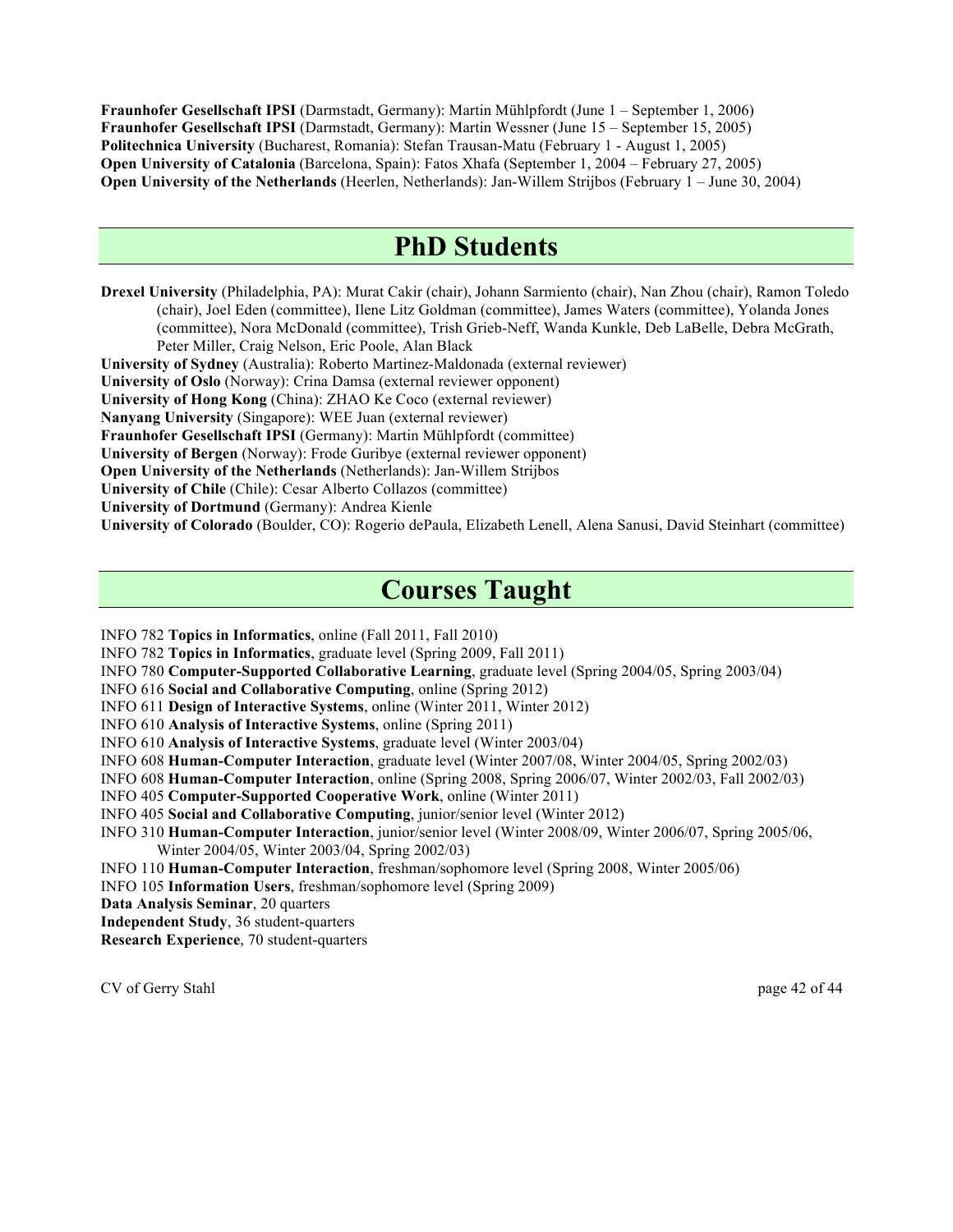**Topics in CSCL**, Fall 2000, University of Colorado **Research in CSCL**, Fall 1999, University of Colorado **Readings in CSCL**, Spring 1999, University of Colorado

# **Non-Academic Community Service in Philadelphia**

Germantown Residents Acting to Conserve Energy (Chairman) Belmont Village Community Association (Founder and Board 1978/80) Network for New Music (Treasurer) SGA Federal Credit Union (Treasurer) Jewish Children's Folkshul (Treasurer) SGCDC Economic Development Advisory Committee (Secretary) Neighborhood Employment and Economic Development Skills Program (Board 1979/81) ABC Child Development Center (Board 1981/82) Philadelphia Clearinghouse for Funding Resources (Board) Community Women's Education Project (Advisory Board) Fractal Arts Project (Computer Artist) Philadelphia Area Computer Society (Member) Colorado Progressive Coalition PHILADELPHIA AREA CLIENTS OF COMMUNITY COMPUTERIZATION: Center for Social Policy, Temple University Women Organized against Rape Bucks County Housing Group Aid For Friends -- Meals on Wheels Opportunities Industrialization Center of Philadelphia Neighborhood Development Center Women's Way -- foundation for women's groups Gray Panthers Nutritional Development Services, Archdiocese of Philadelphia SGA Federal Credit Union West Philadelphia Federal Credit Union Community Accountants Philadelphia Council of Agencies Utility Emergency Service Fund Nationalities Service Center **CHOICE** Southwest Germantown CDC Philadelphia Jobs in Energy Project NonProfit Energy Management Center United Communities of SouthEast Philadelphia Genesis II -- drug rehab home Philadelphia Energy Conservation Agency Philadelphia Department of Welfare LaSalle University Center for Social Issues Jewish Children's Folkshul

CV of Gerry Stahl page 43 of 44